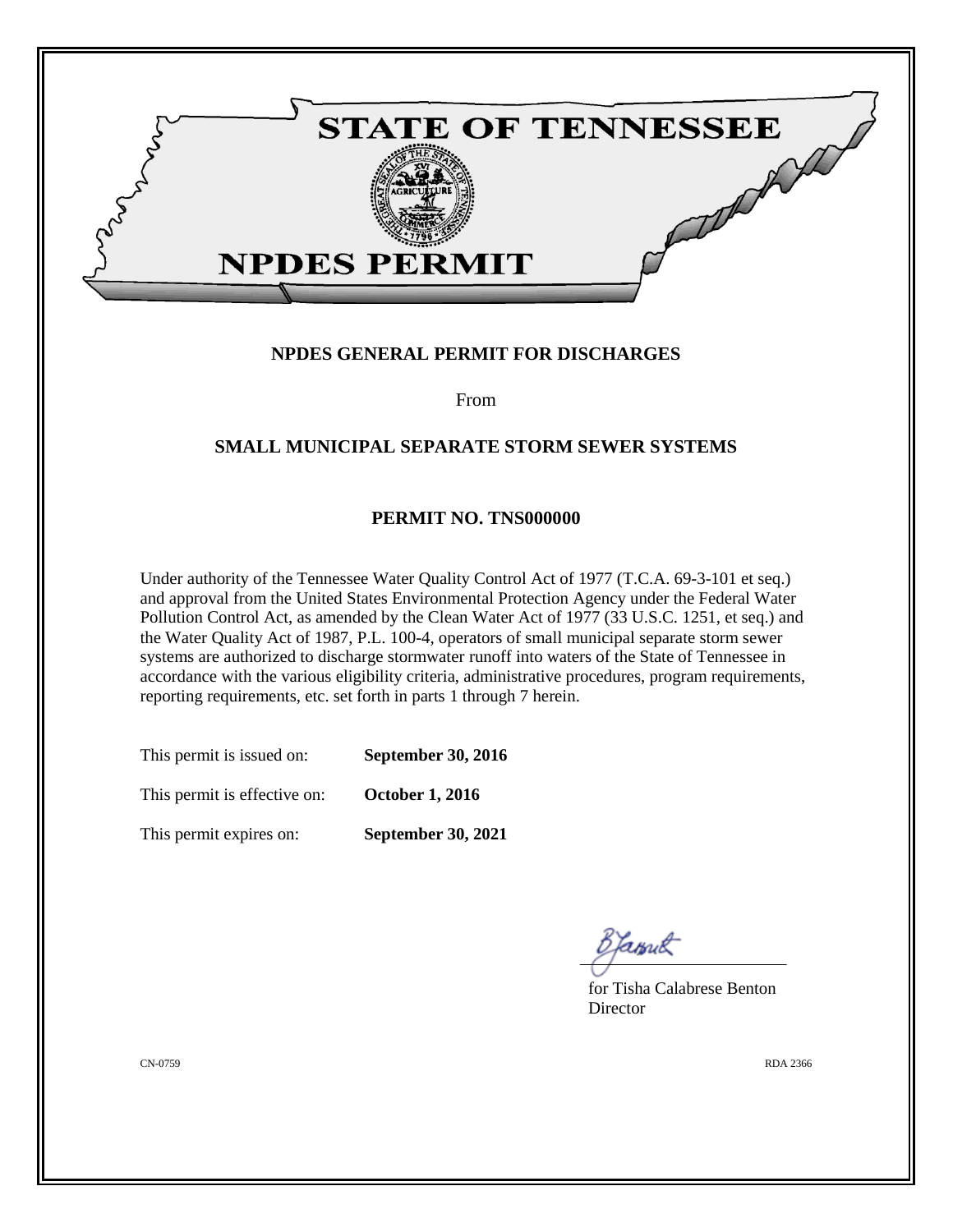# NPDES GENERAL PERMIT FOR DISCHARGES FROM<br>SMALL MUNICIPAL SEPARATE STORM SEWER SYSTEMS (MS4)

# **TABLE OF CONTENTS**

| 1.               |                                                                                       |  |
|------------------|---------------------------------------------------------------------------------------|--|
|                  |                                                                                       |  |
|                  | 1.2. List of the Division's Environmental Field Offices and Corresponding Counties  1 |  |
|                  |                                                                                       |  |
|                  |                                                                                       |  |
|                  |                                                                                       |  |
|                  |                                                                                       |  |
| 2.               |                                                                                       |  |
|                  |                                                                                       |  |
|                  |                                                                                       |  |
| 3.               |                                                                                       |  |
|                  | 3.1. Discharges to Waterbodies with Unavailable Parameters or Exceptional TN Waters 6 |  |
|                  |                                                                                       |  |
|                  |                                                                                       |  |
| $\overline{4}$ . |                                                                                       |  |
|                  |                                                                                       |  |
|                  |                                                                                       |  |
|                  |                                                                                       |  |
|                  |                                                                                       |  |
|                  |                                                                                       |  |
| 5.               |                                                                                       |  |
|                  |                                                                                       |  |
|                  |                                                                                       |  |
|                  |                                                                                       |  |
|                  |                                                                                       |  |
| 6.               |                                                                                       |  |
|                  |                                                                                       |  |
|                  |                                                                                       |  |
|                  |                                                                                       |  |
|                  |                                                                                       |  |
|                  |                                                                                       |  |
|                  |                                                                                       |  |
|                  |                                                                                       |  |
|                  |                                                                                       |  |
|                  |                                                                                       |  |
|                  | 6.10.                                                                                 |  |
|                  |                                                                                       |  |
|                  |                                                                                       |  |
|                  | 6.11.                                                                                 |  |
|                  | 6.12.<br>6.13.                                                                        |  |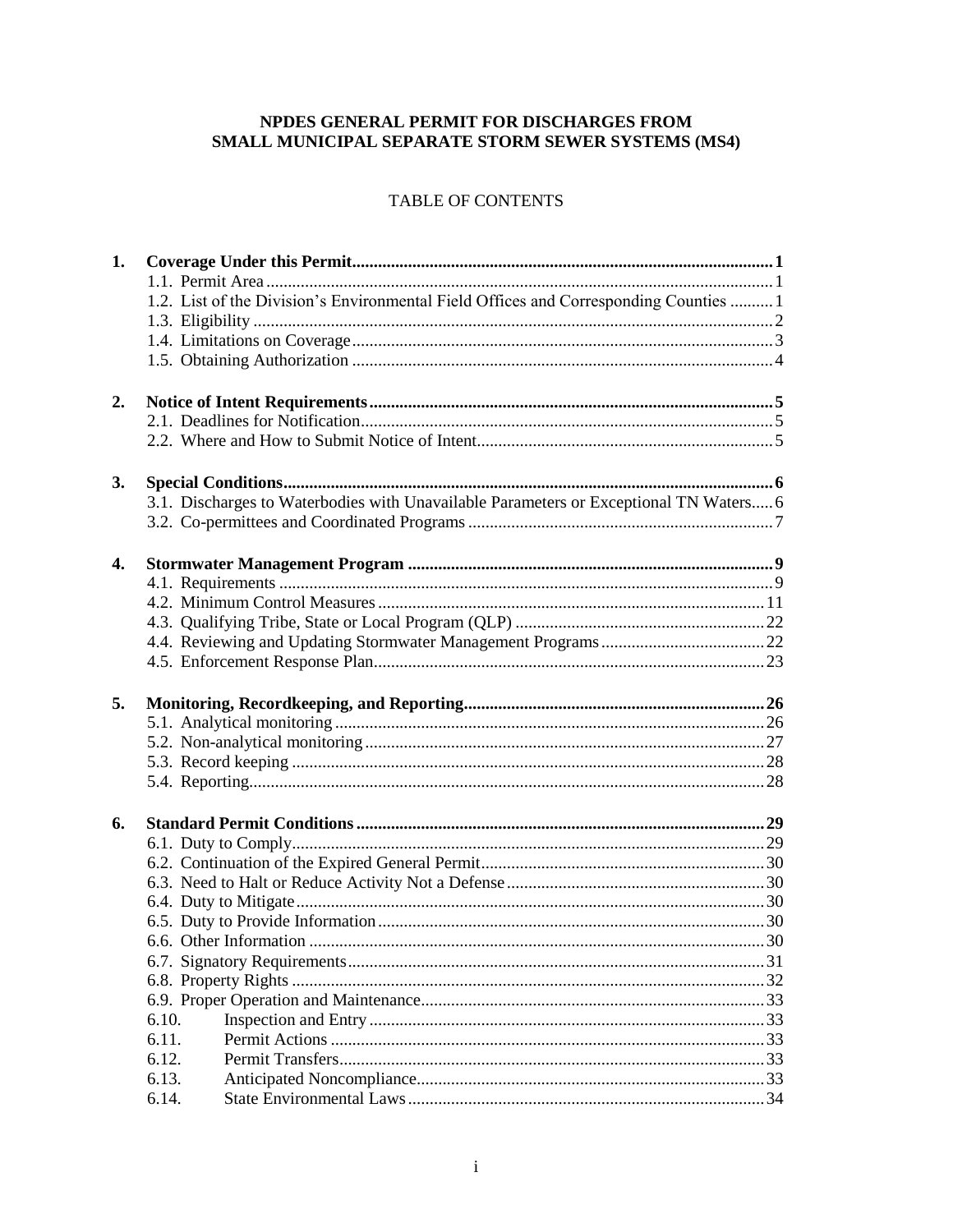|                | 6.15. |                                                                     |  |
|----------------|-------|---------------------------------------------------------------------|--|
|                | 6.16. |                                                                     |  |
|                | 6.17. | Requiring an Individual Permit or an Alternative General Permit  34 |  |
|                | 6.18. |                                                                     |  |
|                |       |                                                                     |  |
|                |       |                                                                     |  |
| $\mathbf{Q}_1$ |       |                                                                     |  |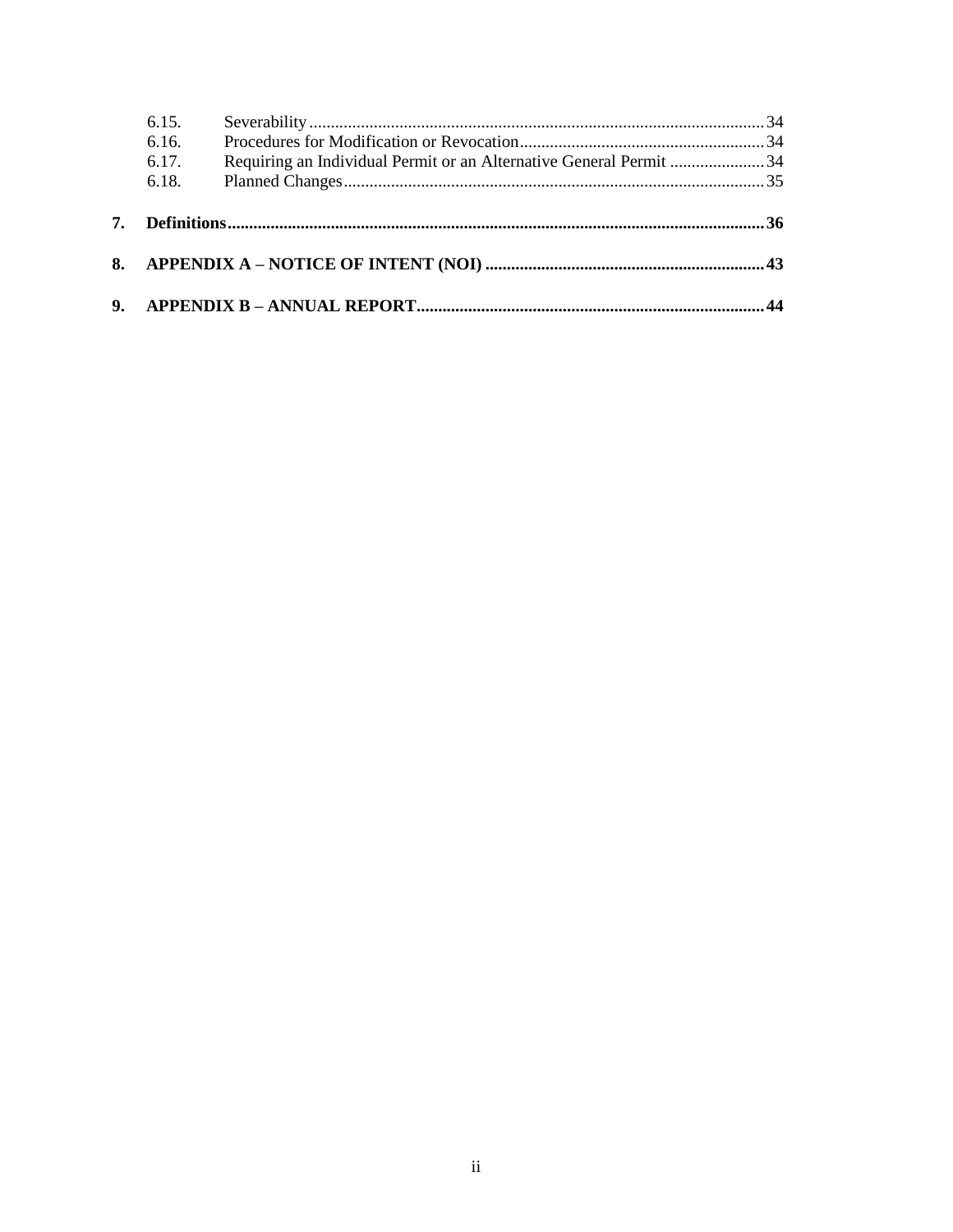# <span id="page-3-0"></span>**1. COVERAGE UNDER THIS PERMIT**

# <span id="page-3-1"></span>**1.1. Permit Area**

This permit covers the entire State of Tennessee.

# <span id="page-3-2"></span>**1.2. List of the Division's Environmental Field Offices and Corresponding Counties**

| <b>EFO</b> Name             | Division of Water Resources<br><b>Environmental Field Office Address</b>                             | List of Counties                                                                                                                                                      |
|-----------------------------|------------------------------------------------------------------------------------------------------|-----------------------------------------------------------------------------------------------------------------------------------------------------------------------|
| Chattanooga                 | 1301 Riverfront Parkway, Suite 206<br>Chattanooga, TN 37402<br>$(423) 634 - 5745$                    | Bledsoe, Bradley, Grundy, Hamilton,<br>McMinn, Marion, Meigs, Polk, Rhea,<br>Sequatchie                                                                               |
| Columbia                    | 1421 Hampshire Pike<br>Columbia, TN 38401<br>(931) 380-3371                                          | Bedford, Coffee, Franklin, Giles, Hickman,<br>Lawrence, Lewis, Lincoln, Marshall,<br>Maury, Moore, Perry, Wayne                                                       |
| Cookeville                  | 1221 South Willow Ave<br>Cookeville, TN 38506<br>$(931) 520 - 6688$                                  | Cannon, Clay, Cumberland, DeKalb,<br>Fentress, Jackson, Macon, Overton, Pickett,<br>Putnam, Smith, Van Buren, Warren, White                                           |
| Jackson                     | 1625 Hollywood Drive<br>Jackson, TN 38305-2222<br>$(731)$ 512-1300                                   | Benton, Carroll, Chester, Crockett, Decatur,<br>Dyer, Gibson, Hardeman, Hardin,<br>Haywood, Henderson, Henry, Lake,<br>Lauderdale, McNairy, Madison, Obion,<br>Weakly |
| Johnson City                | 2305 Silverdale Rd<br>Johnson City, TN 37601<br>$(423)$ 854-5400                                     | Carter, Greene, Hancock, Hawkins,<br>Johnson, Sullivan, Unicoi, Washington                                                                                            |
| Knoxville                   | 3711 Middlebrook Pike<br>Knoxville, TN 37921<br>$(865) 594 - 6035$                                   | Anderson, Blount, Campbell, Claiborne,<br>Cocke, Grainger, Hamblen, Jefferson,<br>Knox, Loudon, Monroe, Morgan, Roane,<br>Scott, Sevier, Union                        |
| Memphis                     | 8383 Wolf Lake Drive<br>Bartlett, TN 38133-4119<br>$(901)$ 368-7939                                  | Fayette, Shelby, Tipton                                                                                                                                               |
| Nashville                   | 711 RS Gass Boulevard<br>Nashville, TN 37243-1550<br>$(615) 681 - 7000$                              | Cheatham, Davidson, Dickson, Houston,<br>Humphreys, Montgomery, Robertson,<br>Rutherford, Stewart, Sumner, Trousdale,<br>Williamson, Wilson                           |
| Nashville Central<br>Office | William R. Snodgrass Tennessee Tower<br>312 Rosa Parks Avenue<br>$11th$ Floor<br>Nashville, TN 37243 | Statewide                                                                                                                                                             |

**All Environmental Field Offices (EFOs) may be reached by telephone at the tollfree number 1-888-891-8332.**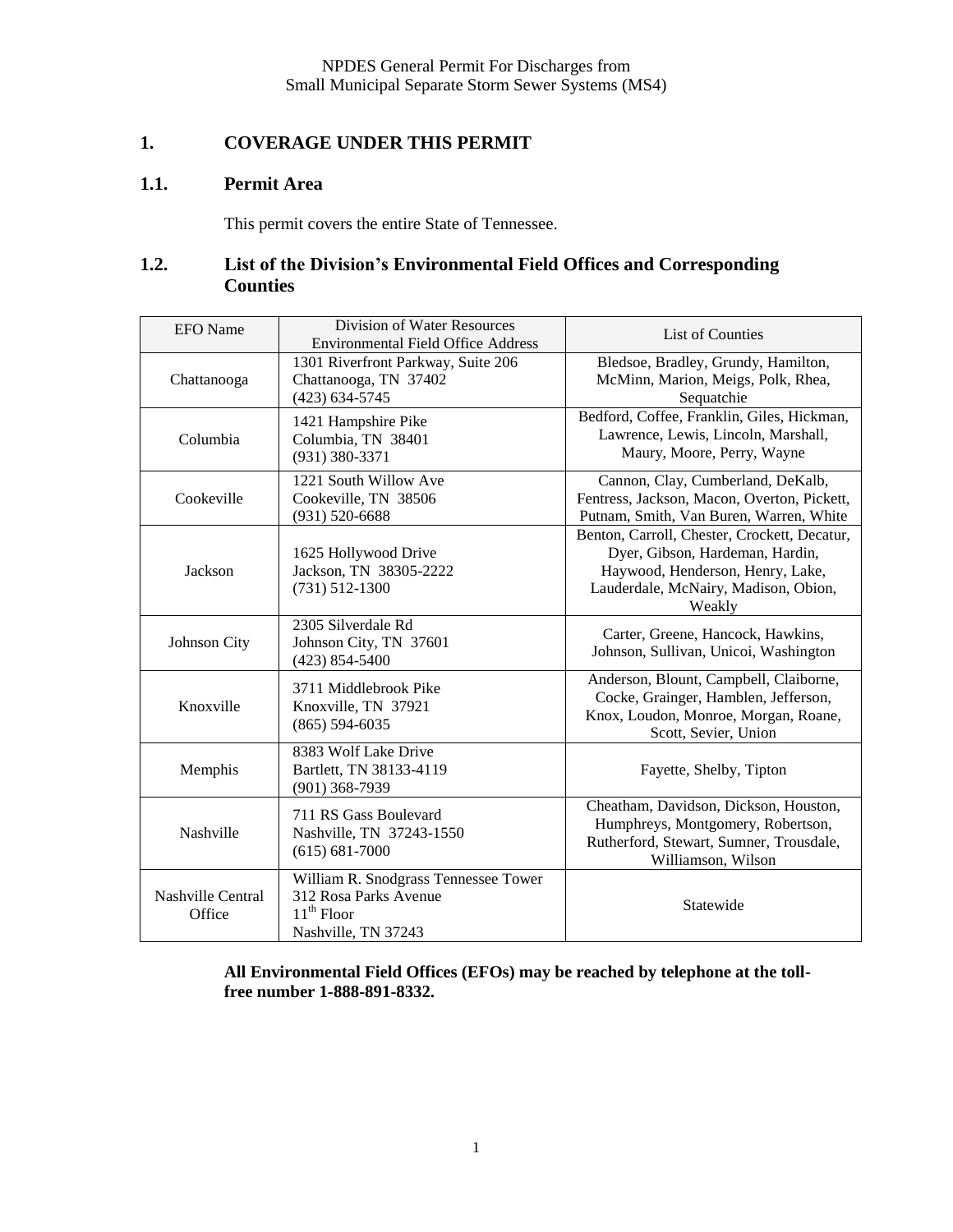# <span id="page-4-0"></span>**1.3. Eligibility**

# <span id="page-4-1"></span>1.3.1. Authorization to discharge

This permit authorizes discharges of stormwater from small municipal separate storm sewer systems (MS4s), as defined in  $40 \text{ CFR } \frac{8}{3}$  [122.26\(b\)\(16\).](http://www.ecfr.gov/cgi-bin/text-idx?SID=a6fcb55c5690cdc1e073774b6d49ad0f&node=40:22.0.1.1.12&rgn=div5#se40.22.122_126) The permittee is authorized to discharge under the terms and conditions of this general permit if the permittee:

- a. Operates a small MS4 within the permit area described in sub-part [1.1,](#page-3-1)
- b. Is not a "large" or "medium" MS4 as defined in 40 CFR  $\S$  122.26(b)(4) or [\(7\),](http://www.ecfr.gov/cgi-bin/text-idx?SID=a6fcb55c5690cdc1e073774b6d49ad0f&node=40:22.0.1.1.12&rgn=div5#se40.22.122_126)
- c. Is located fully or partially within an urbanized area as determined by the latest [decennial census](https://www.census.gov/history/www/programs/demographic/decennial_census.html) by the [United States Census Bureau,](https://www.census.gov/en.html) or
- d. Is designated for permit authorization by the division pursuant to [40 CFR §](http://www.ecfr.gov/cgi-bin/text-idx?SID=a6fcb55c5690cdc1e073774b6d49ad0f&node=40:22.0.1.1.12&rgn=div5#se40.22.122_132) [122.32](http://www.ecfr.gov/cgi-bin/text-idx?SID=a6fcb55c5690cdc1e073774b6d49ad0f&node=40:22.0.1.1.12&rgn=div5#se40.22.122_132) and
- e. Submits a complete Notice of Intent [\(NOI\)](http://www.tn.gov/environment/wpc/forms/cn1295.pdf) in accordance with part [2](#page-7-0) of this permit and receive a Notice of Coverage (NOC).
- 1.3.2. Area of MS4 authorized

Where a city, town or non-traditional MS4 (such as a university) is covered under this permit, this permit covers all portions and areas operated by the city, town or non-traditional MS4. Where a county is covered under this permit, the permit covers the urbanized area of the county and any additional portions of the county, or the whole county, as shall be indicated on the Notice of Intent.

- 1.3.3. Types of authorized discharges
- 1.3.3.1 Stormwater discharges

This permit authorizes stormwater discharges to waters of the state from the small MS4s identified in section [1.3.1,](#page-4-1) except as excluded in sub-part [1.4.](#page-5-0)

<span id="page-4-2"></span>1.3.3.2 Non-stormwater discharges

l

The permittee is authorized to discharge the following non-stormwater sources provided that the permittee has not determined these sources to be substantial contributors of pollutants to the MS4:

- Water line flushing
- Landscape irrigation
- $\bullet$  Diverted stream<sup>1</sup> flows
- Rising ground waters

<sup>&</sup>lt;sup>1</sup> "Stream" as defined by TCA 69-3-103(40) ("stream" means a surface water that is not a wet weather conveyance).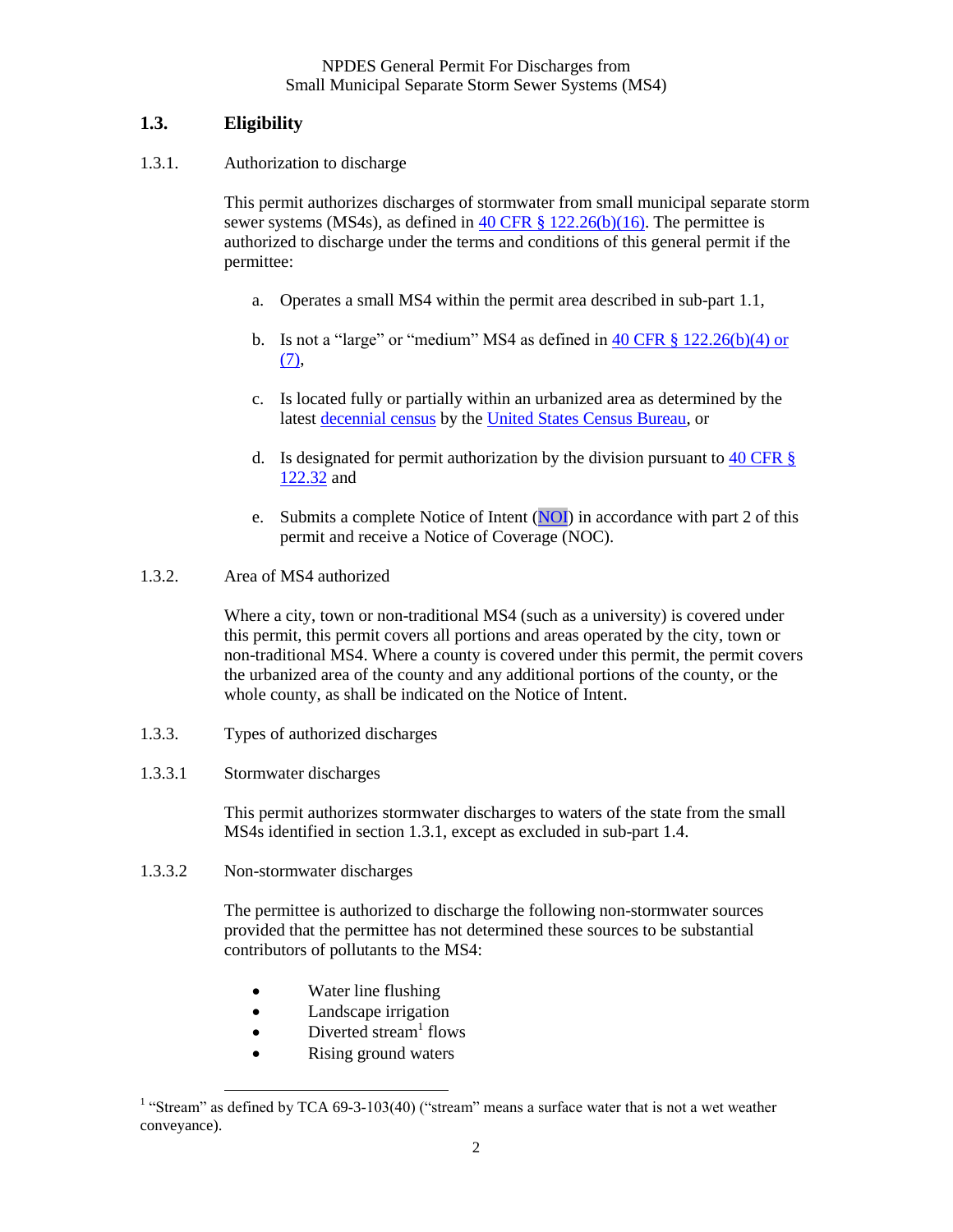- Uncontaminated ground water infiltration (Infiltration is defined as water other than wastewater that enters a sewer system, including sewer service connections and foundation drains, from the ground through such means as defective pipes, pipe joints, connections, or manholes. Infiltration does not include, and is distinguished from, inflow.)
- Uncontaminated pumped ground water
- Discharges from potable water sources
- Air conditioning condensate
- Irrigation water
- Springs
- Water from crawl space pumps
- Footing drains
- Lawn watering
- Individual residential car washing
- Flows from riparian habitats and wetlands
- Dechlorinated swimming pool discharges
- Street wash water
- Discharges or flows from firefighting activities.

# <span id="page-5-0"></span>**1.4. Limitations on Coverage**

This permit does not authorize:

- a. Discharges that are mixed with sources of non-stormwater unless such nonstormwater discharges are covered under an NPDES permit.
- b. Permitted stormwater discharges associated with industrial activity as defined in [40](http://www.ecfr.gov/cgi-bin/text-idx?SID=a6fcb55c5690cdc1e073774b6d49ad0f&node=40:22.0.1.1.12&rgn=div5#se40.22.122_126)  CFR § [122.26\(b\)\(14\).](http://www.ecfr.gov/cgi-bin/text-idx?SID=a6fcb55c5690cdc1e073774b6d49ad0f&node=40:22.0.1.1.12&rgn=div5#se40.22.122_126) Stormwater discharges from certain construction related industrial activities, as defined along with other construction activities in this permit, are excluded from this limitation.
- c. Discharges or conducting discharge-related activities that are likely to jeopardize the continued existence of listed or proposed threatened or endangered aquatic species (or their critical habitat) under the Endangered Species Act (ESA) or other applicable state law or rule.
- d. Discharges or conducting discharge related activities that will cause a prohibited take of federally listed aquatic species (as defined under Section 3 of the ESA an[d 50 CFR](http://edocket.access.gpo.gov/cfr_2002/octqtr/pdf/50cfr17.3.pdf)  [§17.3\)](http://edocket.access.gpo.gov/cfr_2002/octqtr/pdf/50cfr17.3.pdf), unless such take is authorized under Sections 7 or 10 of the ESA.
- e. Discharges or conducting discharge-related activities that will cause a prohibited take of state listed aquatic species (as defined in the Tennessee Wildlife Resources Commission Proclamation, Endangered or Threatened Aquatic Species, and in the Tennessee Wildlife Resources Commission Proclamation, Wildlife in Need of Management), unless such take is authorized under the provisions of T.C.A. § 70-8- 106(e).
- f. Discharges that would cause or contribute to an in-stream exceedance of water quality standards.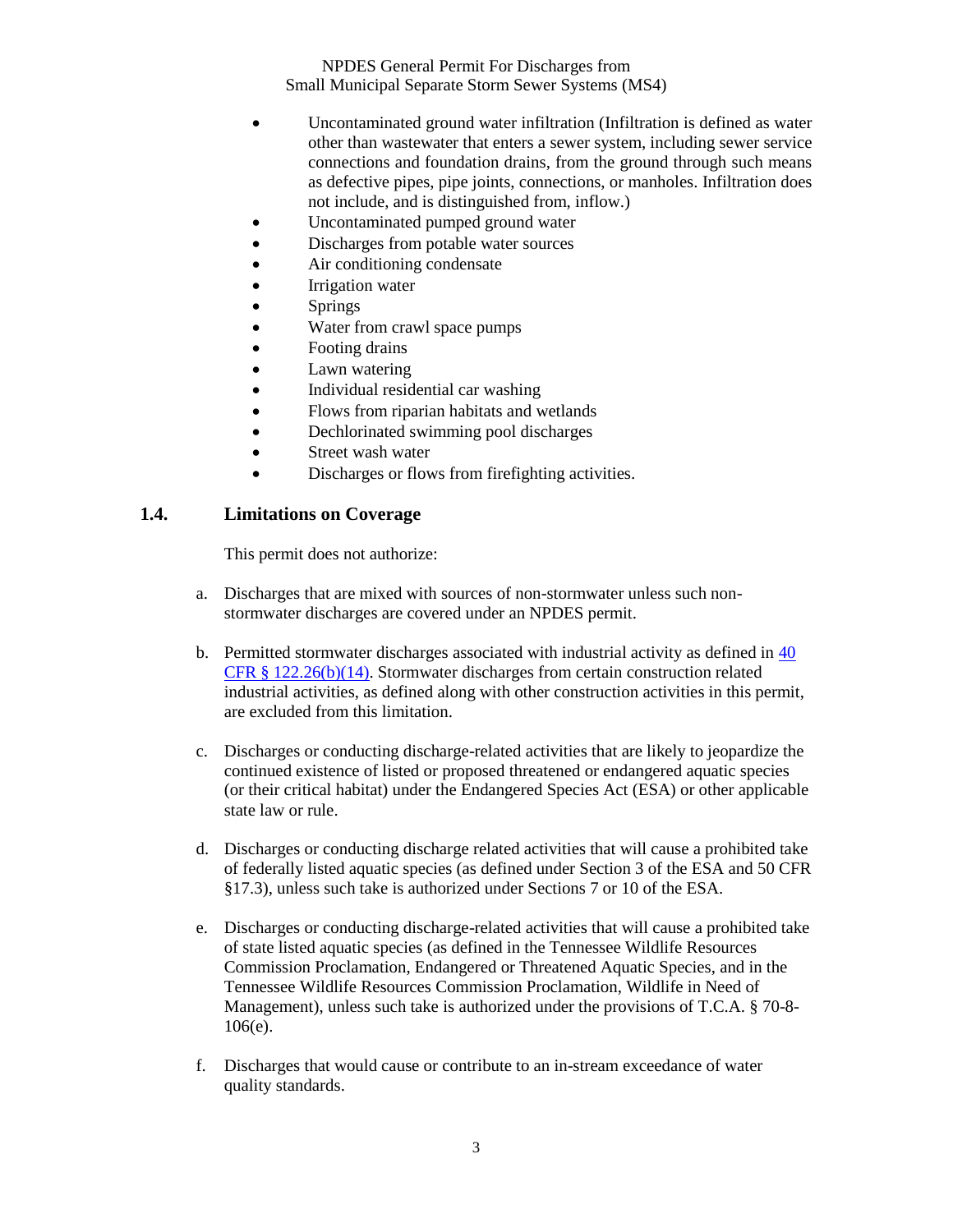- g. Discharges of stormwater-borne pollutants at levels that would be in violation of a specific wasteload allocation [\(WLA\)](#page-43-0) applicable to MS4 permits and as defined in the implementation plan contained in an EPA approved or established Total Maximum Daily Load.
- h. Discharges of materials resulting from a spill within the jurisdiction of the MS4, except emergency discharges required to prevent imminent threat to human health or to prevent severe property damage, provided reasonable and prudent measures have been taken to minimize the impact of the discharges.
- i. Discharges that do not comply with the division's antidegradation policy for water quality standards, pursuant to the Rules of the [Tennessee Department of Environment](http://www.state.tn.us/environment/)  [and Conservation](http://www.state.tn.us/environment/) (TDEC), [Subchapter 0400-40-03-.06,](http://tn.gov/environment/article/wr-wq-water-quality-reports-publications) titled "Tennessee Antidegradation Statement."

#### <span id="page-6-0"></span>**1.5. Obtaining Authorization**

To be authorized to discharge stormwater from a small MS4, the entity that owns and operates the MS4 must submit an [NOI](http://tn.gov/environment/article/permit-water-stormwater-discharges-permitting) (found in Appendix A and on the [division's](http://www.tn.gov/environment/article/permit-water-stormwater-discharges-permitting)  [website\)](http://www.tn.gov/environment/article/permit-water-stormwater-discharges-permitting) and a description of the Stormwater Management Program (Program) in accordance with sub-part [2.1.](#page-7-1) The **NOI** must be signed and dated in accordance with sub-part [6.7](#page-33-0) of this permit.

If the division notifies dischargers of other [NOI](http://tn.gov/environment/article/permit-water-stormwater-discharges-permitting) form options that become available at a later date (e.g., electronic submission of forms), the permittee may take advantage of those options to satisfy the submittal requirements of part [2.](#page-7-0)

Dischargers who submit an **[NOI](http://tn.gov/environment/article/permit-water-stormwater-discharges-permitting)** in accordance with the requirements of this permit are authorized to discharge stormwater from small MS4s under the terms and conditions of this permit as of the effective date of coverage given in the NOC. The division may deny coverage under this permit and require submittal of an application for an individual NPDES permit based on a review of the [NOI](http://tn.gov/environment/article/permit-water-stormwater-discharges-permitting) or other information (see sub-part [6.17\)](#page-36-3).

Where the operator changes, or where a new operator is added after submittal of an [NOI](http://tn.gov/environment/article/permit-water-stormwater-discharges-permitting) under part [2,](#page-7-0) a ne[w NOI](http://tn.gov/environment/article/permit-water-stormwater-discharges-permitting) must be submitted in accordance with part [2](#page-7-0) prior to the change or addition.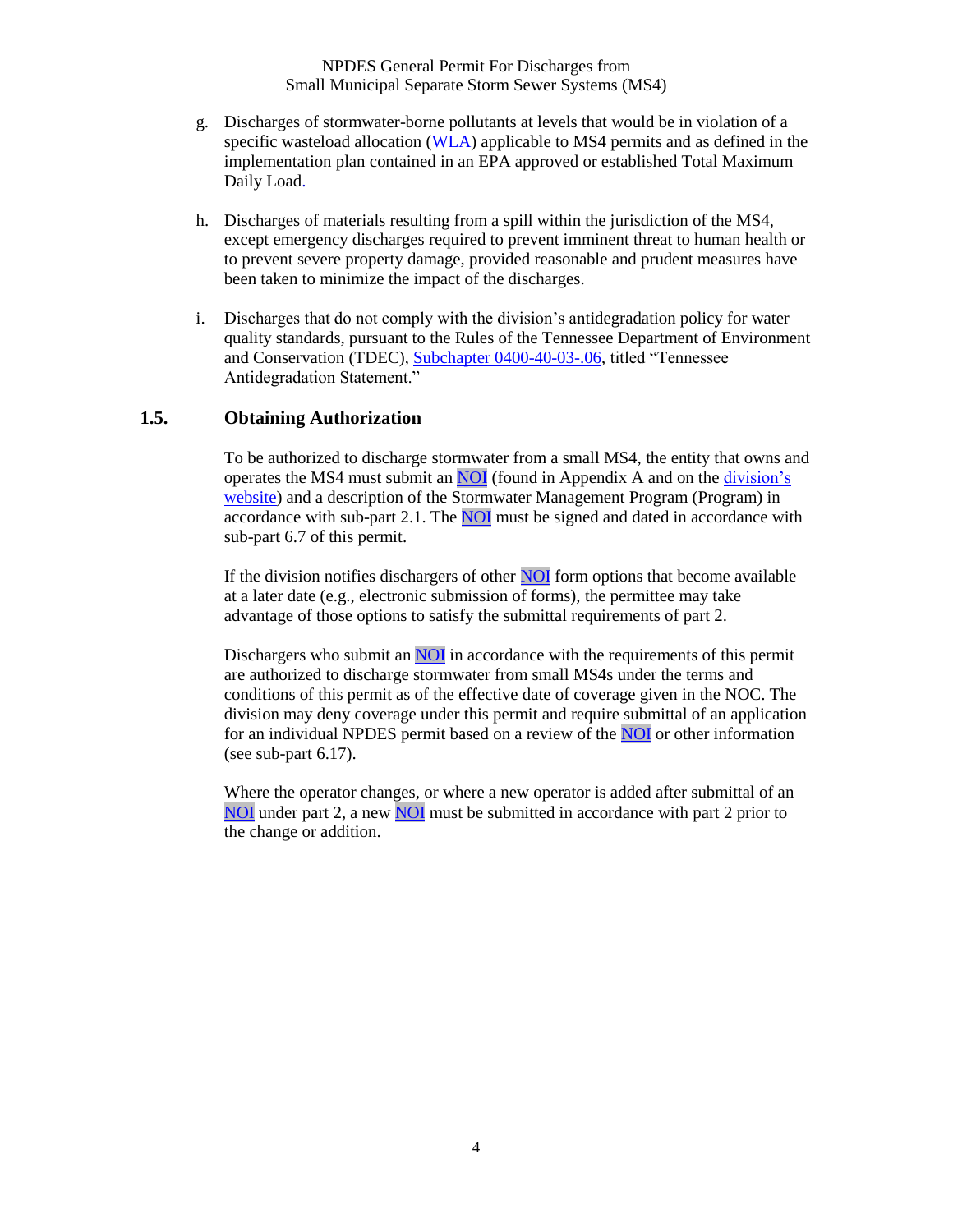# <span id="page-7-0"></span>**2. NOTICE OF INTENT REQUIREMENTS**

# <span id="page-7-1"></span>**2.1. Deadlines for Notification**

If the division designates a municipality or nontraditional MS4 as a small MS4, the designee is required to submit a **NOI** to the division at the appropriate EFO (see subpart [1.2\)](#page-3-2) within 180 days of notice. Existing permittees must submit an [NOI](http://tn.gov/environment/article/permit-water-stormwater-discharges-permitting) within 90 days of the effective date of this permit, unless a permittee (1) intends to adopt programs that exceed the minimum requirements of federal law, and (2) currently administers post construction stormwater through control mechanisms other than ordinances or resolutions. In these cases the permittee must submit its NOIs within 180 days of the effective date of this permit.

The permittee is not prohibited from submitting an [NOI](http://tn.gov/environment/article/permit-water-stormwater-discharges-permitting) after the dates provided above. If a late **NOI** is submitted, the authorization is only for discharges that occur after permit coverage is granted. The division may take appropriate enforcement actions for any unpermitted discharges.

## <span id="page-7-2"></span>**2.2. Where and How to Submit Notice of Intent**

The permittee may submit the **[NOI](http://tn.gov/environment/article/permit-water-stormwater-discharges-permitting)** documents either by hard copy or electronically.

## 2.2.1. Hard copy option

The permittee may submit an **NOI**, signed in accordance with the signatory requirements of sub-part [6.7](#page-33-0) of this permit to the address shown in sub-part [1.2](#page-3-2) for the EFO responsible for the county where the MS4 is located.

#### 2.2.2. Electronic copy option

The [NOI](http://tdec.tn.gov/etdec/DownloadFile.aspx?row_id=CN-1295) may be sent by e-mail to [water.permits@tn.gov](mailto:water.permits@tn.gov) and must conform to the signatory requirements in sub-part 6.7. The division prefers receiving **NOIs** electronically.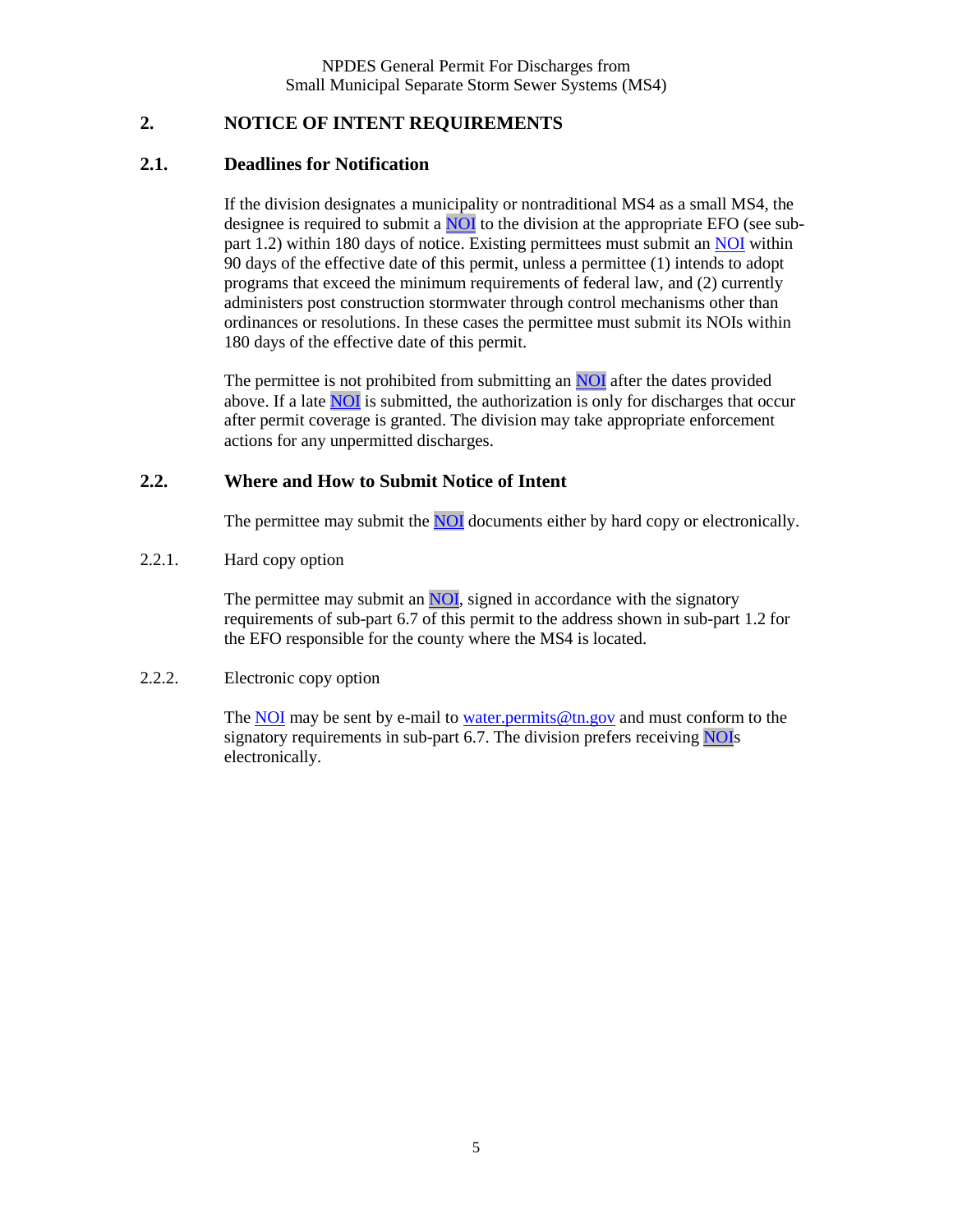# <span id="page-8-0"></span>**3. SPECIAL CONDITIONS**

## <span id="page-8-1"></span>**3.1. Discharges to Waterbodies with Unavailable Parameters or Exceptional Tennessee Waters**

Using the most current  $303(d)$  list published on the division's web site along with the [GIS mapping tool,](http://tdeconline.tn.gov/dwr/) the permittee must determine whether it discharges stormwater into streams with unavailable parameters (previously referred to as impaired streams) for nutrients, pathogens, siltation, or other parameters related to stormwater runoff from urbanized areas or to streams designated as Exceptional Tennessee Water. The Stormwater Management Plan [\(SWMP\)](#page-42-0) must include a description of the Best Management Practices (BMPs) the permittee will use to control discharges to such streams to the Maximum Extent Practicable (MEP). The division may require a corrective action plan if discharges from the MS4 are determined to cause or contribute to an in-stream exceedance of water quality standards, or may require the permittee to obtain coverage under an individual permit per subsection [6.17.1.](#page-36-4)

For waters with unavailable parameters, the permittee must determine whether or not a Total Maximum Daily Load (TMDL) has been established and approved by EPA. A list of **EPA-Approved TMDLs** as well as **EPA-Established TMDLs** for Tennessee waters can be found on the division's web site.

#### <span id="page-8-2"></span>3.1.1. Discharges into Waterbodies with EPA-Approved or Established TMDLs

The permittee must implement stormwater pollutant reductions consistent with the assumptions and requirements of any applicable wasteload allocation(s) in TMDLs established or approved by EPA. If a TMDL is applicable, the Stormwater Management Plan must include Best Management Practices (BMPs) specifically targeted to achieve the reductions prescribed by the [TMDL.](http://www.tennessee.gov/environment/article/wr-ws-tennessees-total-maximum-daily-load-tmdl-program) The SWMP must also contain a monitoring and/or evaluation component to assess the effectiveness of the BMPs in achieving the reductions, and overall compliance with the standard of the Maximum Extent Practicable (MEP). Monitoring can entail a number of activities, including but not limited to: outfall monitoring, instream monitoring or modeling. Monitoring requirements are further described in part [5](#page-28-0) of this permit.

Not later than 6 months following a newly approved or established [TMDL,](http://www.tennessee.gov/environment/article/wr-ws-tennessees-total-maximum-daily-load-tmdl-program) the [SWMP](#page-42-0) must be revised to include BMPs specifically targeted to achieve the reductions prescribed by the TMDL.

#### 3.1.2. Discharges to Waterbodies with Unavailable Parameters without **TMDLs**

For the discharge of nutrients, pathogens, siltation, or other parameters related to stormwater runoff from urbanized areas into a receiving water which has been identified according to section [3.1](#page-8-1) as having unavailable parameters but not covered by a [TMDL,](http://www.tennessee.gov/environment/article/wr-ws-tennessees-total-maximum-daily-load-tmdl-program) the permittee must document in its SWMP how the BMPs will address the discharge of these pollutants. Compliance with this section shall be demonstrated through a monitoring component to assess the effectiveness of the BMPs in controlling the discharge of these pollutants. This component must also be included in the SWMP. Monitoring can entail a number of activities including but not limited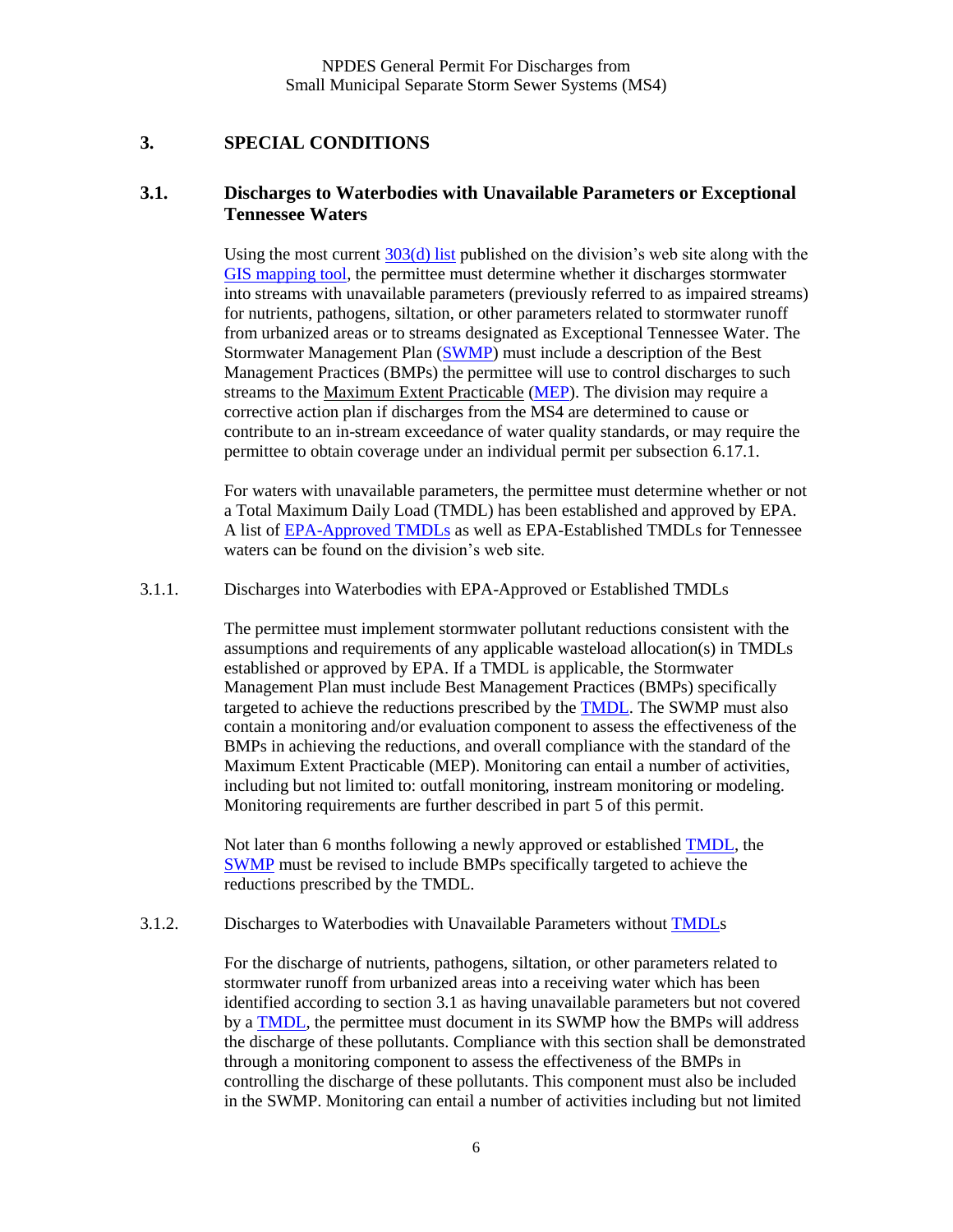to: outfall monitoring, in-stream monitoring and/or modeling. Monitoring requirements are further described in part [5](#page-28-0) of this permit.

# <span id="page-9-0"></span>**3.2. Co-permittees and Coordinated Programs**

#### 3.2.1. Co-permittees

The MS4 jurisdiction may be covered under this general permit as a co-permittee with one or more other, neighboring MS4 jurisdictions. Co-permittees may submit an [NOI](http://tn.gov/environment/article/permit-water-stormwater-discharges-permitting) at any time during the term of this permit.

In order to be permitted as co-permittees, the original permittee and the other MS4 jurisdictions must submit an **NOI** with a set of BMPs for all co-permittees. Responsible officials of each participating jurisdiction must sign a single [NOI.](http://tn.gov/environment/article/permit-water-stormwater-discharges-permitting) If measurable goals and implementation milestones vary, each co-permittee must submit its own appendix to the [NOI,](http://tn.gov/environment/article/permit-water-stormwater-discharges-permitting) "*Measurable Goals and Implementation Milestones*." The description of permittee's Stormwater Management Program must clearly describe which permittees are responsible for implementing each of the control measures.

Each co-permittee is individually liable for:

- a. Permit compliance for discharges within its legal jurisdiction;
- b. Implementing the six minimum measures in portions of the jurisdiction where it is the operator and in areas within its legal jurisdiction; and
- c. If any permit conditions are established for specific portions of the MS4, copermittees need only comply with the permit conditions relating to those portions of the MS4 for which they are the operator.

Each co-permittee is jointly liable for compliance with annual reporting requirements in sub-part [5.4,](#page-30-1) except that a co-permittee is individually liable for any parts of the annual report that relate exclusively to portions of the MS4 where it is the operator.

Co-permittees are jointly liable for permit compliance on portions of the MS4 as follows:

- a. Where operational or Stormwater Management Program implementation authority over portions of the MS4 has been transferred from one copermittee to another in accordance with legally binding interagency agreements, both the owner and operator may be jointly liable for permit compliance on those portions of the MS4; and
- b. Where one or more co-permittees jointly own or operate a portion of the MS4, each owner/operator is jointly liable for compliance with permit conditions on the shared portion of the MS4.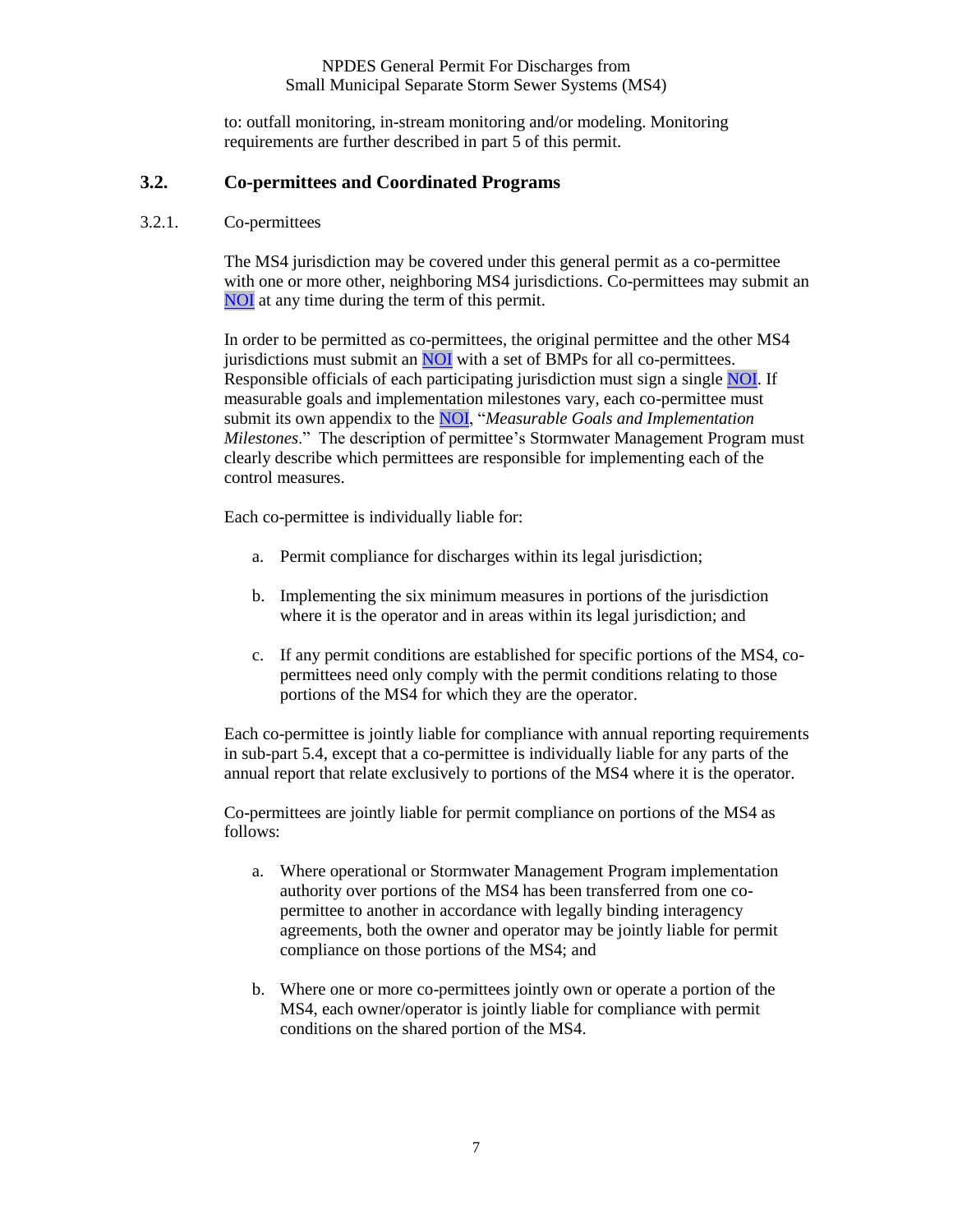## 3.2.2. Coordinated Programs

Implementation of one or more of the minimum measures described in sub-part [4.2](#page-13-0) may be shared with another entity, or the entity may fully take over the measure. The permittee may rely on another entity only if:

- a. The particular control measure, or component of that measure, is at least as stringent as the corresponding permit requirement; and
- b. The other entity agrees to implement the control measure on the permittee's behalf. Written acceptance of this obligation is required. This obligation must be maintained as part of the description of the Stormwater Management Program. If the other entity agrees to report on the minimum measure, the permittee must supply the other entity with the reporting requirements contained in sub-part [5.4](#page-30-1) of this permit. If the other entity fails to implement the control measure on the permittee's behalf, then the permittee remains liable for any discharges due to that failure to implement.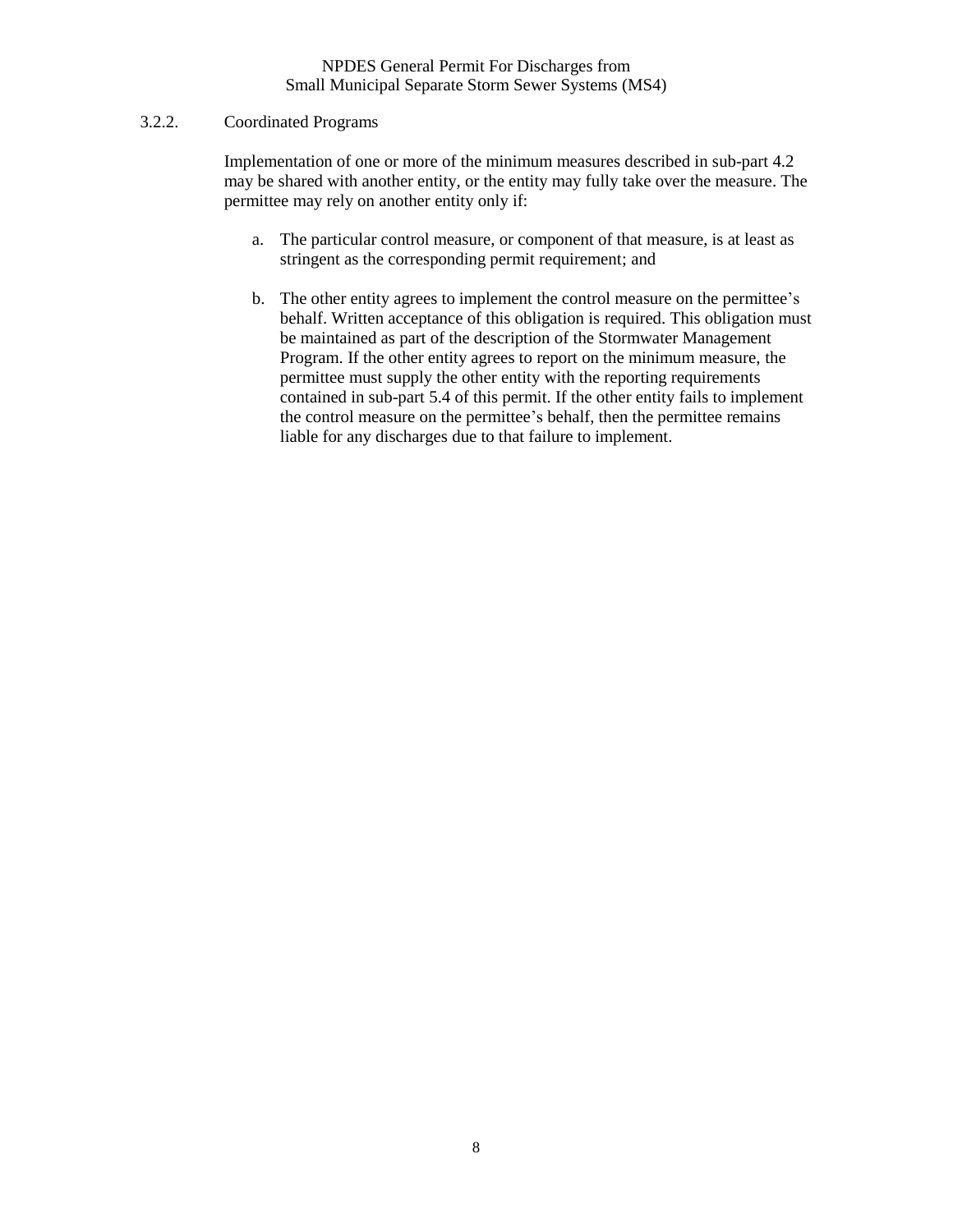# <span id="page-11-0"></span>**4. STORMWATER MANAGEMENT PROGRAM**

# <span id="page-11-1"></span>**4.1. Requirements**

The permittee must continue to develop, implement, and enforce a Stormwater Management Program (Program) as described below and according to [40 CFR §§](http://www.ecfr.gov/cgi-bin/text-idx?SID=3eff9095cca142d19588b6b34c440ea8&mc=true&node=pt40.22.122&rgn=div5#se40.22.122_126) [122.3](http://www.ecfr.gov/cgi-bin/text-idx?SID=3eff9095cca142d19588b6b34c440ea8&mc=true&node=pt40.22.122&rgn=div5#se40.22.122_126)0 – 122.37 to protect water quality, and to satisfy the appropriate water quality requirements of the CWA. The Program shall include engineering methods, system design, control techniques and/or management practices appropriate for the control of pollutants of concern. The elements of the Program must be documented by the permittee in a Stormwater Management Plan [\(SWMP\)](#page-42-0). The Program must be reviewed periodically in accordance with sub-part [4.4.](#page-24-1) and also in conjunction with the requirements found in various sections throughout this permit. Changes to the Program required by this permit must be completed within 18 months of the effective date of the permit unless otherwise specified. Changes to the SWMP must be approved and documented according to sub-part [4.4.](#page-24-1)

The SWMP must include the following information for each of the program elements described in sub-part [4.2:](#page-13-0)

- A detailed narrative description of the BMPs, programs and processes that the permittee or other entity will implement for each of the stormwater control minimum measures;
- The measurable goals for each of the BMPs including, as appropriate, the months and years in which the permittee will undertake required actions, including interim milestones and the frequency of the action;
- Identify by name, job title or department those with the responsibility for implementing or coordinating the Program elements in the SWMP; and
- A detailed description of the monitoring and inspection programs required in parts [4](#page-11-0) and [5.](#page-28-0)

Implementation of the BMPs consistent with the SWMP and compliance with provisions of this permit, including reporting and monitoring requirements, constitutes compliance with the standard of reducing pollutants to the MEP. Unless otherwise specified in this permit, elements of the SWMP shall be implemented by the expiration of the permit.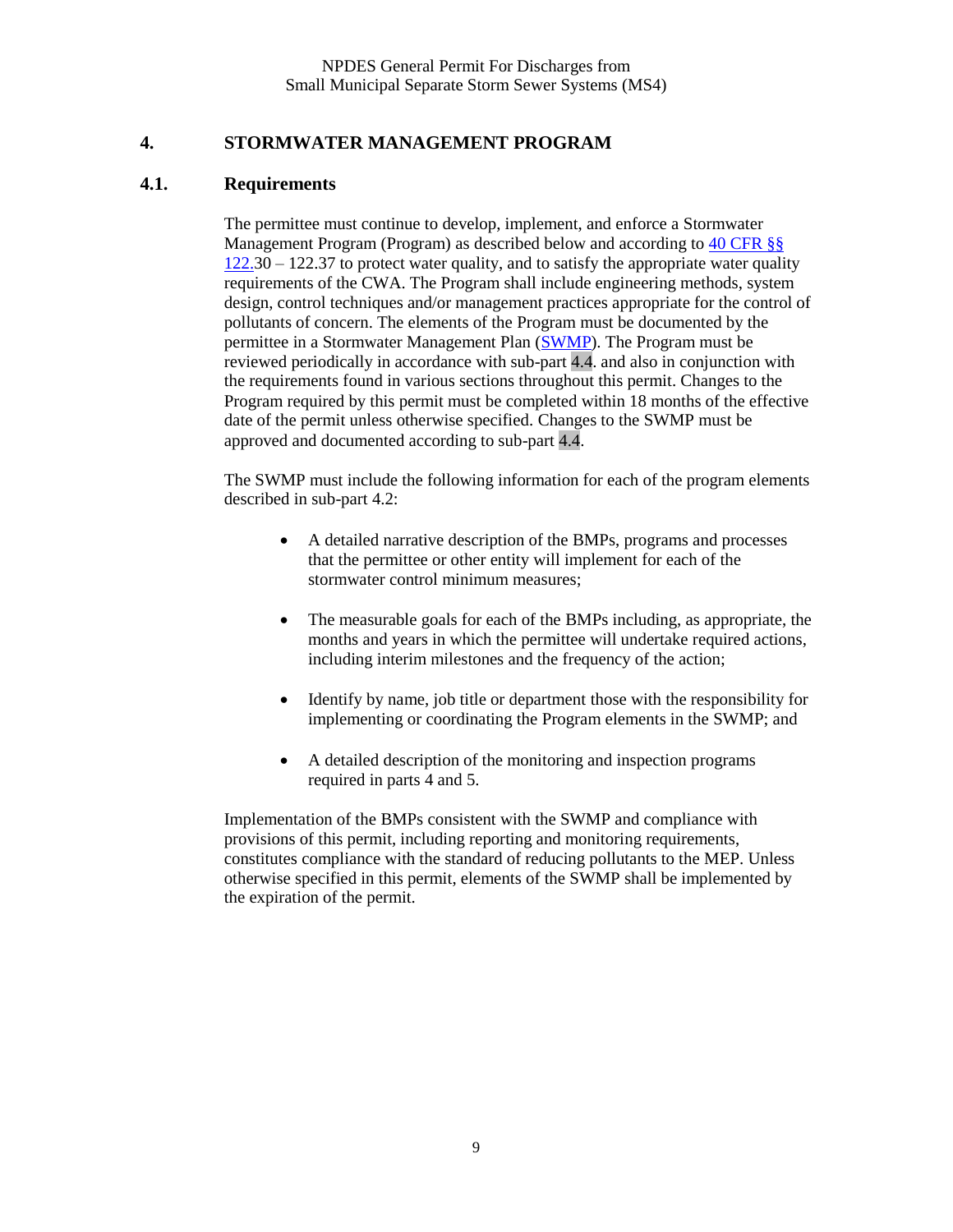## 4.1.1. Newly Permitted MS4 Jurisdictions

Permittees that have not been previously covered under an MS4 permit must develop and fully implement the program within five years from the effective date of the permit except for the following requirements:

| <b>Permit</b><br>requirement | <b>Description</b>                                                                                                                                        | <b>Implementation date</b>                         |
|------------------------------|-----------------------------------------------------------------------------------------------------------------------------------------------------------|----------------------------------------------------|
| 4.2.3                        | Ordinance <sup>2</sup> or other regulatory<br>mechanism prohibiting illicit<br>discharges.                                                                | Within 18 months of coverage<br>under this permit. |
| 4.2.4                        | All components of construction site<br>runoff pollutant control program,<br>including plans review and<br>inspections and staff training.                 | Within 24 months of coverage<br>under this permit  |
| 4.2.4a                       | Ordinance or other regulatory<br>mechanism for construction site<br>runoff pollutant control program.                                                     | Within 18 months of coverage<br>under this permit  |
| 4.2.5                        | Ordinance or other regulatory<br>mechanism and other components<br>of permanent stormwater<br>management including stormwater<br>control measures (SCMs). | Within 24 months of coverage<br>under this permit. |

## <span id="page-12-0"></span>4.1.2. Previously Permitted MS4s

l

Renewing permittees shall have the elements required in this permit in place except for the following requirements:

<sup>&</sup>lt;sup>2</sup> Throughout this permit, MS4s that do not have the regulatory authority to promulgate ordinances or other regulatory mechanisms (e.g., universities, federal facilities…) must create approved and implemented policies, memoranda of agreement, or other control mechanisms in place of ordinances or regulations.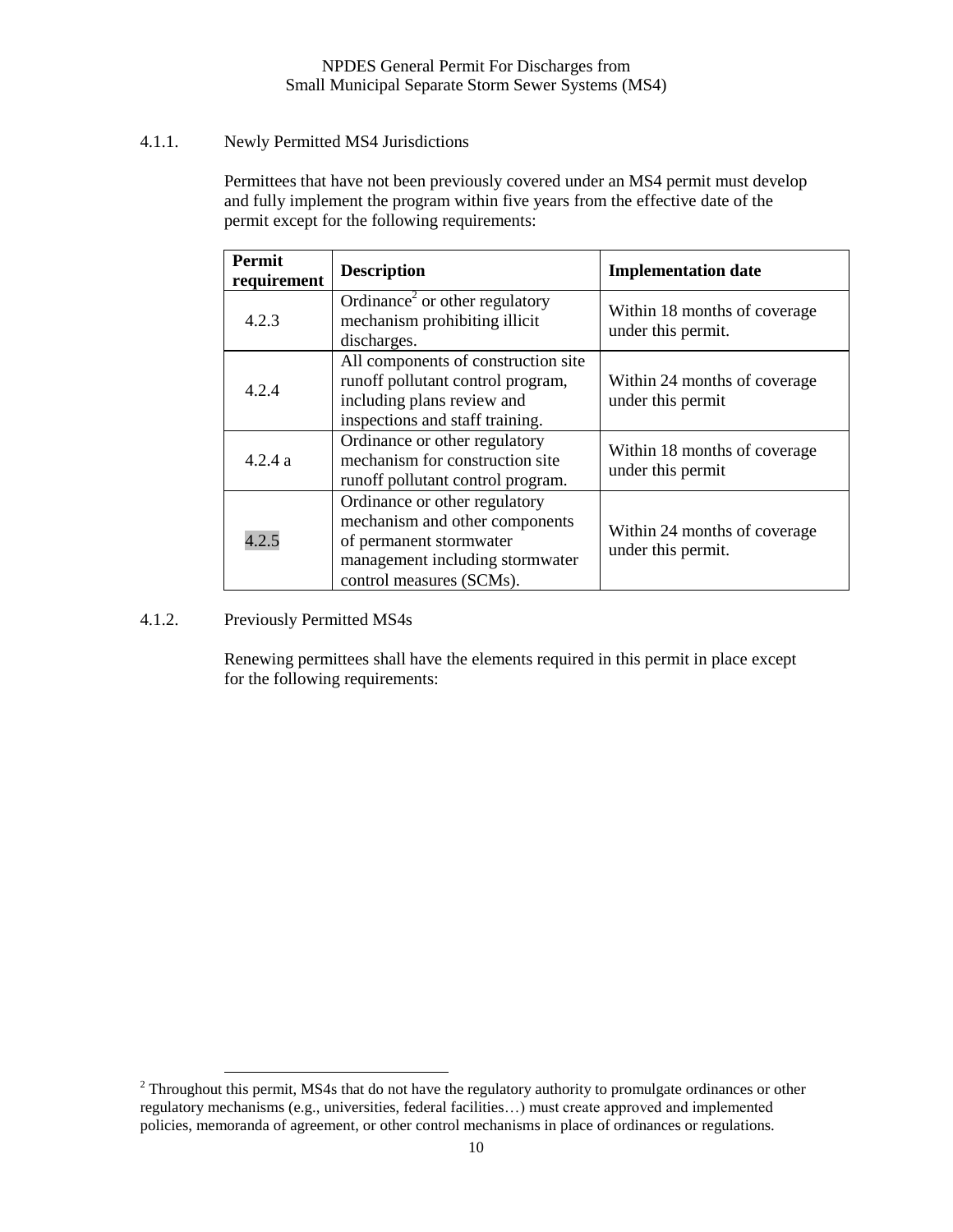| <b>Permit</b><br>requirement | <b>Description</b>                                                                                                                                                                                                                            | <b>Implementation date</b>                                                                                                                                                                                 |
|------------------------------|-----------------------------------------------------------------------------------------------------------------------------------------------------------------------------------------------------------------------------------------------|------------------------------------------------------------------------------------------------------------------------------------------------------------------------------------------------------------|
| 4.2.4                        | Updates to construction site<br>runoff pollutant control<br>program as required in this<br>permit.                                                                                                                                            | Within 18 months of<br>coverage under this permit                                                                                                                                                          |
| 4.2.4a                       | Modifications to ordinance<br>or other regulatory<br>mechanism for construction<br>site runoff pollutant control<br>program consistent with<br>requirements of any reissued<br>NPDES general permit for<br>construction stormwater<br>runoff. | Changes to regulatory<br>mechanisms and<br>implementation into the<br>construction site runoff<br>pollutant control program<br>within 18 months of the<br>reissuance of the<br>construction general permit |
| 4.2.5                        | Adopt an ordinance or other<br>regulatory mechanism (or<br>changes if appropriate) and<br>other components of<br>permanent stormwater<br>management including<br>SCM <sub>s</sub> .                                                           | Submit implementation plan<br>within 90 days of permit<br>coverage, with full<br>implementation as early as<br>possible but within 24<br>months of coverage under<br>this permit (see $4.2.5$ ).           |

Compliance schedules, once established, remain in effect regardless of new permit cycles, unless specifically indicated by the division.

#### <span id="page-13-0"></span>**4.2. Minimum Control Measures**

The Stormwater Management Program shall include the following minimum control measures:

#### 4.2.1. Public Education and Outreach

Permittees shall implement a public education and outreach program. The program must focus on the steps that the public (including residential, commercial, industrial, or institutional stakeholders) can take to minimize the discharge of pollutants of concern to receiving streams. For example, in certain areas known as [hot spots,](#page-40-0) the permittee should focus education on the particular pollutant(s) of concern and address outreach to the communities where the [hot spots](#page-40-0) are located. Permittees are encouraged to emphasize the water quality improvement aspect of education programs and document related or expected water quality improvements.

If not already developed, the permittee shall develop a Public Information and Education Plan (PIE) within 12 months of permit coverage. The plan shall include detailed specific goals and identify specific public information events/activities that are designed to meet those goals as well as a schedule indicating when the events will occur over the remainder of the permit cycle. The PIE shall document all public education and outreach components, and also incorporate an evaluation of components to assess overall effectiveness and the need for improvement. The evaluation methods could include but not be limited to: direct evaluations/observations, surveys, tracking the number of attendees, interviews,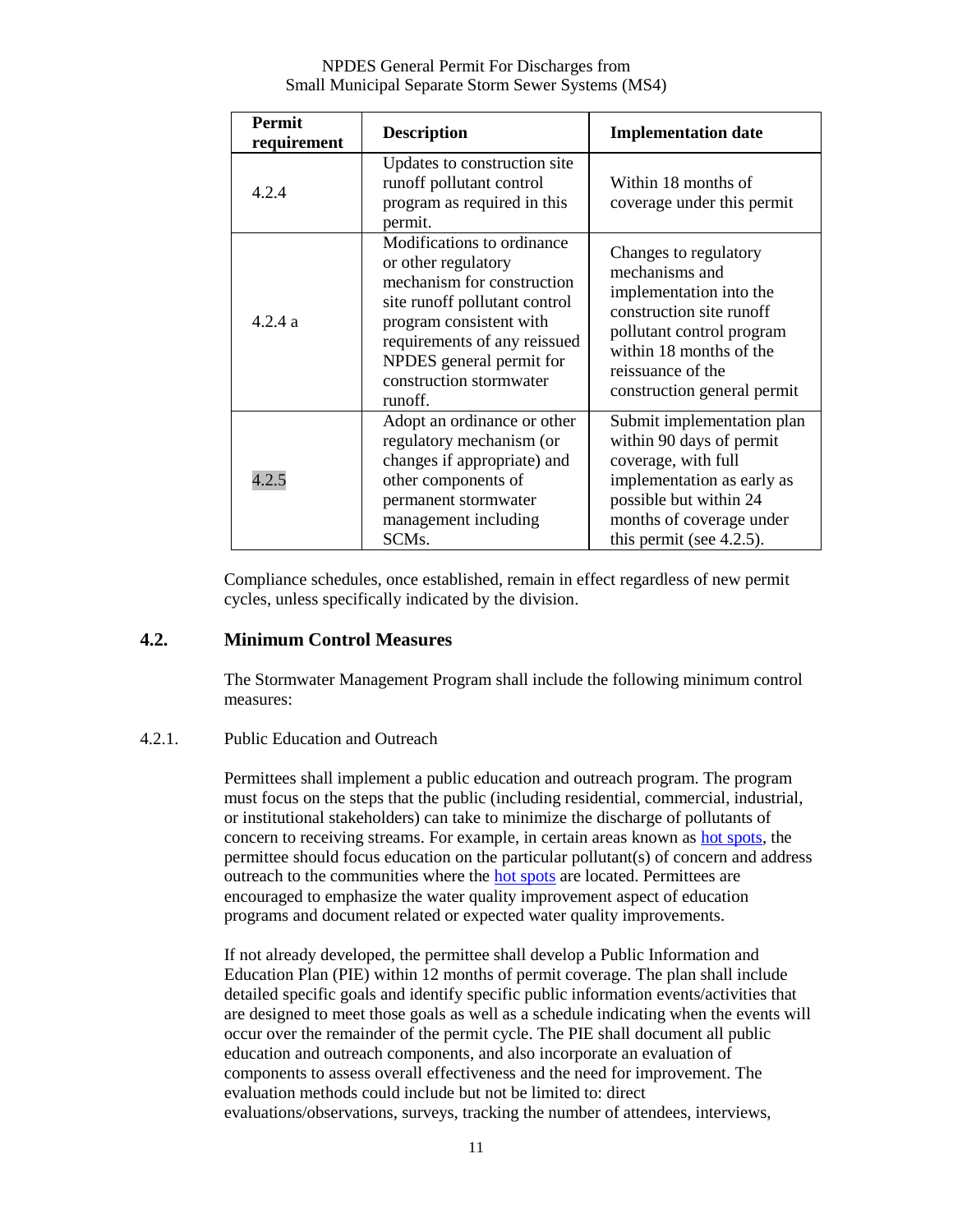review of media clippings, or tracking the number of stormwater related calls, emails and letters received.

At a minimum, the PIE shall also include targeted educational campaigns addressing the following issues. For flexibility, an issue may be omitted if the permittee can provide justification.

- a. General public awareness of the impacts on water quality from general housekeeping maintenance/activities;
- b. Home owner associations and other operators of permanent BMPs awareness of the importance of maintenance activities;
- c. Local engineering and development community awareness of the stormwater ordinances, regulations, and guidance materials related to long-term water quality impacts;
- d. General public and professional chemical applicators awareness on the proper storage, use, and disposal of pesticides, herbicides, and fertilizers use;
- e. General public and related commercial and professional stakeholders awareness on the proper storage, use, and disposal of oil and other automotive-related fluids;
- f. General public and municipal employees on the awareness of identifying and reporting procedures for illicit connections/discharges, sanitary sewer seepage, spills, etc.;
- g. Local engineering, development, and construction community awareness of stormwater ordinances, regulations and guidance materials related to construction phase water quality impacts; and
- h. Municipal employee/contractor awareness of water quality impacts from daily operations.

A summary of this information shall be included in the annual report. The PIE plan and education and outreach records must be maintained in the [SWMP.](#page-42-0)

#### <span id="page-14-0"></span>4.2.2. Public Involvement/Participation

Permittees shall implement a public involvement/participation program. Elements of the program may include participation opportunities such as; local stormwater management work groups, public notices of MS4 related meetings and public hearings, recruiting education volunteers, a citizens' stormwater advisory council, volunteer stream monitoring programs, storm drain marking, riparian plantings or stream clean-up events, and involvement of the public with program coordination, detection of illicit discharges and monitoring efforts. The program must include a mechanism for citizen reporting of illegal spillage, dumping, or otherwise illicit disposal of materials into the MS4 system.

Permittees shall develop and implement or revise as necessary, a plan to publicize public involvement and participation opportunities by methods designed to reach the intended audience. For example, the permittee may develop a website, a press release, or an advertisement on local cable networks, radio stations and/or newspapers, or other alternate means of notification.

New permittees must have the plan to publicize completed within 180 days of coverage under and implemented within one year of coverage under this permit.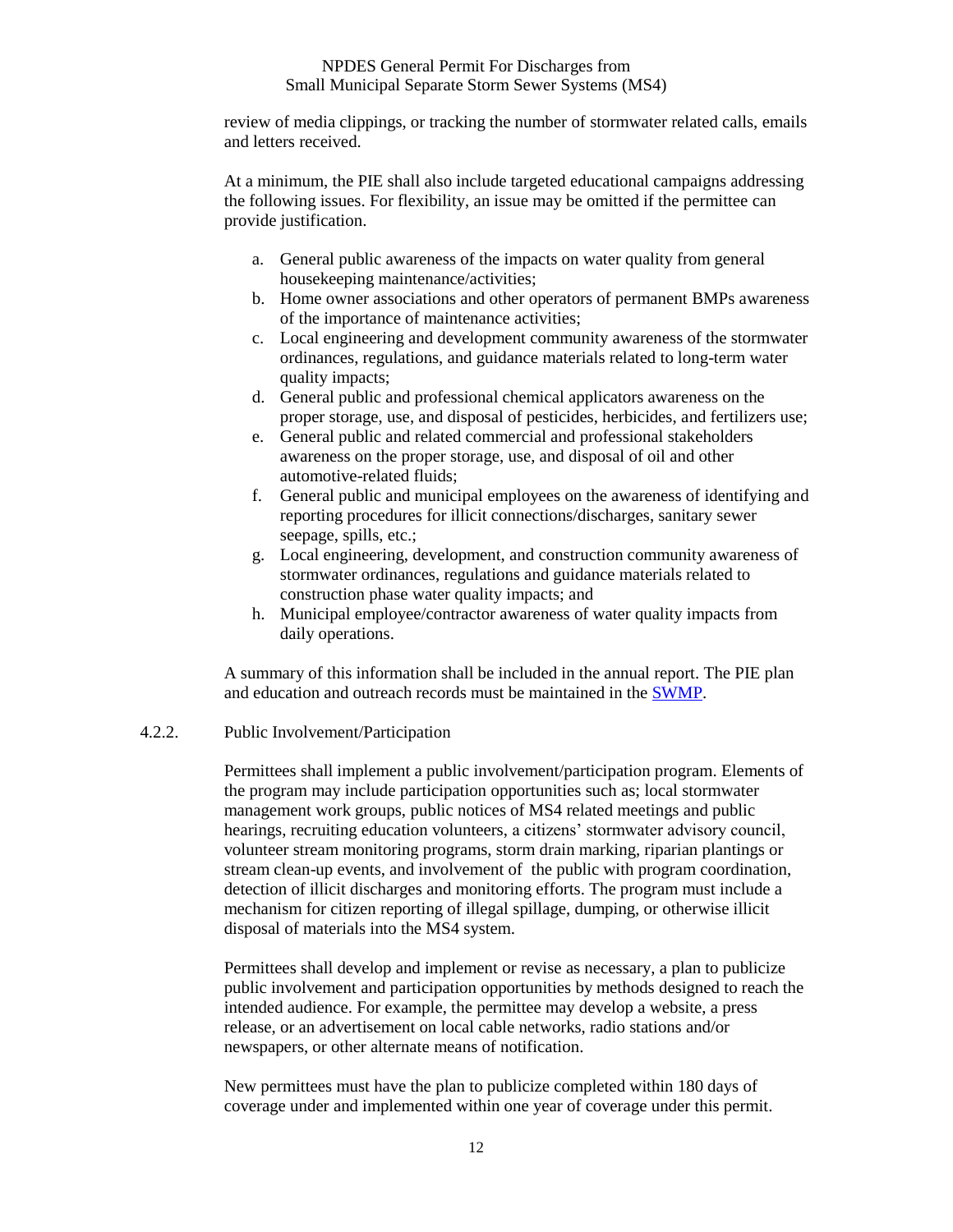Permittees shall track and maintain records of public involvement and participation opportunities and include them in the [SWMP.](#page-42-0) A summary of this information shall be included in the annual report.

#### <span id="page-15-0"></span>4.2.3. Illicit Discharge Detection and Elimination

Permittees shall develop, or modify as necessary, implement and enforce an illicit discharge detection and elimination program. Newly designated permittees shall have this program implemented within 18 months of coverage under this permit. Currently permitted MS4s shall continue to implement their existing illicit discharge detection and elimination program.

New permittees must develop, and existing permittees must continue to develop, update and maintain, a storm sewer system map (preferably Geographic Information System based) that shows the location of system outfalls where the municipal storm sewer system discharges into waters of the state or storm sewer systems owned or operated by another MS4 jurisdiction. Updates to the map should be completed within 6 months of the completion of a system modification or addition. The deadline may be extended for larger changes such as large annexations. The map must be available for review upon request. The map must also show:

- a. the names and location of waters of the state that receive discharges from those outfalls;
- b. inputs into the storm sewer collection system, such as the inlets, catch basins, drop structures or other defined contributing points to the sewershed of that outfall; and
- c. general direction of stormwater flow.

To the extent allowable under state or local law, permittees shall effectively prohibit, through ordinance, or other regulatory mechanism, non-stormwater discharges (unless allowed by sub-section 1.3.3.2) into the storm sewer system and implement an appropriate **Enforcement Response Plan** (ERP). The illicit discharge ordinance and the [ERP](#page-39-0) must be developed and in effect within 18 months of coverage under this permit.

Permittees must develop and implement a plan to detect, identify and eliminate nonstormwater discharges, including illegal disposal, throughout the MS4 jurisdiction. This plan must also include the identification of [hot spots.](#page-40-0) The permittee shall develop and implement standard procedures to be followed to investigate portions of the MS4 jurisdiction that, based on the results of field screening or other identification programs, indicate a reasonable potential of containing illicit discharges. Illicit discharge investigations, and the results of those investigations, shall be documented and include the locations, times, parameters and sampling results, discharge source, and any other pertinent information. The plan to eliminate identified illicit discharges should be completed within 90 days of the initial report, and the discharge eliminated as soon as practicable. All plans and procedures in the IDDE program must be documented in the SWMP.

As indicated in the PIE plan, the permittee must educate public employees, businesses, and the general public concerning the hazards and damage to water quality associated with illegal dumping and connections to the storm sewer, and the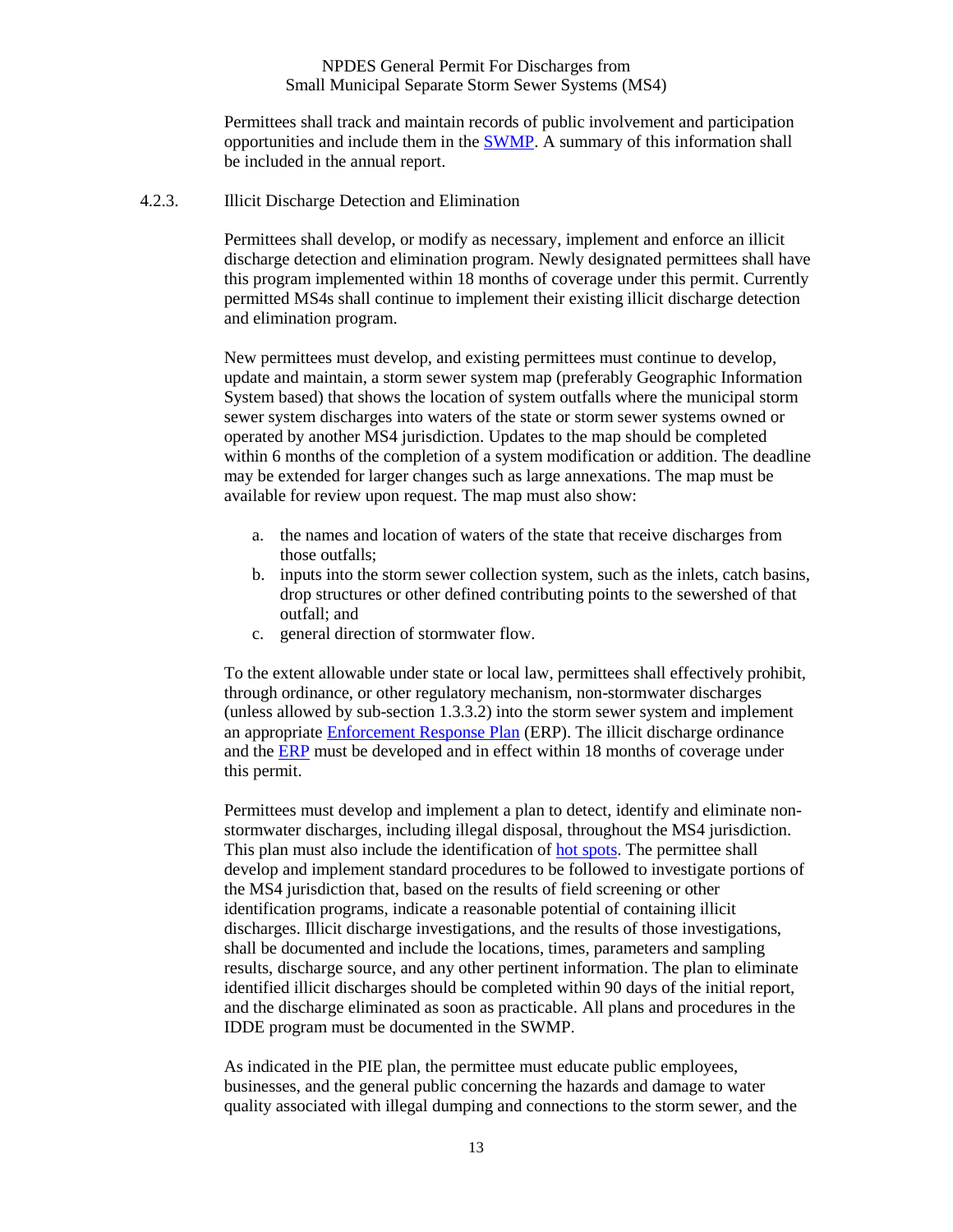improper disposal of waste. The PIE plan must also address non-stormwater discharges or flows as defined in sub-section [1.3.3.2](#page-4-2) if the permittee identifies them as [significant contributors](#page-42-1) of pollutants to its MS4.

The permittee shall develop a mechanism for the public to report (e.g., via hotline or website), suspected illicit discharges. The permittee shall specify the timeframe for initiating complaint investigations within the ERP, but not to exceed seven days from the receipt of the complaint. Documented illicit discharges shall be eliminated as soon as practicable with the ordinance or other regulatory mechanism initiated within seven days of the investigation. Documentation of illicit discharge reports, responses, and resolutions shall be maintained in the [SWMP.](#page-42-0)

The permittee shall foster interagency coordination for hazardous waste or material spills response and cleanup. The permittee shall inform local spill-response agencies and/or TEMA (Tennessee Emergency Management Agency) of the potential negative impacts to surface water (and ground water) of spill clean-up activities. If a set of guidelines and procedures is not already in place, the permittee should initiate a cooperative effort to develop a set of guidelines and procedures that local responders will follow to minimize damaging effects that spill response activities might have on water resources.

#### <span id="page-16-0"></span>4.2.4. Construction Site Stormwater Runoff Pollutant Control

Permittees shall develop, continue to develop, implement and enforce a construction site stormwater runoff pollutant control program. Newly designated permittees shall have this program implemented within 24 months of coverage under this permit. Currently permitted MS4 jurisdictions shall continue to implement existing construction site stormwater runoff pollutant control program and must have any updates to the program resulting from this permit or a Construction General Permit reissuance completed within 18 months of coverage under this permit. Compliance schedules will be extended into the next permit cycle for permittees that receive coverage in the middle of a permit cycle.

The program must address the reductions of pollutants in stormwater runoff from construction activities that result in a land disturbance of equal to or greater than one acre or less than one acre if part of a larger plan of common development or sale. The program must include the development, implementation and documentation of, at a minimum:

a. An ordinance or other regulatory mechanism to require erosion prevention and sediment controls (EPSC), as well as sanctions to enforce compliance. For newly designated permittees, this regulatory mechanism must be in place within 18 months of coverage under this permit. The enforcement sanctions must be identified in a[n ERP](#page-39-0) as indicated in sub section [4.5.](#page-25-0) In order for the program to be consistent with requirements of the future NPDES general permit for construction stormwater runoff, modifications to ordinances or other regulatory mechanisms for construction site runoff control must be implemented within 18 months of the reissuance of a [Tennessee Construction](http://tn.gov/environment/article/permit-water-npdes-stormwater-construction-permit)  [General Permit](http://tn.gov/environment/article/permit-water-npdes-stormwater-construction-permit) (CGP, TNR100000).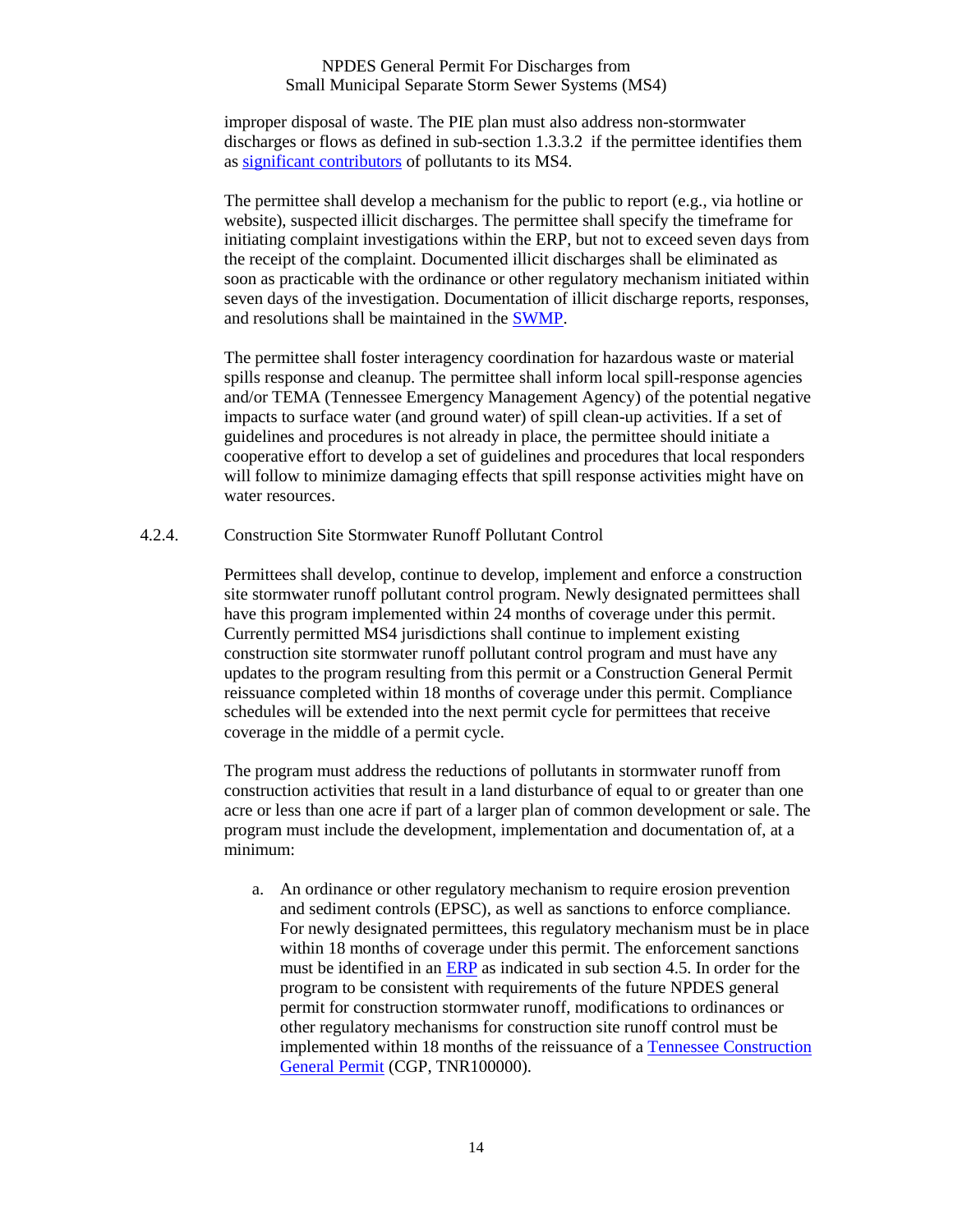- b. Requirements for construction site operators to implement appropriate erosion prevention and sediment control best management practices. The permittee's EPSC requirements shall be consistent with those described in the [TDEC EPSC Handbook.](http://tnepsc.org/handbook.asp)
- c. Requirements for design storm and special conditions for unavailable parameters waters or exceptional Tennessee waters must be consistent with those of the current [Tennessee Construction General Permit](http://tn.gov/environment/article/permit-water-npdes-stormwater-construction-permit) (TNR100000).
- d. An inventory of actively permitted public and private construction sites that result in a total land disturbance as defined in section [4.2.4.](#page-16-0) For existing permittees, the inventory must be updated as new projects are permitted and projects are completed. For new permittees, the inventory must be completed with 24 months of coverage and then updated as new projects are permitted and projects are completed. The inventory must contain relevant contact information for each project (e.g., tracking number, name, address, phone, etc.), the size of the project and area of disturbance, whether the project has submitted for permit coverage under the [Tennessee Construction General](http://tn.gov/environment/article/permit-water-npdes-stormwater-construction-permit)  [Permit](http://tn.gov/environment/article/permit-water-npdes-stormwater-construction-permit) (TNR100000) and the date the permittee approved the construction site plan. The permittee must make this inventory available to TDEC upon request.
- e. Requirements for construction site operators control wastes such as discarded building materials, concrete truck washout, chemicals, litter, and sanitary waste at construction sites within the jurisdiction to avoid adverse impacts to water quality.
- f. Specific procedures for construction site plan (including erosion prevention and sediment controls) review and approval. The procedures must include an evaluation of plan completeness and overall BMP effectiveness.
- g. Mechanisms or plans for public access to information on projects and receiving and considering comments from the public on those projects. As indicated in section [4.2.2,](#page-14-0) the permittee may use various forms of public communication and electronic communication is encouraged.
- h. Procedures for permittee inspectors to evaluate and document construction site compliance. These procedures, as required in sub-part 4.5, must include specific enforcement steps to ensure construction operators maintain compliance with the permittee's construction program requirements.
- i. Requirements for permittee inspectors who conduct inspections of construction sites must maintain certification under th[e Tennessee](http://www.tnepsc.org/)  [Fundamentals of Erosion Prevention and Sediment Control,](http://www.tnepsc.org/) Level 1 (or equivalent). Construction site plan reviewers must receive a certificate of completion from the Tennessee [Erosion Prevention and Sediment Control](http://www.tnepsc.org/)  [Design Course,](http://www.tnepsc.org/) Level 2 or equivalent. It is recommended that permittee construction staff receive training under both courses.
- j. Procedures to establish priority construction activities to include at a minimum: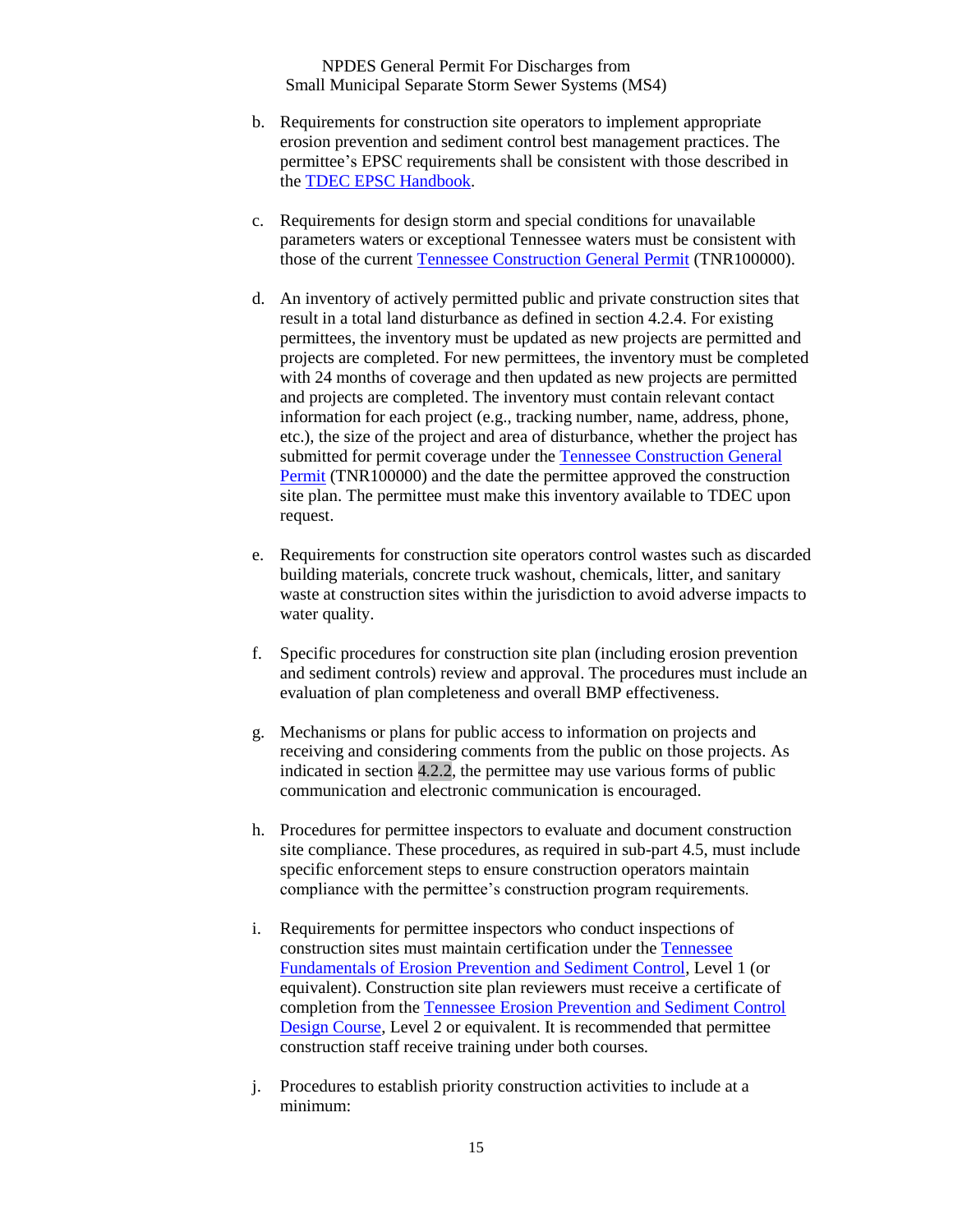- Pre-construction meetings with construction-site operators for [priority](#page-41-0)  [construction activiti](#page-41-0)es;
- Inspections by the permittee of priority construction sites at least once per month; and
- Documentation of procedures, including related meetings and inspections.
- <span id="page-18-1"></span>4.2.5. Permanent Stormwater Management at New Development and Redevelopment Projects
- <span id="page-18-0"></span>4.2.5.1 Program Requirements

The permittee must implement a permanent stormwater management program focused on removing pollutants from stormwater discharges through management practices, control techniques and system, design and engineering methods implemented to the maximum extent practicable (MEP).

The program requirements apply to all new and redevelopment projects that disturb equal to or greater than one acre, or less than one acre if part of a larger common plan of development or sale (hereinafter "New Development Projects"), and that discharge into the permittee's small MS4.

The program must consist of plans review, site inspection, and a means to ensure permanent stormwater control measures [\(SCMs](#page-42-2)) are adequately maintained. The permittee shall identify and make information available for a suite of SCMs to be used in various situations. Application of innovative SCMs is encouraged. If the permittee decides to significantly limit the number of SCM options, it must document in the [SWMP](#page-42-0) how the performance standards in section 4.2.5 can be met with the limited set of control measures that are allowed.

Permittees must develop and implement, or modify as necessary, an ordinance or other regulatory mechanism to address permanent stormwater pollutant management for New Development Projects. It is recommended that permittees include a mechanism for administrative appeal of site-specific stormwater determinations.

Permittees must submit an implementation plan for a permanent stormwater management program within 90 days of coverage under this permit. For permittees that have already implemented a permanent stormwater program in compliance with the 2010 general permit, the implementation plan may consist of a written statement that all components of the program have been implemented. The implementation plan shall otherwise include a brief description of the main aspects of the permanent stormwater management program and a timeline to develop and implement the program. Typical aspects of the program are expected to include codes and ordinance implementation, procedures for plans review and criteria for approval; procedures for conducting and tracking site inspections, and SCM maintenance policies. For permittees that have not yet fully implemented a permanent stormwater management program, the schedule must indicate completion as soon as feasible but no later than 24 months from the date of coverage under this permit. Further, if implementation will take longer than 12 months, the plan must include interim milestones.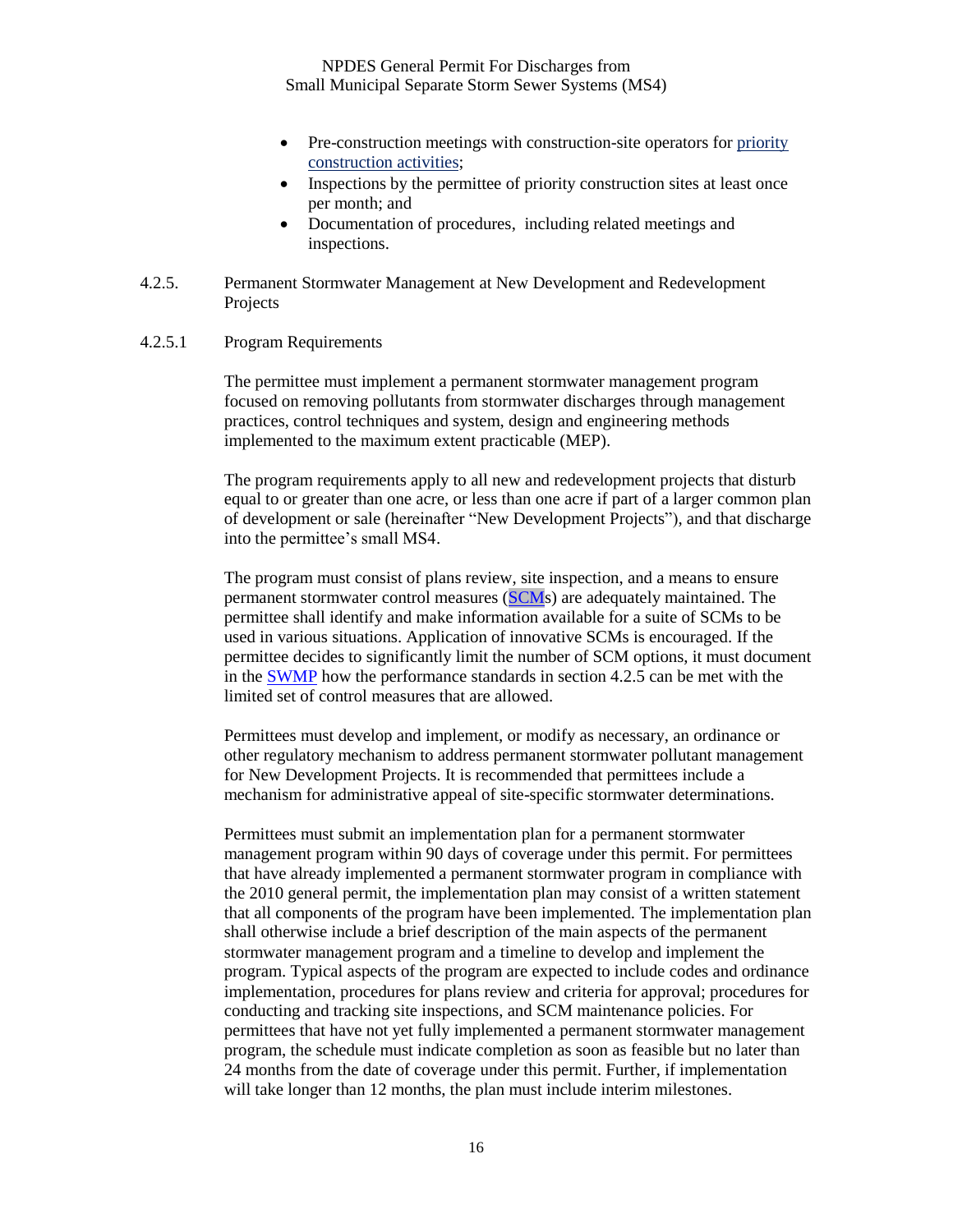Implementation plans must be submitted to the appropriate Environmental Field Office (see sub-part [1.2\)](#page-3-2).

#### <span id="page-19-1"></span>4.2.5.2 Permanent Stormwater Standards

The permanent stormwater management program must require New Development Projects to be designed to remove pollutants to the MEP.

[SCMs](#page-42-2) that rely on infiltration, evapotranspiration, or capture/reuse of the water quality treatment volume (WQTV), as defined in sub-section [4.2.5.2.2,](#page-20-0) are practices that approach 100% pollutant removal and constitute MEP where site-specific conditions allow.

If site-specific limitations as described in sub-sectio[n 4.2.5.2.1](#page-19-0) do not allow infiltration, evapotranspiration, or capture/reuse of the entire WQTV, then a combination o[f SCMs](#page-42-2) must be selected to maximize pollutant removal consistent with site-specific limitations and, at a minimum, be designed to achieve an overall treatment efficiency of 80% TSS removal.

Compliance with permanent stormwater standards for New Development Projects is determined by meeting design criteria and other permit requirements in this part, 4.2.5. For design purposes, total suspended solids may be used as the indicator for the removal of pollutants (such as sediment, nutrients, and pathogens). SCMs must be designed to provide full treatment capacity within 72 hours following the end of the preceding rain event for the life of the New Development Project.

The Division considers compliance with the permanent stormwater design performance standards detailed in the previous Phase II General NPDES permit issued August 31, 2010 to satisfy the permanent stormwater standards in this permit.

The permittee may also develop a mitigation program and/or system of payment into a public stormwater fund as described in sub-section [4.2.5.2.3.](#page-20-1)

#### <span id="page-19-0"></span>4.2.5.2.1 Site-Specific Limitations

Site-specific limitations to infiltration, evapotranspiration, or capture/reuse of the entire WQTV may include:

- a. Insufficient infiltration capacity of soils;
- b. A potential for introducing excessive pollutants into groundwater;
- c. Pre-existing soil contamination in areas subject to contact with infiltrated runoff;
- d. Presence of sinkholes or other karst features on the site or in close proximity;
- e. An extensive presence of shallow ground water table, shallow bedrock, or other restrictive layers;
- f. Presence of contractive or expansive soils in close proximity to structures; and
- g. Other conditions as identified by the permittee, submitted to the local EFO for review and authorization by the division in writing, and documented in the SWMP.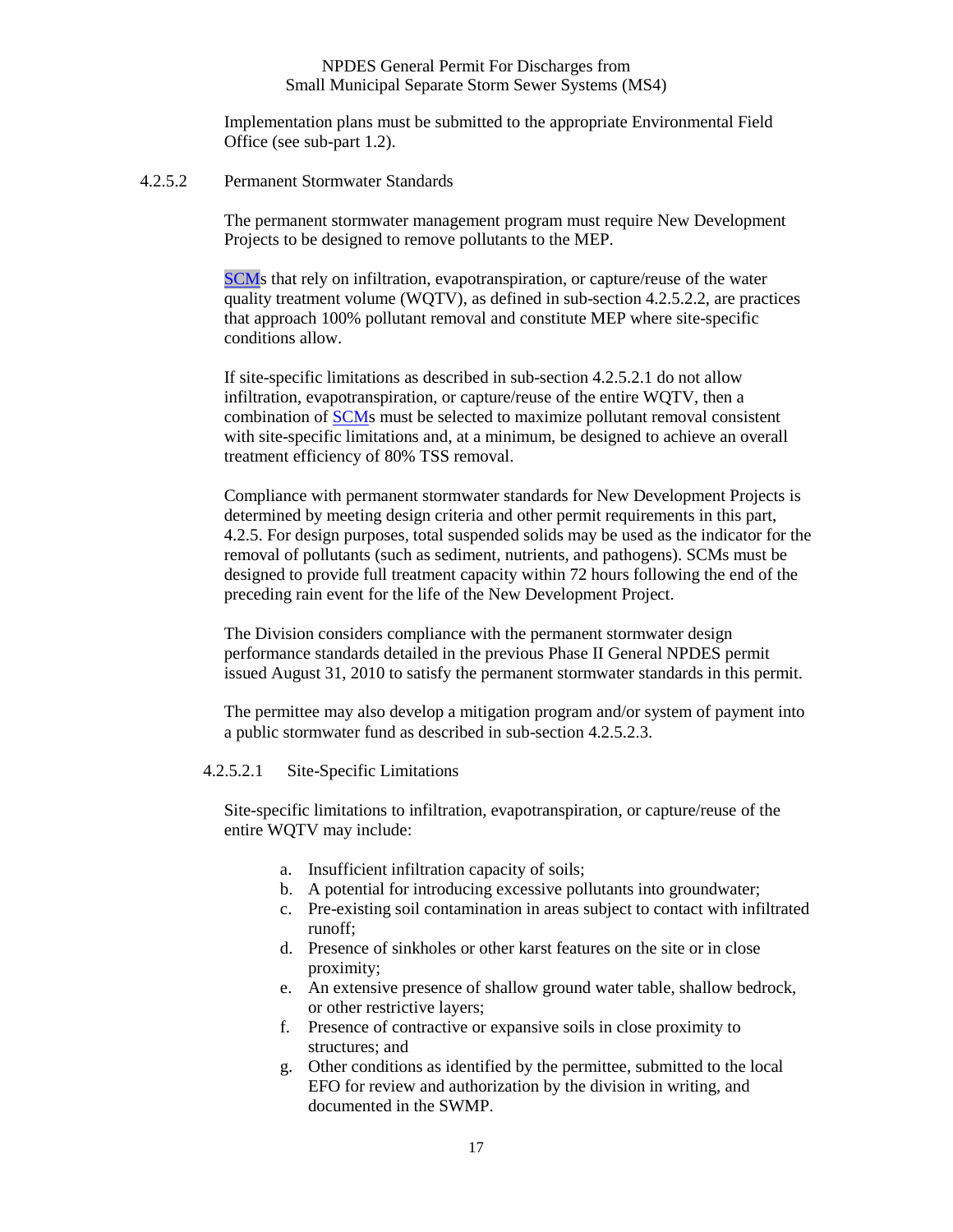## <span id="page-20-0"></span>4.2.5.2.2 Water Quality Treatment Volume (WQTV)

The WQTV is defined as the runoff generated from impervious surfaces during the first inch of a rainfall event. A representative storm event or a volumetric runoff coefficient (Rv) can be used to review plans for the WQTV. Permittees may use other equivalent methods to evaluate treatment of the WQTV, with prior approval by the division.

The permanent Stormwater Management Program may allow for a reduction of the WQTV for a New Development Project up to 20% for any one of the following conditions, and up to a total maximum of 50% for a combination of the following conditions:

- a. Redevelopment projects (including, but not limited to, brownfield redevelopment);
- b. Vertical density (floor to area ratio of at least 2, or at least 18 units per acre); and
- c. Incentives as identified by the permittee, submitted to the local EFO and approved by the division in writing, and documented in the [SWMP.](#page-42-0)

#### <span id="page-20-1"></span>4.2.5.2.3 Off-site Stormwater Mitigation or Payment into Public Stormwater Fund

A permittee may choose to develop an offsite mitigation program or payment in lieu into a public stormwater fund to offset the portion of the WQTV that cannot be treated on site to the MEP. The program must ensure that off-site stormwater mitigation will be accomplished within the same USGS 12-digit hydrologic unit code (HUC) watershed as the New Development Project, if practicable, and will treat a minimum of 1.5 times the portion of the WQTV not treated on site. The permittee may identify priority areas within the watershed in which stormwater mitigation projects are to be completed. The program must have a mitigation project approval procedure, and all projects must meet all requirements in this permit. Procedures and requirements in the offsite mitigation and payment in lieu programs should be documented in the SWMP and available for review.

If the permittee allows payment into a public stormwater fund, the permittee assumes responsibility to provide the required mitigation projects. The public stormwater fund should be used to fund public mitigation projects. The payment amount into a public stormwater fund must be sufficient to design, install, and maintain the stormwater mitigation measures.

#### <span id="page-20-2"></span>4.2.5.2.4 Water Quality Riparian Buffers

Permittees shall develop and implement a set of requirements to establish, protect and maintain permanent water quality riparian buffers to provide additional water quality treatment in riparian areas of New Development Projects that contain streams. Riparian buffers must meet the following minimum standards:

1. Stormwater discharges should enter the water quality riparian buffer as sheet flow, not as concentrated flow, where site conditions allow.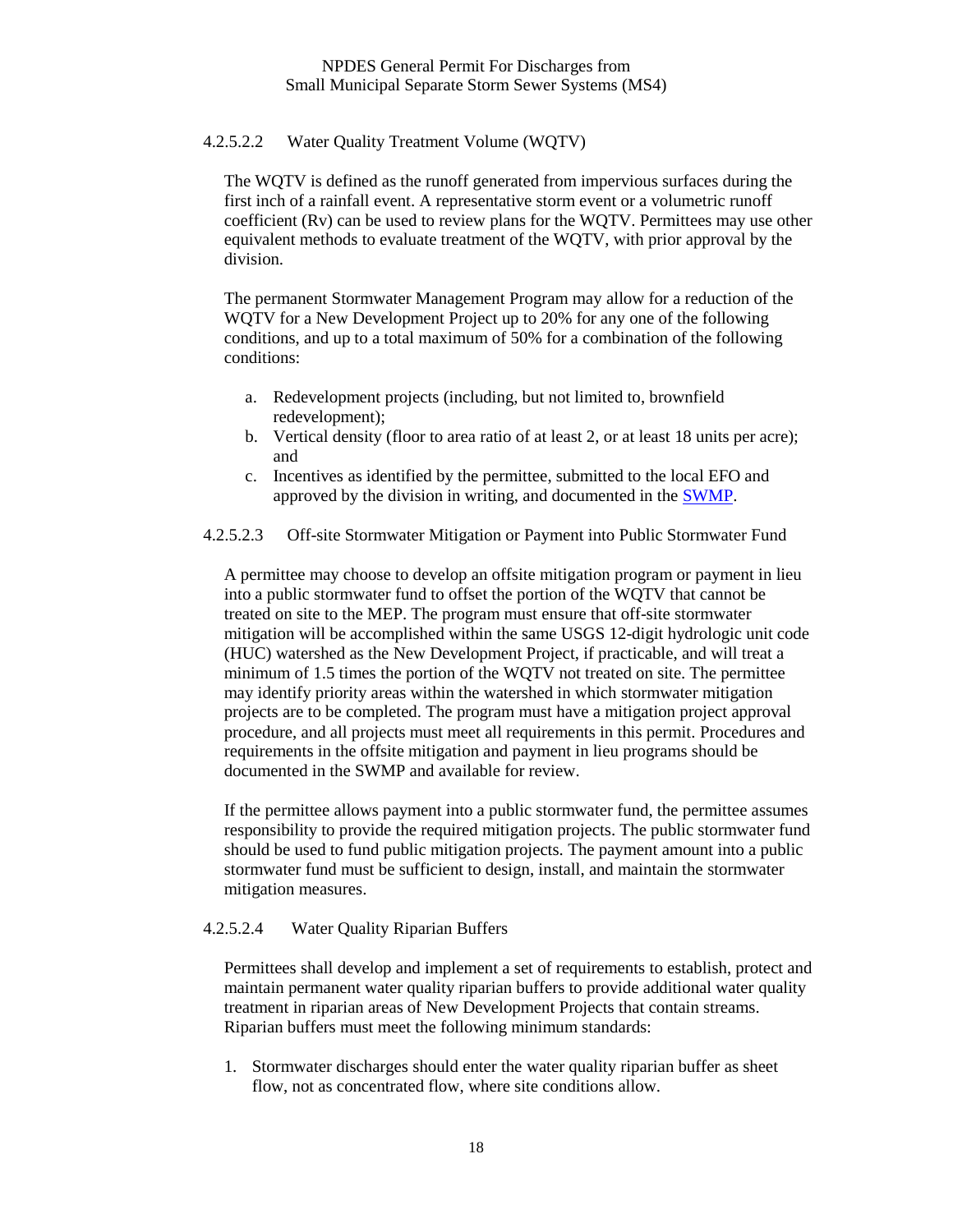2. Water quality riparian buffers must have the following minimum widths, based upon drainage area of the receiving stream adjacent to the project, unless site specific conditions necessitate alternative widths, as described later in this subpart:

| Drainage area<br>of stream<br>(square miles) | Minimum total<br>buffer width<br>(f <sub>t</sub> ) | <b>Minimum</b><br>inner zone<br>(f <sub>t</sub> ) |
|----------------------------------------------|----------------------------------------------------|---------------------------------------------------|
| $<$ 1                                        | 30                                                 | 30                                                |
| $1-2$                                        | 45                                                 | 30                                                |
| >2                                           | 60                                                 | 40                                                |

The buffer requirement may be fulfilled with a combination of an inner and an outer zone. The predominant vegetation in the inner zone of the buffer (adjacent to the stream) should be trees. The outer zone (adjacent to the development) of 45- or 60-foot riparian buffers may be composed of herbaceous cover or infiltration-based [SCMs](#page-42-2). The outer zone allows for more flexibility in the type of vegetation and placement of SCMs.

- 3. Permittees may establish permissible land uses or activities within the buffer, such as biking and walking trails, infiltration-based SCMs in the outer zone, selective landscaping, habitat improvement, road and utility crossings or other limited uses as determined by the permittee. The permittee must have a process to review proposed activities within buffers to ensure the pollutant removal function of the buffer will be retained. Trails constructed within the buffer should prevent or minimize the generation of pollutants. If trails are constructed from impervious materials, runoff must either be directed to infiltration-based SCMs or the buffer width must be increased by the width of the trail.
- 4. Permittees may authorize buffer averaging as long as the minimum inner zone width is maintained at any location. If the New Development Project encompasses both sides of a stream, buffer averaging can be applied to both sides, but must be applied independently.
- 5. Permittees may authorize alternative buffer widths for New Development Projects where water quality riparian buffers cannot be fully implemented onsite. In order to allow alternative widths, the permittee must develop and apply criteria for determining the circumstances under which required buffer widths cannot be achieved based on the type of project, existing land use, and physical conditions that restrict the use of water quality riparian buffers.
- 6. Water quality riparian buffer widths are measured from the top of bank also referred to as the "*[Ordinary high water mark](#page-41-1)*".

Existing ordinances and requirements for water quality riparian buffers that comply with the 2010 general permit are deemed to satisfy the conditions of this subpart.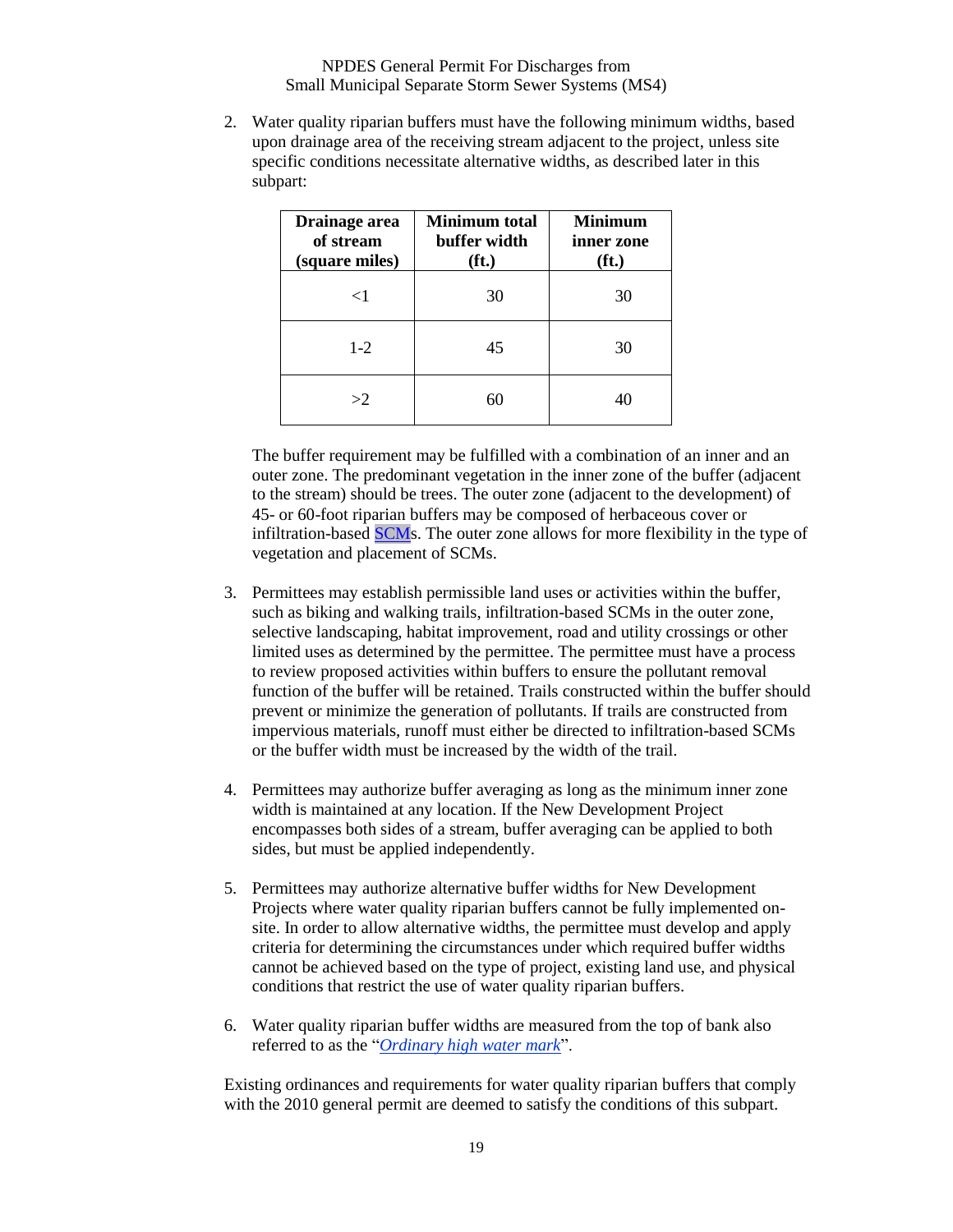#### 4.2.5.3 Codes and Ordinances Review and Update

Within one year of obtaining initial permit coverage, newly permitted programs shall review local codes and ordinances using the [EPA Water Quality Scorecard.](http://www2.epa.gov/smartgrowth/water-quality-scorecard-incorporating-green-infrastructure-practices-municipal) A completed copy of the Scorecard shall be submitted with the subsequent annual report. Permittees who have completed the Scorecard in the past are not required to repeat this review.

Newly permitted programs shall update codes and ordinances or other legal instruments as necessary to comply with the permit within 24 months of coverage under this permit. Current permittees shall continue to implement the existing permanent Stormwater Management Program and update legal instruments according to the compliance schedule in sub-section [4.1.1.](#page-12-0)

#### 4.2.5.4 Development Project Plan Review, Approval and Enforcement

The permittee shall develop and implement project review, approval and enforcement procedures. The review, approval and enforcement procedures shall apply at a minimum to projects applicable to section 4.2.5. These procedures shall include:

- a. procedures for review and approval of development site plans, including inter-departmental consultations and a re-submittal process when modifications to the project require changes to an approved site development design plan;
- b. a plans review process that must ensure that **SCMs** are properly designed, installed, and maintained to meet the performance standards established in section [4.2.5.](#page-18-1) The process must also include a review of all applicable site-specific limitations (sub-section [4.2.5.2.1\)](#page-19-0) and incentives [4.2.5.2.2,](#page-20-0) along with appropriate water quality buffers  $(4.2.5.2.4)$ . For New Development Projects that were unable to approach 100% pollutant removal and meet the MEP standard, a review of optional SCMs considered but rejected during the design process must also be included;
- c. a process to verify that SCMs have been installed per design specifications, including enforceable procedures for bringing noncompliant projects into compliance. The enforcement procedures shall be detailed in the [ERP](#page-39-0) (subpart [4.5\)](#page-25-0).

#### 4.2.5.5 Maintenance of Permanent Stormwater Control Measure Assets

Permanent [SCMs](#page-42-2), including SCMs used at mitigation projects, must be installed, implemented, and maintained to meet the performance standards of sub-section [4.2.5.2](#page-19-1) and provide full treatment capacity within 72 hours following the end of the preceding rain event. The permittee must develop a program to ensure implementation of appropriate SCM maintenance procedures to sustain pollutant removal efficiency for the life of the New Development Project.. The program must include at a minimum:

a. The development and documentation of maintenance and inspection procedures and frequencies for approved SCMs;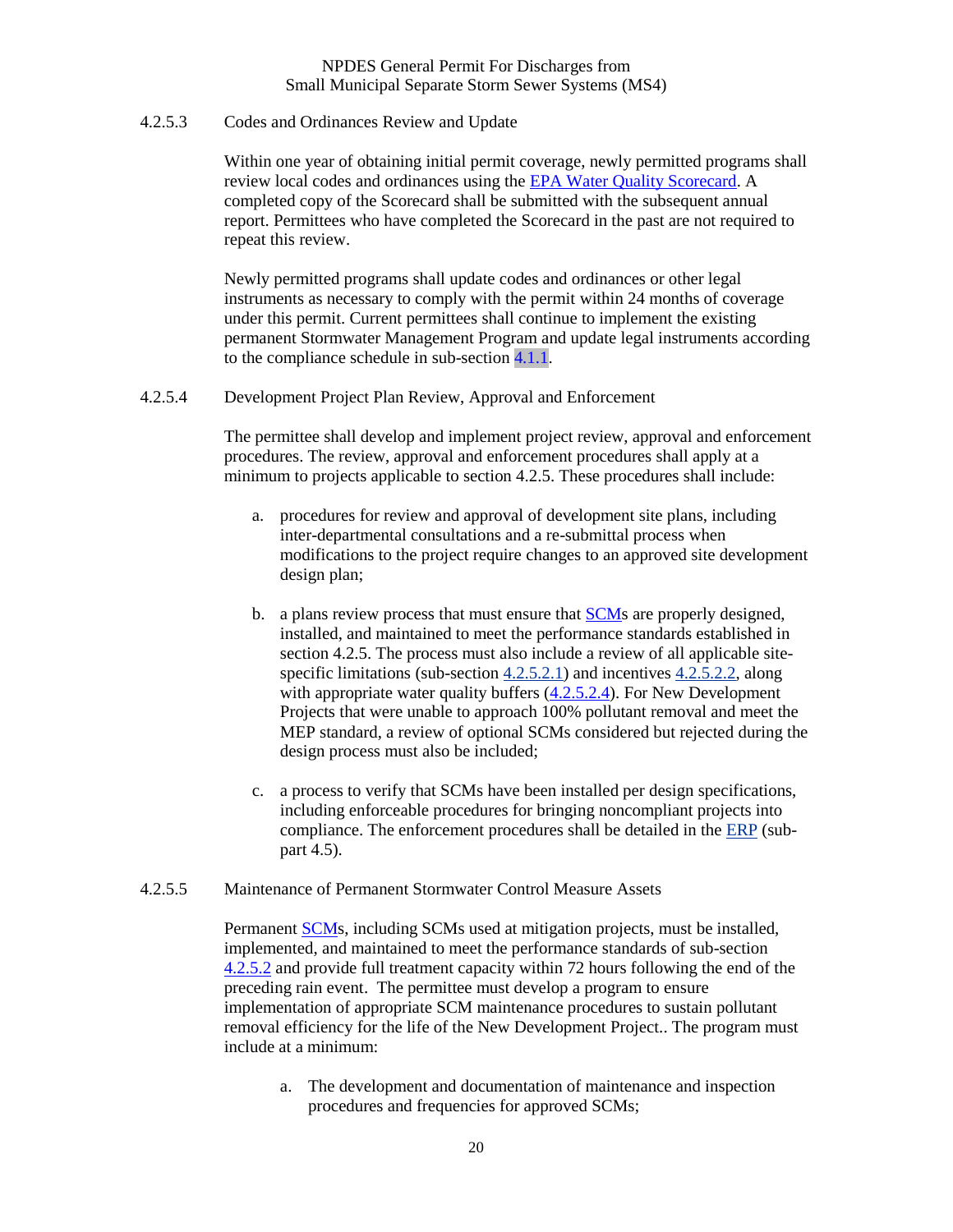- b. The development and documentation of the procedure the permittee will use to verify that SCMs are being inspected and maintained including any written reports from the responsible party;
- c. A clear, documented, legally binding agreement assigning SCM maintenance responsibility to the owner/operator, a third party, or the permittee as appropriate;
- d. An allowance or agreement for permittee personnel to access the SCMs for inspections and provide for enforcement action for failure to maintain SCMs according to agreement;

All procedures, reports and documentation must be maintained in the [SWMP.](#page-42-0)

4.2.5.6 Inventory and Tracking of Permanent Stormwater Control Measure Assets

Existing permittees must continue to implement and maintain a system to inventory and track the status of all public and private SCMs installed on New Development Projects. New permittees must implement the system within 24 months of coverage under this permit. The system must be a searchable database, either paper or electronic, that retrieves SCM information by location or other similar identification and must be made available to the division upon request. Other than the basic information of location and project identification, the system should include information and records that the permittee will use to ensure that SCMs are maintained appropriately such as:

- a. A brief description of the type of SCM and basic design characteristics;
- b. The responsible party contact information;
- c. Inspection schedules (both permittee and responsible party);
- d. A brief description of or reference to maintenance procedures and frequency;
- e. And maintenance and inspection records.

#### 4.2.6. Pollution Prevention/Good Housekeeping for Municipal Operations

The permittee must develop and implement an operation and maintenance program that has the ultimate goal of preventing or reducing pollutant runoff from municipal operations.

The permittee must develop or continue to develop and implement an employee training program for employees responsible for municipal operations at facilities within the jurisdiction of the permittee that handle, generate and/or store materials which constitute a potential pollutant of concern for MS4s. Examples of these materials may include, but are not limited to, lubricants, fuels, sand, gravel, soil, salt, pesticide, fertilizer, garbage, trash, clippings, vehicles, equipment, and other wastes. The goal of the training program should be to identify pollutants and prevent and/or reduce stormwater pollution from activities such as park and open space maintenance, fleet and building maintenance, new construction and land disturbances, and stormwater system maintenance. New employees must be trained within six months of their employment or movement into an applicable job category. All responsible employees must receive training and/or retraining within the permit term. Training should be documented and included in the Annual Report.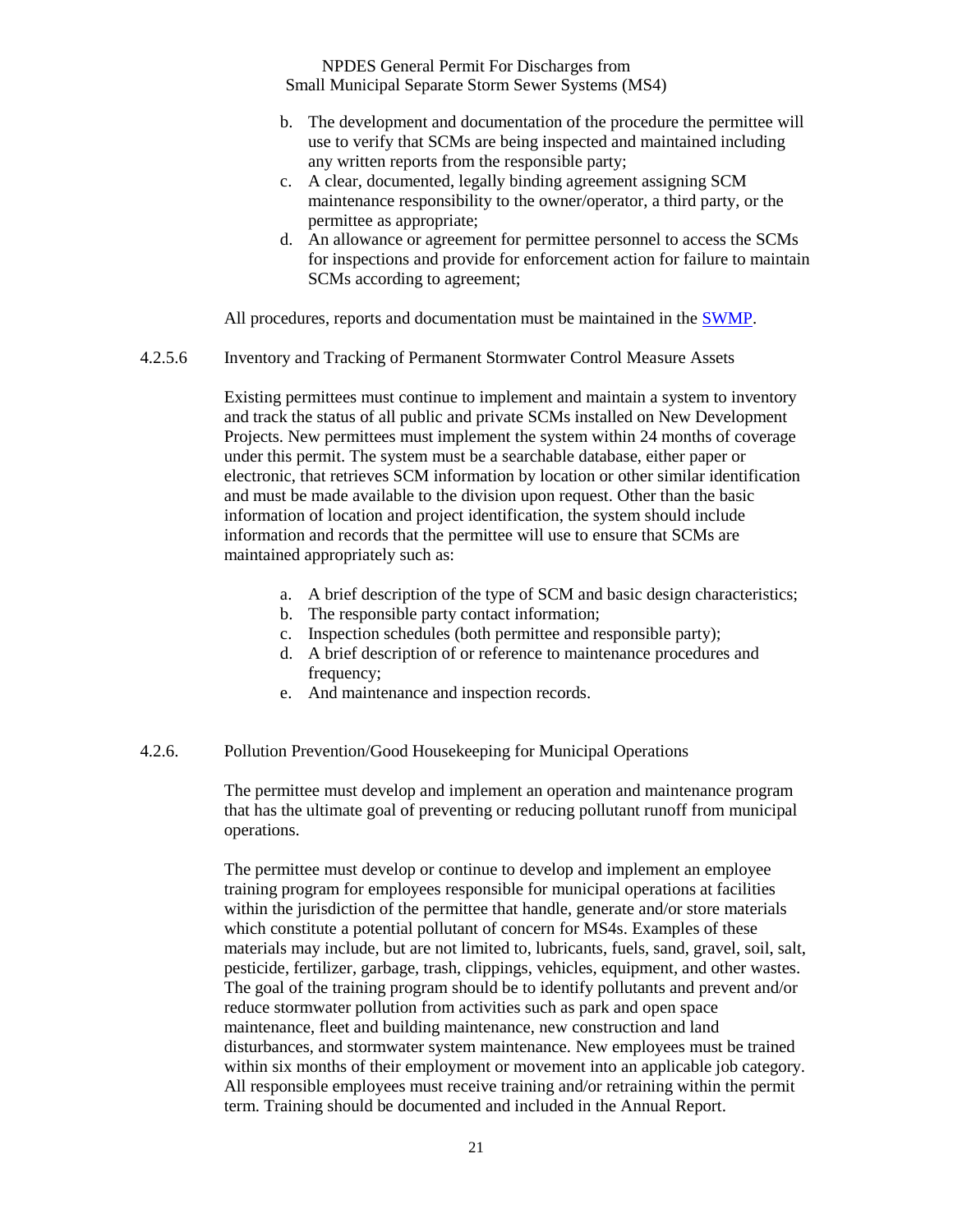The permittee must develop an operation and maintenance plan for each of the following municipal operations as applicable. The plans must include information related to maintenance activities, schedules and the proper disposal of waste from structural and non-structural stormwater controls related to the following:

- streets, roads, highways,
- municipal parking lots,
- maintenance and storage yards,
- fleet or maintenance shops with outdoor storage areas,
- salt/sand storage locations,
- snow disposal areas operated by the permittee, and
- waste disposal, storage, and transfer stations.

All maintenance procedures and plans must be written and included in th[e SWMP.](#page-42-0) All maintenance activities must be documented, with methods such as photos, maintenance logs, and/or contractor invoices, and, at a minimum, a summary included in the Annual Report.

The permittee must consider ways to evaluate new flood management projects and assess the impacts on water quality and examine existing projects for incorporating additional water quality protection devices or practices.

# <span id="page-24-0"></span>**4.3. Qualifying Tribe, State or Local Program (QLP)**

A [Qualifying Local Program \(QLP\) i](#page-41-2)s an MS4 jurisdictional Stormwater Management Program that has been approved by the division as having met QLP minimum program requirements related to stormwater discharges associated with construction activity. If a construction activity is within the jurisdiction of and has obtained a notice of coverage from a QLP, the operator of the construction activity is authorized to discharge stormwater associated with construction activity under General NPDES Permit for Discharges of Stormwater Associated with Construction Activities Permit without submittal of an NOI to the division. Additional information, including QLP minimum requirements and application procedures, can be obtained from the local EFO or TDEC's [stormwater QLP program website.](http://tn.gov/environment/article/tennessee-qualifying-local-program)

## <span id="page-24-1"></span>**4.4. Reviewing and Updating Stormwater Management Programs**

4.4.1. Annual Stormwater Management Program Review

In preparation for the annual report, the permittee must perform a review of the Stormwater Management Program which includes all aspects of the Stormwater Management Plan. This review must include an overall assessment of Program effectiveness. The permittee must develop and implement a plan and schedule to address the modifications and improvements identified by the assessment. MS4 related and municipal activities/control measures that are ineffective must be replaced or improved upon by the implementation of more effective activities/control measures.

Additionally, if the permittee determines that an activity/control measure in the [SWMP](#page-42-0) is ineffective at any time during the permit, the permittee may modify or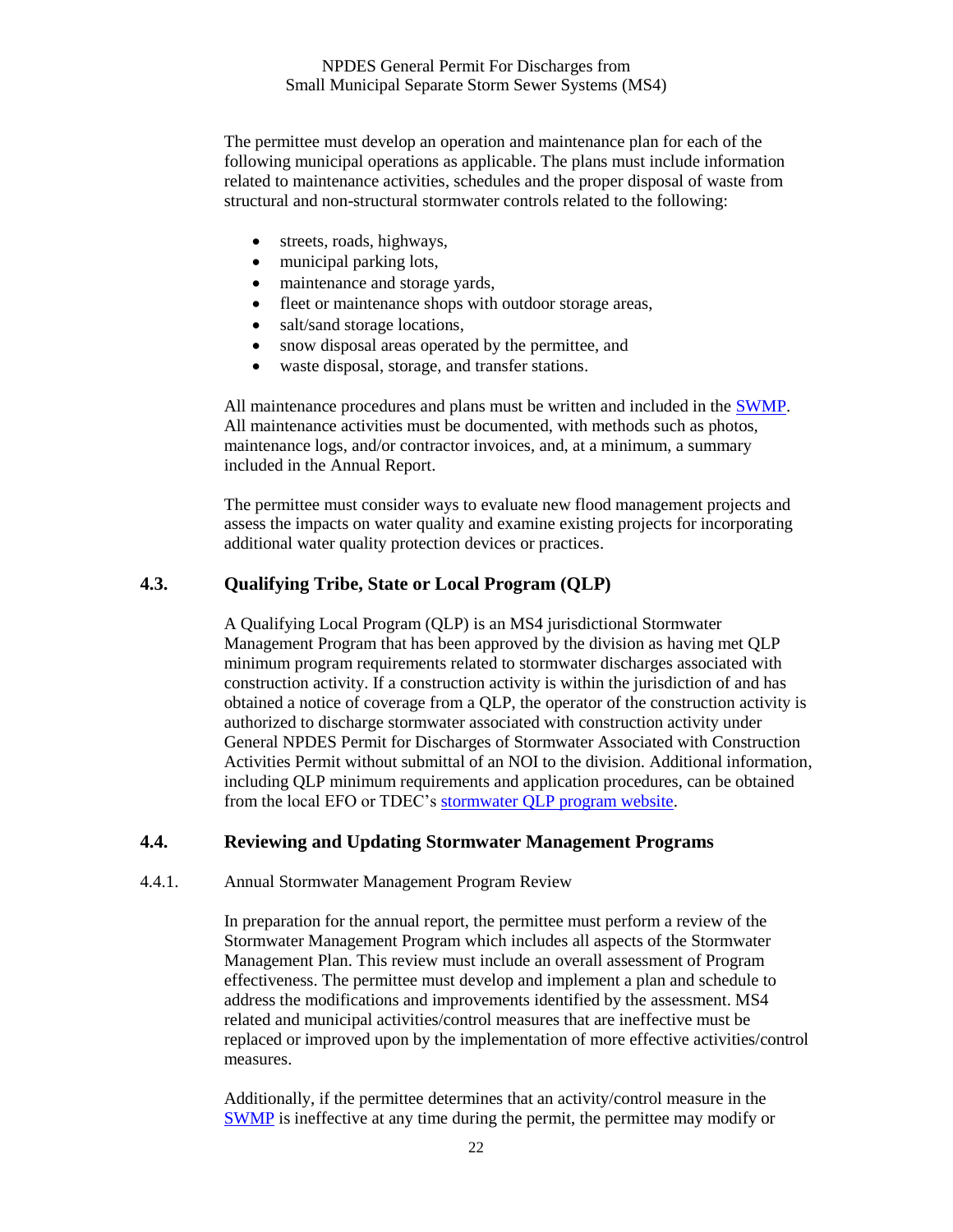replace the activity/control measure at any time during the permit cycle. The permittee must report the modification/replacement, along with a brief justification, in the next scheduled Annual Report. However, the permittee shall not eliminate a SWMP activity/control measure without the written approval of the division.

4.4.2. Stormwater Management Program Updates Required by the Division

The division may require changes to the Stormwater Management Program as needed to satisfy permit requirements. Changes requested by the division must be made in writing to the permittee, set forth the time schedule for the permittee to develop the changes, and offer the opportunity to propose alternative program changes to meet the objective of the requested modification.

4.4.3. Transfer of Ownership, Operational Authority, or Responsibility

The permittee must implement the Stormwater Management Program in any new areas added to the MS4 as expeditiously as practicable, but not later than one year from addition of the new areas. Implementation may be accomplished in a phased manner to allow additional time for controls that cannot be implemented within one year.

Within 90 days of a transfer of ownership, operational authority, or responsibility for Stormwater Management Program implementation, the permittee must have a plan for implementing the Stormwater Management Program in any newly added areas. The plan may include schedules for implementation. Information on newly annexed areas and any resulting updates required to the Stormwater Management Program must be included in the annual report.

## <span id="page-25-0"></span>**4.5. Enforcement Response Plan**

4.5.1. Development of Enforcement Response Plan

Within 18 months of the effective date of this permit, new permittee must develop and implement an enforcement response plan [\(ERP\)](#page-39-0). Existing permittees must maintain and continue to implement, as necessary, their ERP as defined below. The plan must set out the permittee's potential responses to violations and address repeat violations through progressive enforcement as needed to achieve compliance. The permittee must have the legal ability to employ progressive enforcement actions such as those below (or their functional equivalent especially for non-traditional MS4 jurisdictions), and to escalate enforcement responses where necessary to address persistent non-compliance, repeat or escalating violations, or incidents of major environmental harm. The ERP must allow for the maximum penalties per day for each day of violation as specified in TC[A 68-221-1106.](http://www.michie.com/tennessee/lpext.dll?f=templates&fn=main-h.htm&cp=)

- a. Verbal Warnings –At a minimum, verbal warnings should be as specific as possible to the nature of the violation and be documented.
- b. Written Notices Written notices stipulate the nature of the violation and the required corrective action, with deadlines for taking such action.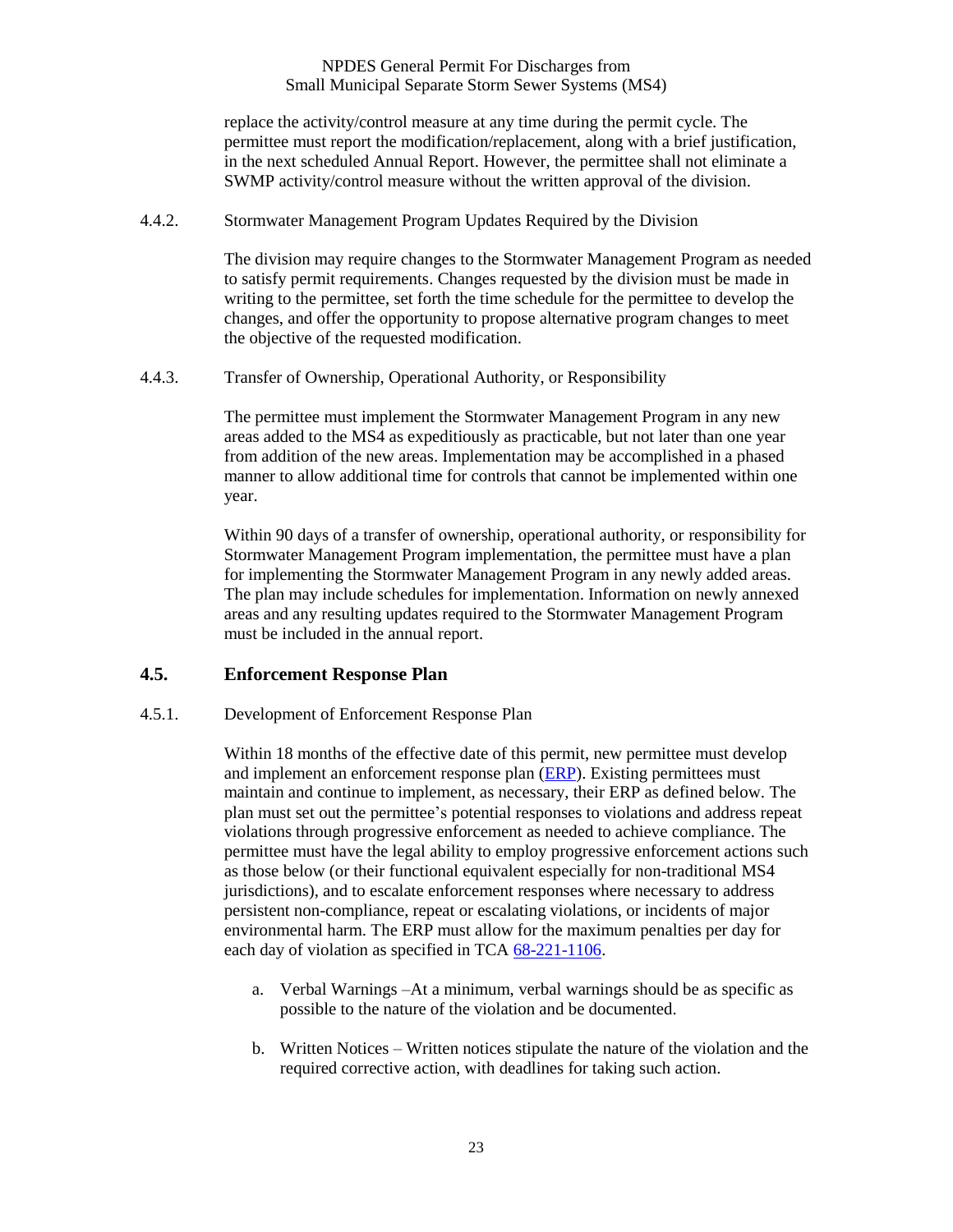- c. Citations with Administrative Penalties These actions indicate when the permittee will assess monetary penalties, which may include civil and administrative penalties.
- d. Stop Work Orders These actions have the authority to require activities at a facility to be halted, except for those activities directed at cleaning up, abating discharge, and installing appropriate control measures.
- e. Withholding of Plan Approvals or Other Authorizations Where a facility is in non-compliance, the ERP may address how the permittee's approval process affecting the facility's ability to discharge to the MS4 can be used to abate the violation.
- f. Additional Measures The permittee may also use other escalated measures provided under local legal authorities. The permittee may perform work necessary to improve erosion control measures and collect the funds from the responsible party in an appropriate manner, such as collecting against the project's bond or directly billing the responsible party to pay for work and materials.

#### 4.5.2. NPDES Permit Referrals

For those construction projects or industrial facilities subject to the TNR100000 (the NPDES [general permit for stormwater discharges from construction activity\)](http://tn.gov/environment/article/permit-water-npdes-stormwater-construction-permit) or TNR050000 (the [NPDES general permit for stormwater discharges from industrial](http://tn.gov/environment/article/permit-water-npdes-industrial-stormwater-general-permit)  [activity\)](http://tn.gov/environment/article/permit-water-npdes-industrial-stormwater-general-permit), the permittee must comply with the following:

- a. If the permittee becomes aware that a construction activity or an industrial activity is discharging to an MS4 in violation of an NPDES permit or is discharging to the MS4 and does not have the required permit, the permittee should notify the appropriate EFO of the situation as soon as possible. Provide as much of the information below as possible so that the division may investigate and take appropriate enforcement action. The permittee may also pursue enforcement under the illicit discharge program, if applicable.
	- Construction project or industrial facility location;
	- Name of owner or operator:
	- Estimated construction project size or type of industrial activity (including [Standard Industrial Classification](https://www.osha.gov/pls/imis/sicsearch.html?p_sic=8051&p_search=) (SIC) code if known); and
	- Records of communication with the owner or operator regarding filing requirements.
- b. If the permittee has not been able, through its enforcement mechanisms and protocol, to bring an NPDES-permitted discharge into compliance with the permittee's stormwater- and water pollution-related ordinances, then the permittee must notify TDEC, at the local EFO, of this situation. In making such referrals, the permittee must provide, at a minimum, the following:
	- Construction project or industrial facility location;
	- Name of owner or operator;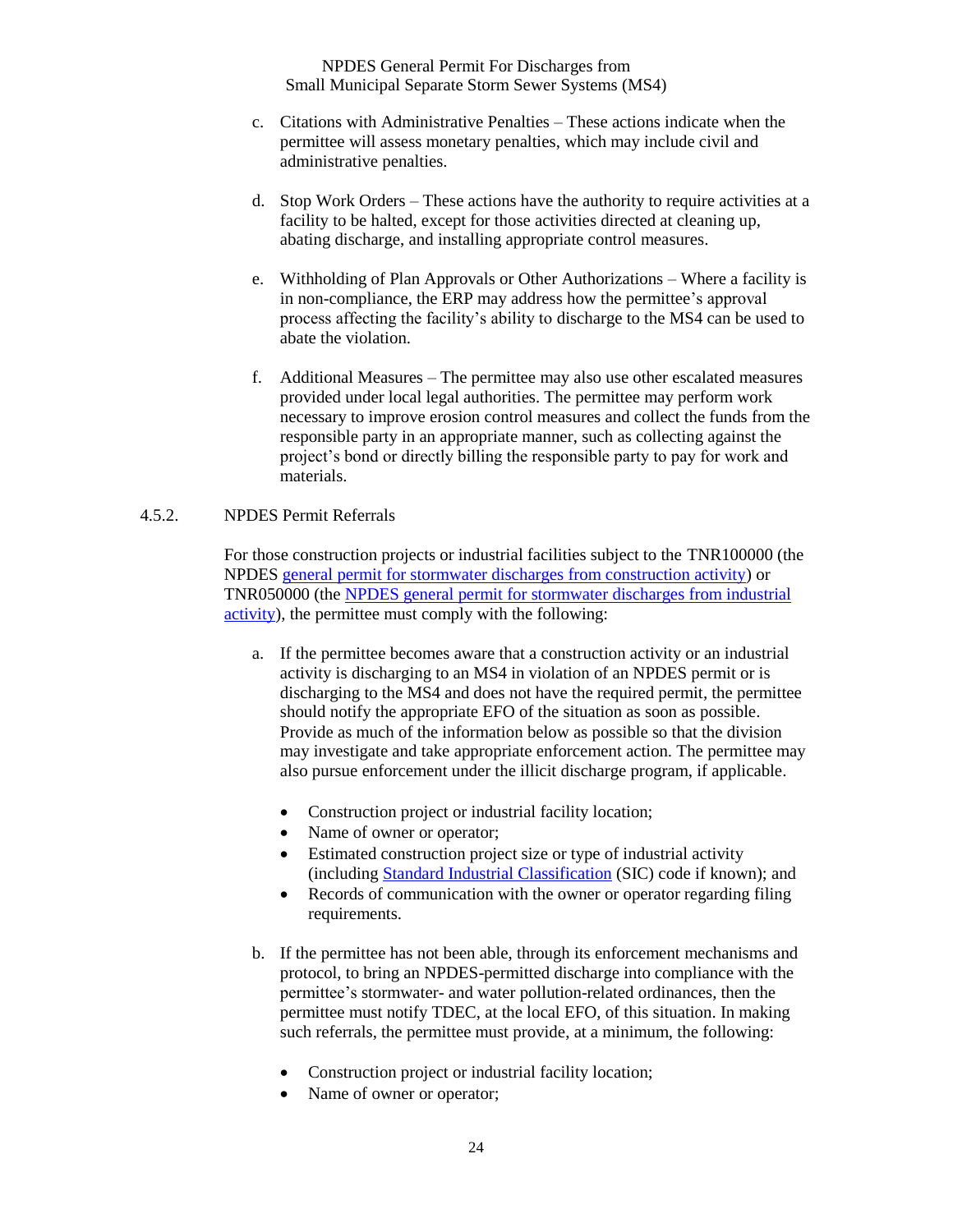- Estimated construction project size or type of industrial activity (including [Standard Industrial Classification](https://www.osha.gov/pls/imis/sicsearch.html?p_sic=8051&p_search=) (SIC) code if known);
- Records of communication with the owner or operator regarding the violation, including at least two follow-up inspections, two warning letters or notices of violation, and any response from the owner or operator.

## 4.5.3. Enforcement Tracking

The permittee must track instances of non-compliance either in paper files or electronically. The enforcement case documentation must include, at a minimum, the following:

- Name of owner/operator;
- Location of construction project or industrial facility;
- Description of violation;
- Required schedule for returning to compliance;
- Description of enforcement response used, including escalated responses if repeat violations occur or violations are not resolved in a timely manner;
- Accompanying documentation of enforcement response (e.g., notices of noncompliance, notices of violations, etc.);
- Any referrals to different departments or agencies; and
- Date violation was resolved.

#### 4.5.4. Requirements for Chronic Violators

The permittee must identify chronic violators of any Stormwater Management Program component and reduce the rate of noncompliance recidivism. The permittee must track the violations, apply incentives and/or disincentives, and increase the inspection frequency at the operator's sites. If corrective actions are not taken, the permittee shall pursue progressive enforcement and, if need be, perform the necessary work and assess against the owner/operator the costs incurred for repairs.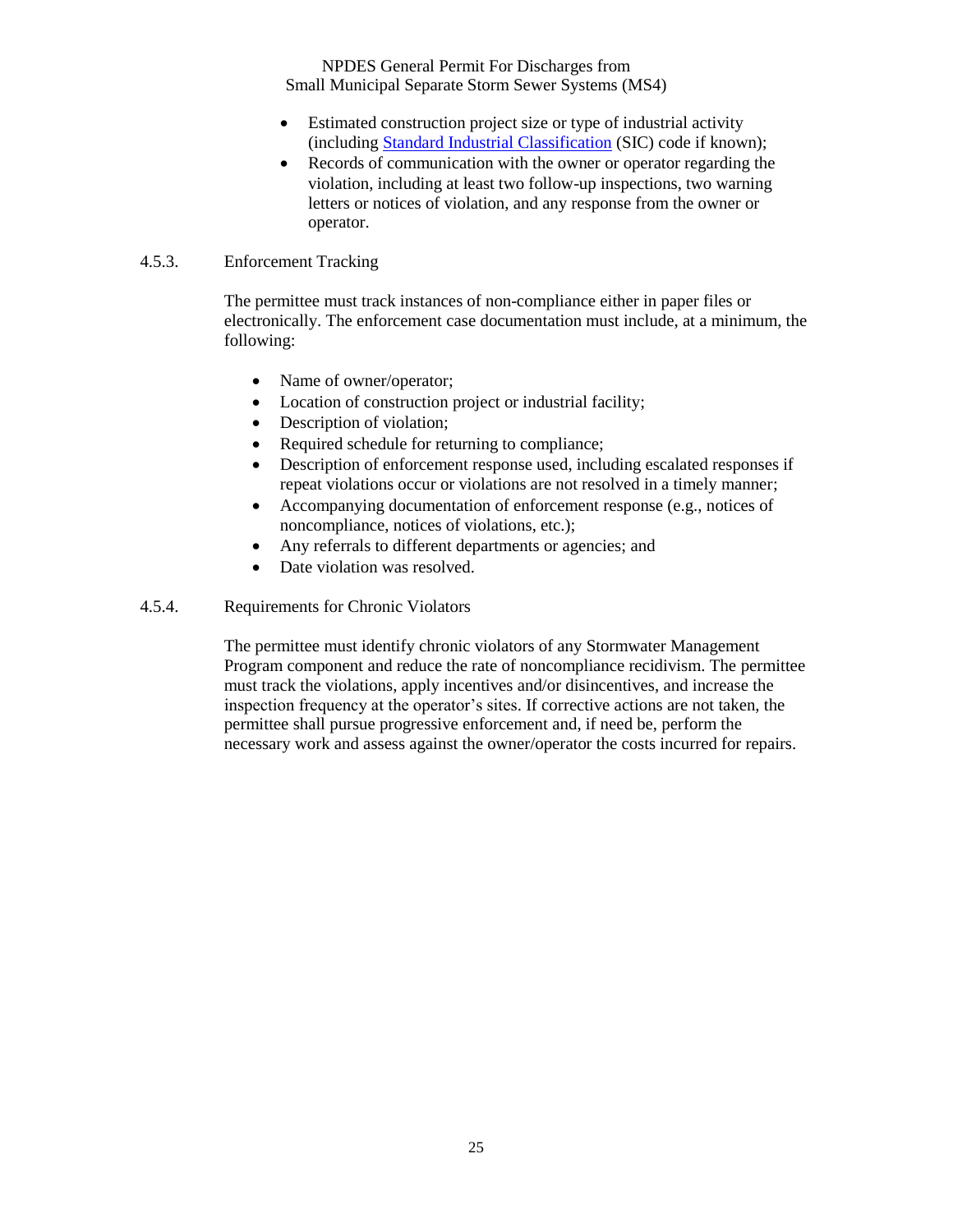# <span id="page-28-0"></span>**5. MONITORING, RECORDKEEPING, AND REPORTING**

MS4 monitoring programs are intended to provide data that, when combined with other MS4 information, identifies pollutant sources, and assists in determining the effectiveness of the Program in improving water quality. Specifically, the Phase II MS4 monitoring program identified below consists of analytical monitoring and nonanalytical monitoring components. Both components must include a process to evaluate monitoring results and take appropriate corrective action as applicable.

## <span id="page-28-1"></span>**5.1. [Analytical monitoring](#page-38-1)**

l

The permittee shall perform analytical monitoring in compliance with the requirements in Option 1 below, or develop a jurisdiction-specific monitoring plan in compliance with the objectives in Option 2 below. Regardless of the option chosen, the permittee shall perform monitoring as prescribed for stream segments subject to [EPA approved TMDLs](http://tn.gov/environment/article/wr-ws-tennessees-total-maximum-daily-load-tmdl-program) as applicable to MS4 jurisdictions.

**Option 1 -** The permittee shall perform analytical monitoring as a part of its Stormwater Management Program within the MS4 program area. At a minimum, this monitoring shall be conducted in streams with unavailable parameters for nutrients, pathogens, siltation, or other MS4 pollutants of concern specifically required by the division, according to section 4.4.2.

For stream segments identified by the division as waters with unavailable parameters for siltation, habitat alteration and/or nutrients, biological stream sampling and habitat assessment must be performed utilizing the Semi-Quantitative Single Habitat (SQSH) Method as identified in the division's most current version of the [Quality](http://www.tn.gov/assets/entities/environment/attachments/bugsop11.pdf)  [System Standard Operating Procedure for Macroinvertebrate Stream Survey.](http://www.tn.gov/assets/entities/environment/attachments/bugsop11.pdf) At least one sample per stream segment must be collected, with all segments within the MS4 jurisdiction sampled in a five-year period.

For stream segments identified by the division as waters with unavailable parameters for pathogens, bacteriological stream sampling must be performed utilizing methods identified in the division's most current version of the [Quality System](http://www.tn.gov/assets/entities/environment/attachments/ChemSOP03QUAP.pdf) Standard [Operating Procedure for Chemical and Bacteriological Sampling of Surface Water.](http://www.tn.gov/assets/entities/environment/attachments/ChemSOP03QUAP.pdf) Monitoring shall include the collection of five samples within a thirty-day period (to establish a geometric mean), and be performed during the summer (March through November). Corresponding flow measurement is recommended but not required. At least one series of five samples per stream segment must be collected, with all segments within the MS4 jurisdiction sampled in a five-year period.<sup>3</sup>

**Option 2 –** The permittee may develop a jurisdiction-specific monitoring plan as an alternative to the minimum plan identified in Option 1. For analytical monitoring, an alternate plan could include sampling and analysis, modeling and/or other methods.

 $3$  For the purpose of complying with sections [5.1](#page-28-1) and [5.2,](#page-29-0) the permittee is only required to sample the stream segments that were designated by the division upon the effective date of this permit. This does not preclude permittees from sampling additional stream segments if designated during the permit term.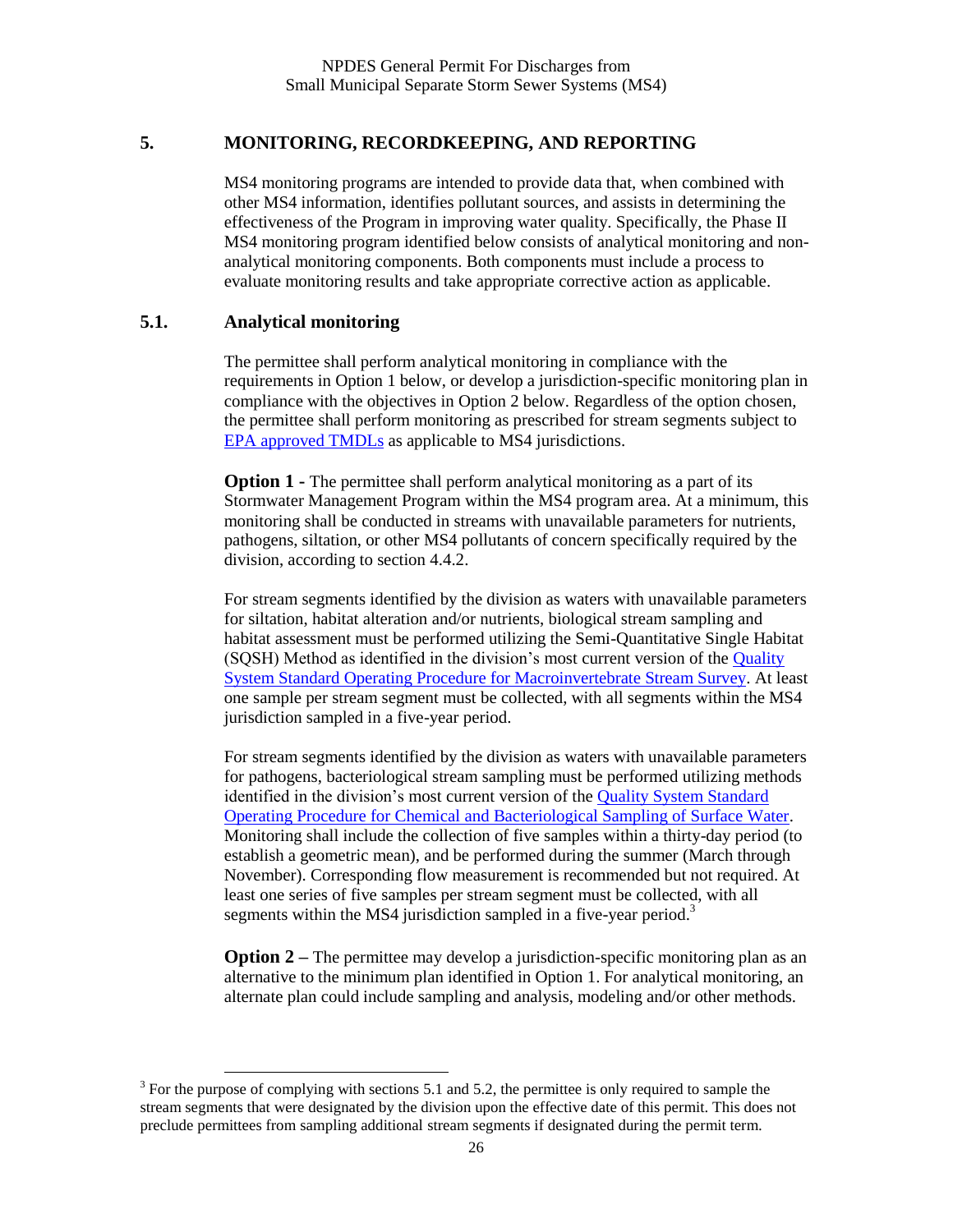The analytical monitoring plan must be designed to meet, at a minimum, the following objectives:

- a. Measure the effectiveness of the permittee's Stormwater Management Program;
- b. Evaluate stormwater impacts to the receiving waters;
- c. Identify sources of specific pollutants, including nutrients, pathogens, siltation or other parameters related to stormwater runoff from urbanized areas;
- d. Gather data to inform program decisions and prioritization of future activities related to the protection of water quality;
- e. Utilize division protocols identified above in Option 1 for instream monitoring; and
- f. Include any monitoring required by a [TMDL](http://www.tennessee.gov/environment/article/wr-ws-tennessees-total-maximum-daily-load-tmdl-program) that is applicable to MS4 jurisdictions (see section [3.1.1\)](#page-8-2).

When developing the alternative analytical monitoring plan, the permittee must examine and consider a variety of factors, including, but not limited to, land use conditions, stream status/characteristics, and utilization of monitoring results. The permittee does not have to perform analytical monitoring on every stream with unavailable parameters for nutrients, pathogens, siltation, or other parameters related to stormwater runoff from urbanized areas, with appropriate justification.

The alternate plan must contain:

- i. A justification for the use of an alternative plan;
- ii. Identification of pollutant(s) of concern;
- iii. Monitoring details; and
- iv. Records requirements identified below.

A proposed alternate plan must be submitted to the local division Environmental Field Office within 12 months of coverage under this permit for review and authorization. The plan must be implemented upon written authorization, and completed by the end of the permit cycle.

## <span id="page-29-0"></span>**5.2. [Non-analytical monitoring](#page-40-1)**

**Visual Stream Surveys and Unavailable Parameter Inventories** must be performed on each stream segment within the MS4 jurisdiction with unavailable parameters for siltation, habitat alteration, pathogens, and nutrients to identify and prioritize sources of these pollutants of concern. If a stream segment is identified as having unavailable parameters of concern, it is recommended that visual stream surveys be performed throughout the entire HUC-12 sub-watershed including that stream segment. At a minimum, a visual stream survey must be performed immediately upstream and downstream of each MS4 outfall that discharges into that stream segment. The permittee shall refer to existing survey protocols such as the ones available through the [Natural Resources Conservation Service,](http://www.nrcs.usda.gov/Internet/FSE_DOCUMENTS/stelprdb1044776.pdf) [State of](http://www.dnr.state.md.us/irc/docs/00005291.pdf)  [Maryland Department of Natural Resources,](http://www.dnr.state.md.us/irc/docs/00005291.pdf) and/or the [State of Tennessee Habitat](https://www.tn.gov/assets/entities/environment/attachments/bugsop11.pdf)  [Assessment Protocol and related Stream Survey Field Sheets.](https://www.tn.gov/assets/entities/environment/attachments/bugsop11.pdf) Permittees have the flexibility to select or modify a protocol to complement the existing MS4 program.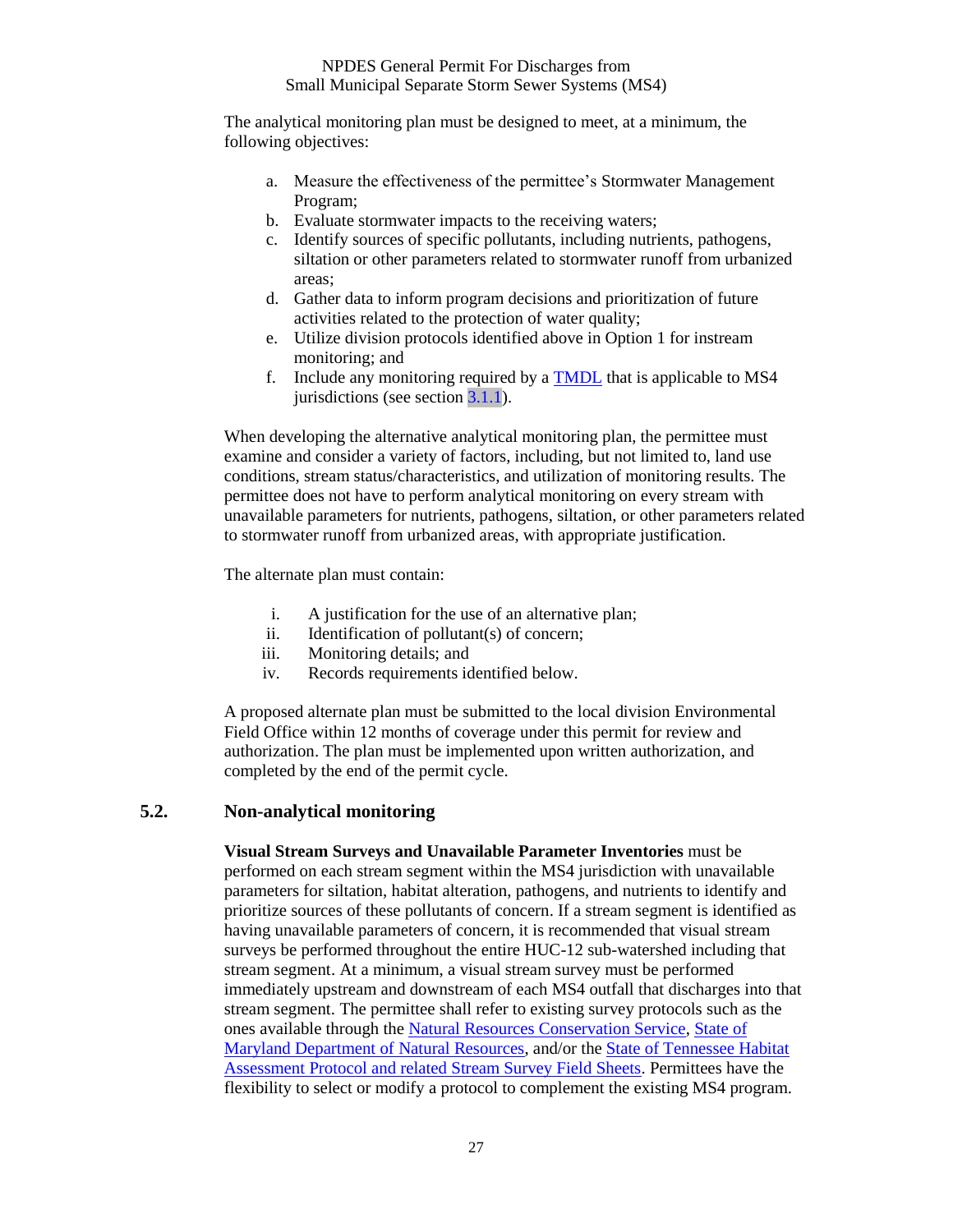All stream segments with unavailable parameters in the permitted jurisdiction must be surveyed in a five-year period.

# <span id="page-30-0"></span>**5.3. Record keeping**

When the permittee conducts monitoring of stormwater discharges, or of receiving waters, it must comply with the following:

- a. Representative monitoring. Samples and measurements taken for the purpose of monitoring shall be representative of the monitored activity; and
- b. Test Procedures. Monitoring results must be conducted according to test procedures approved under [40 CFR §](http://www.ecfr.gov/cgi-bin/text-idx?SID=a43df88a68c8a00debff5197f7b473bf&mc=true&node=pt40.23.136&rgn=div5) 136.

Records of monitoring information shall include:

- a. The date, exact place indicated by latitude and longitude, and time of sampling or measurements:
- b. The names(s) of the individual(s) who performed the sampling or measurements;
- c. The date(s) analyses were performed;
- d. The names of the individuals who performed the analyses;
- e. The analytical techniques or methods used; and
- f. The results of such analyses.

The monitoring plan must be included in the [SWMP.](#page-42-0) The records and results of analytical monitoring must be submitted to the division in the subsequent annual report. A summary of non-analytical activities and results must also be submitted in the subsequent annual report.

## <span id="page-30-1"></span>**5.4. Reporting**

The permittee must submit an annual report to the appropriate EFO by September 30 of each calendar year that covers the previous reporting year (July 1 through June 30). The permittee may fulfill this requirement by submitting the report via [water.permits@tn.gov.](mailto:water.permits@tn.gov) Prior to submitting the annual report to the division, the permittee must present the annual report to the public for suggestions and comment. This may be done through any public communication method the permittee chooses such as a public hearing or by publishing a draft annual report on the permittee's website. The permittee should respond to any comments received. The annual report form is found in Appendix B and on th[e division's website.](http://www.tn.gov/environment/article/permit-water-stormwater-discharges-permitting)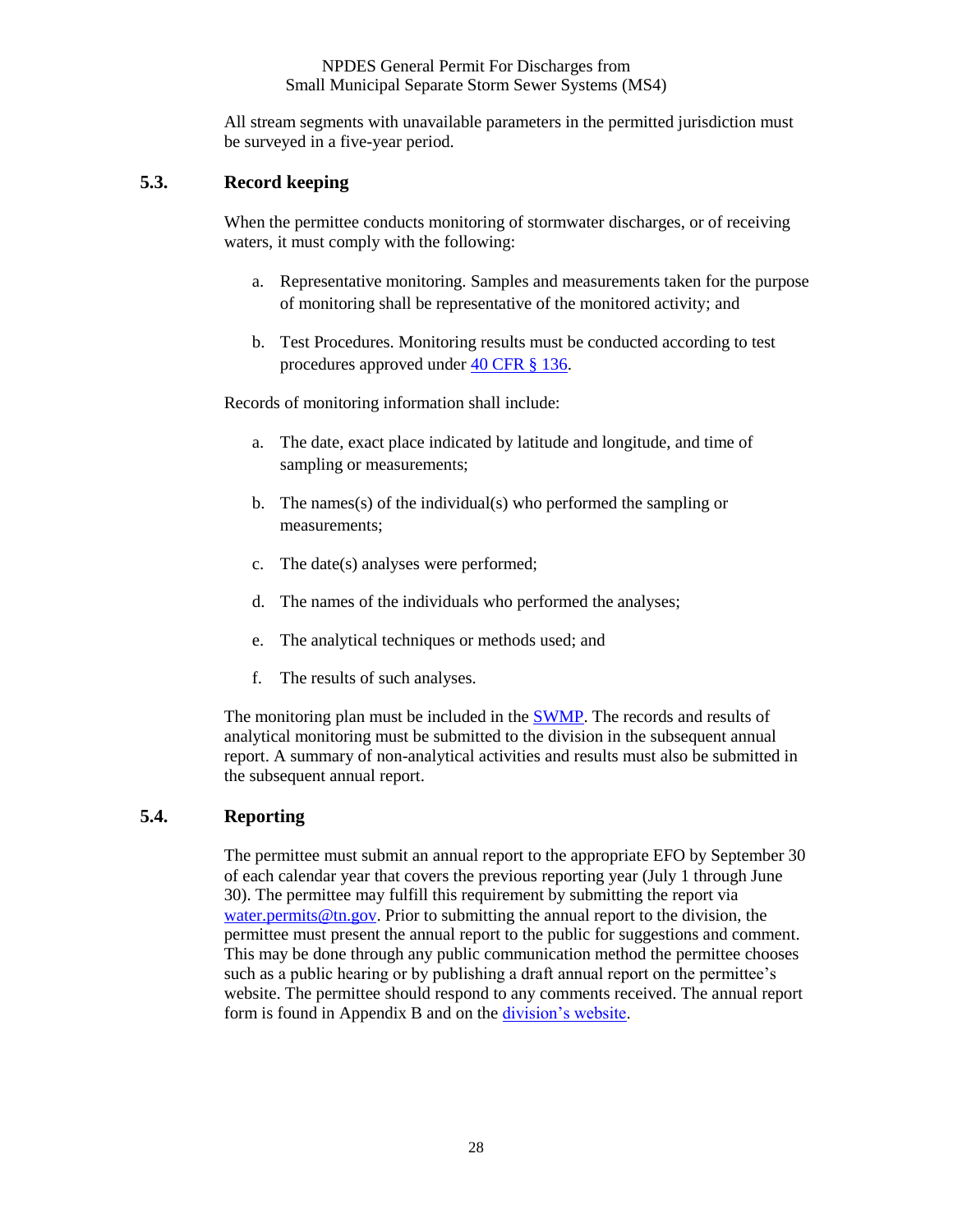# <span id="page-31-0"></span>**6. STANDARD PERMIT CONDITIONS**

# <span id="page-31-1"></span>**6.1. Duty to Comply**

The permittee shall comply with all conditions of this permit. Any permit noncompliance constitutes a violation of the Clean Water Act (CWA) and/or the Tennessee Water Quality Control Act (TWQCA) and is grounds for enforcement action; for permit termination, revocation and reissuance, or modification; or for denial of a permit renewal application.

Penalties for Violations of Permit Conditions

Pursuant to T.C.A. § 69-3-115:

- a. Any person who violates an effluent standard or limitation or a water quality standard established under this part (T.C.A. § 69-3-101, et seq.); violates the terms or conditions of this permit; fails to complete a filing requirement; fails to allow or perform an entry, inspection, monitoring or reporting requirement; violates a final determination or order of the board, panel or commissioner; or violates any other provision of this part or any rule or regulation promulgated by the board, is subject to a civil penalty of up to ten thousand dollars (\$10,000) per day for each day during which the act or omission continues or occurs.
- b. Any person unlawfully polluting the waters of the state or violating or failing, neglecting, or refusing to comply with any of the provisions of this part (T.C.A. § 69-3-101, et seq.) commits a Class C misdemeanor. Each day upon which such violation occurs constitutes a separate offense.
- c. Any person who willfully and knowingly falsifies any records, information, plans, specifications, or other data required by the board or the commissioner, or who willfully and knowingly pollutes the waters of the state, or willfully fails, neglects or refuses to comply with any of the provisions of this part (T.C.A. § 69-3-101, et seq.) commits a Class E felony and shall be punished by a fine of not more than twenty-five thousand dollars (\$25,000) or incarceration, or both.
- d. Nothing in this permit shall be construed to relieve the discharger from civil or criminal penalties for noncompliance. Notwithstanding this permit, the discharger shall remain liable for any damages sustained by the State of Tennessee, including but not limited to fish kills and losses of aquatic life and/or wildlife, as a result of the discharge of treated wastewater to any surface or subsurface waters. Additionally, notwithstanding this permit, it shall be the responsibility of the discharger to conduct its stormwater treatment and/or discharge activities in a manner such that public or private nuisances or health hazards will not be created. Furthermore, nothing in this permit shall be construed to preclude the State of Tennessee from any legal action or relieve the discharger from any responsibilities, liabilities, or penalties established pursuant to any applicable State law or the Federal Water Pollution Control Act.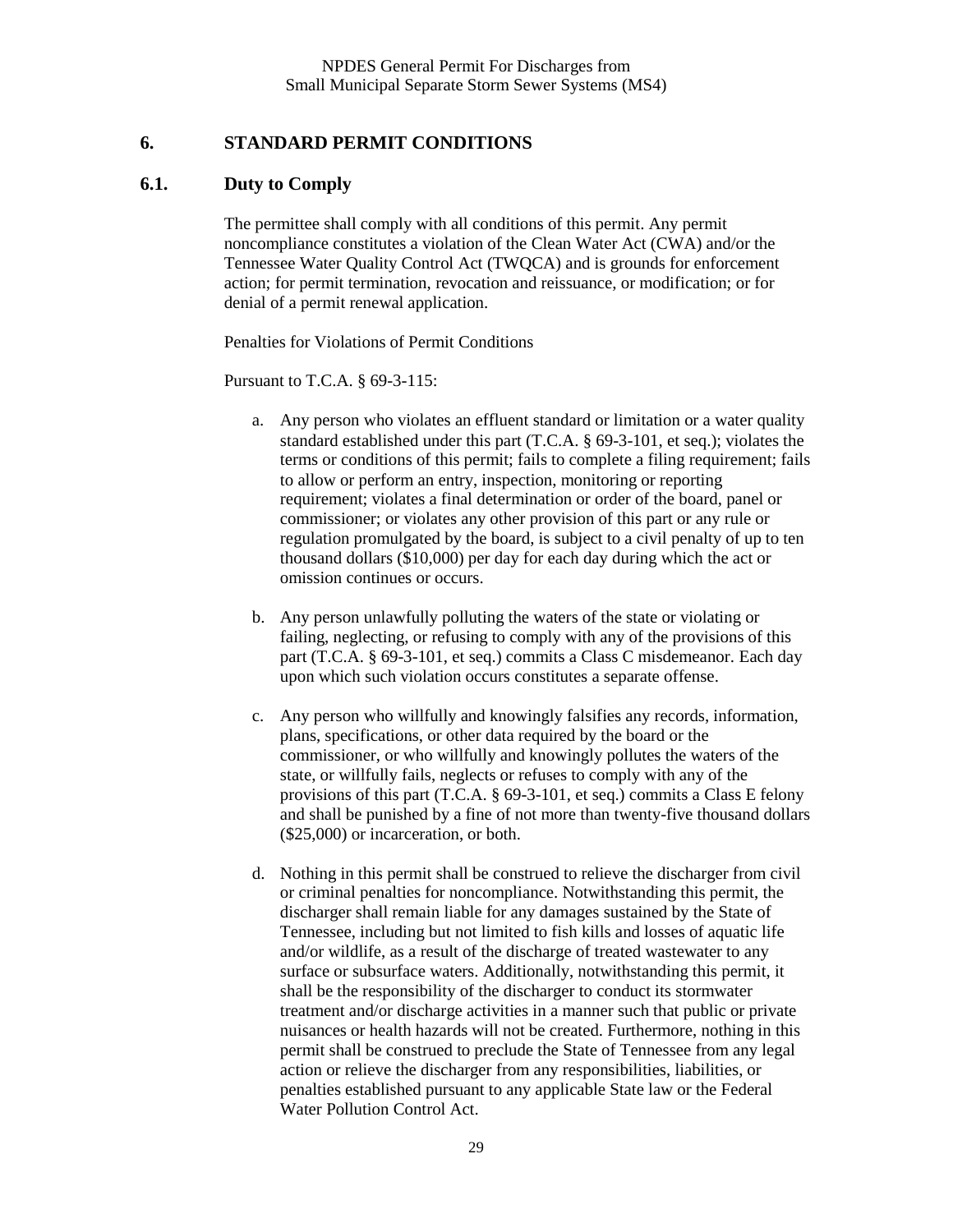# <span id="page-32-0"></span>**6.2. Continuation of the Expired General Permit**

This permit expires on September 1, 2021. However, this permit will continue to be in full force and effect for discharges that were authorized prior to expiration until the new general permit is issued. If a small MS4 was granted permit coverage under this permit, it will automatically remain authorized by this permit until the earliest of:

- Issuance of a Notice of Coverage under a reissued general permit following timely and appropriate submittal of a complete and accurate NOI requesting authorization to discharge under the reissued permit; or
- Issuance or denial of an individual permit for the MS4's discharges, if the small MS4 submitted a complete application for an individual permit at least 180 days prior to expiration of this general permit or within the timeframe for submitting an NOI established by the reissued permit.

If the MS4 operator does not submit a timely NOI requesting authorization to discharge under the reissued permit or a timely application for an individual permit, authorization under this permit will terminate on the due date for the NOI under the reissued permit unless otherwise specified in the reissued permit.

## <span id="page-32-1"></span>**6.3. Need to Halt or Reduce Activity Not a Defense**

It shall not be a defense in an enforcement action that it would have been necessary to halt or reduce the permitted activity to maintain compliance with the conditions of this permit.

## <span id="page-32-2"></span>**6.4. Duty to Mitigate**

The permittee must take all reasonable steps to minimize or prevent any discharge in violation of this permit that has a reasonable likelihood of adversely affecting human health or the environment.

## <span id="page-32-3"></span>**6.5. Duty to Provide Information**

The permittee must furnish to the division, within a time specified by the division, but in no case later than 30 days subsequent to any such request, any information that the division may request to determine compliance with this permit, including any and all records required by the permit.

## <span id="page-32-4"></span>**6.6. Other Information**

If the permittee becomes aware that it has failed to submit any relevant facts in its Notice of Intent or submitted incorrect information in the Notice of Intent or in any other report to the division, it must promptly submit such facts or information.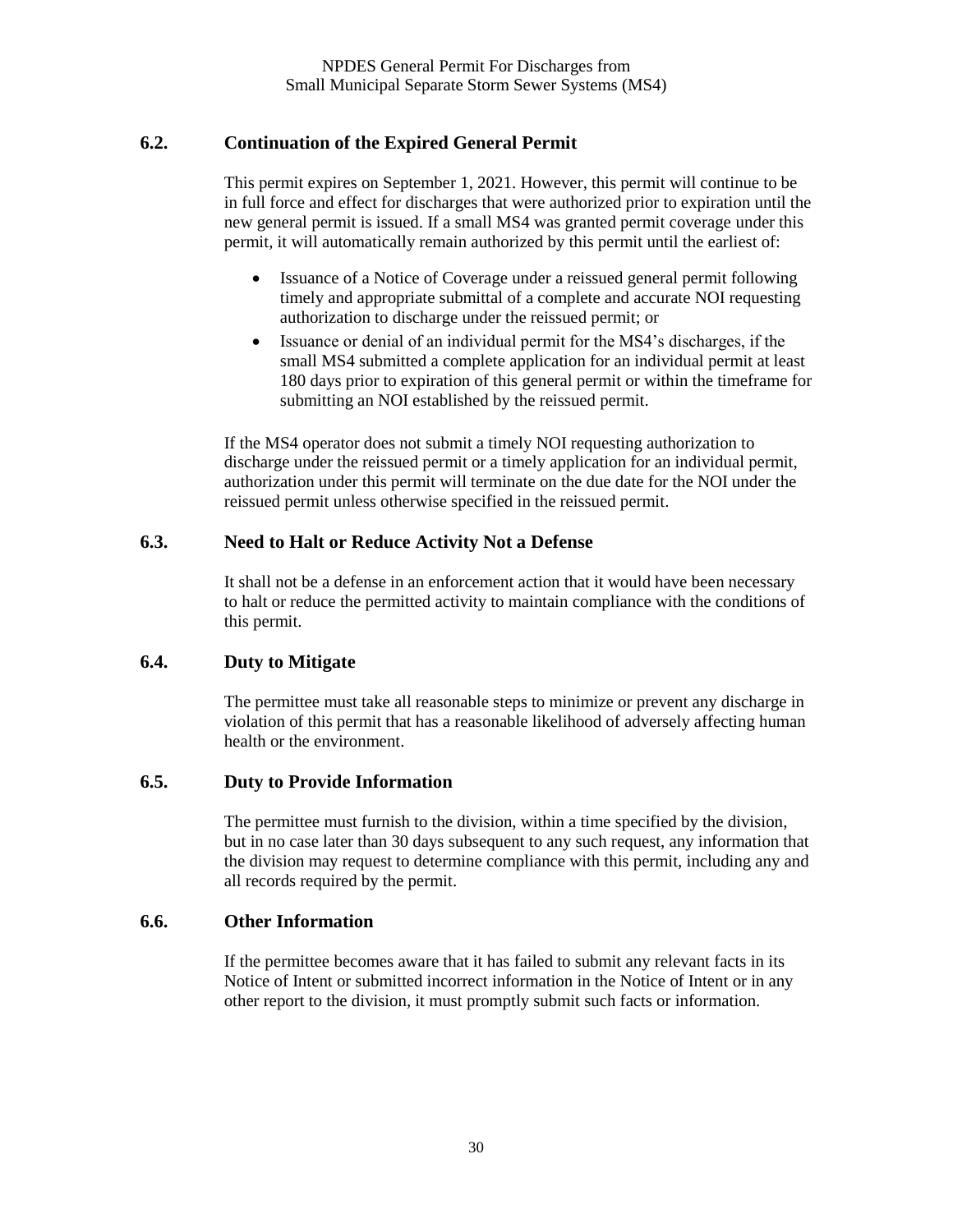## <span id="page-33-0"></span>**6.7. Signatory Requirements**

All Notices of Intent, reports, certifications, or information submitted to the division, or that this permit requires be maintained by the permittee shall be signed, dated and certified as follows:

#### <span id="page-33-1"></span>6.7.1. Notices of Intent

All Notices of Intent shall be signed as follows:

- 1. For a municipality, State, Federal, or other public agency, by either a principal executive officer or ranking elected official. For purposes of this section, a principal executive officer of a Federal agency includes: (i) The chief executive officer of the agency, or (ii) a senior executive officer having responsibility for the overall operations of a principal geographic unit of the agency (e.g., Regional Administrators of EPA).
- 2. For a partnership or sole proprietorship, by a general partner or the proprietor, respectively.
- 3. For a corporation, by a responsible corporate officer. For the purpose of this section, a responsible corporate officer means:

(a) A president, secretary, treasurer, or vice-president of the corporation in charge of a principal business function, or any other person who performs similar policy or decision-making functions for the corporation, or

(b) The manager of one or more manufacturing, production, or operating facilities, provided, the manager is authorized to make management decisions which govern the operation of the regulated facility including having the explicit or implicit duty of making major capital investment recommendations, and initiating and directing other comprehensive measures to assure long term environmental compliance with environmental laws and regulations; the manager can ensure that the necessary systems are established or actions taken to gather complete and accurate information for permit application requirements; and where authority to sign documents has been assigned or delegated to the manager in accordance with corporate procedures.

NOTE: The division does not require specific assignments or delegations of authority to responsible corporate officers. The division will presume these responsible corporate officers have the requisite authority to sign permit applications unless the corporation has notified the director to the contrary. Corporate procedures governing authority to sign permit applications may provide for assignment or delegation to applicable corporate positions rather than to specific individuals.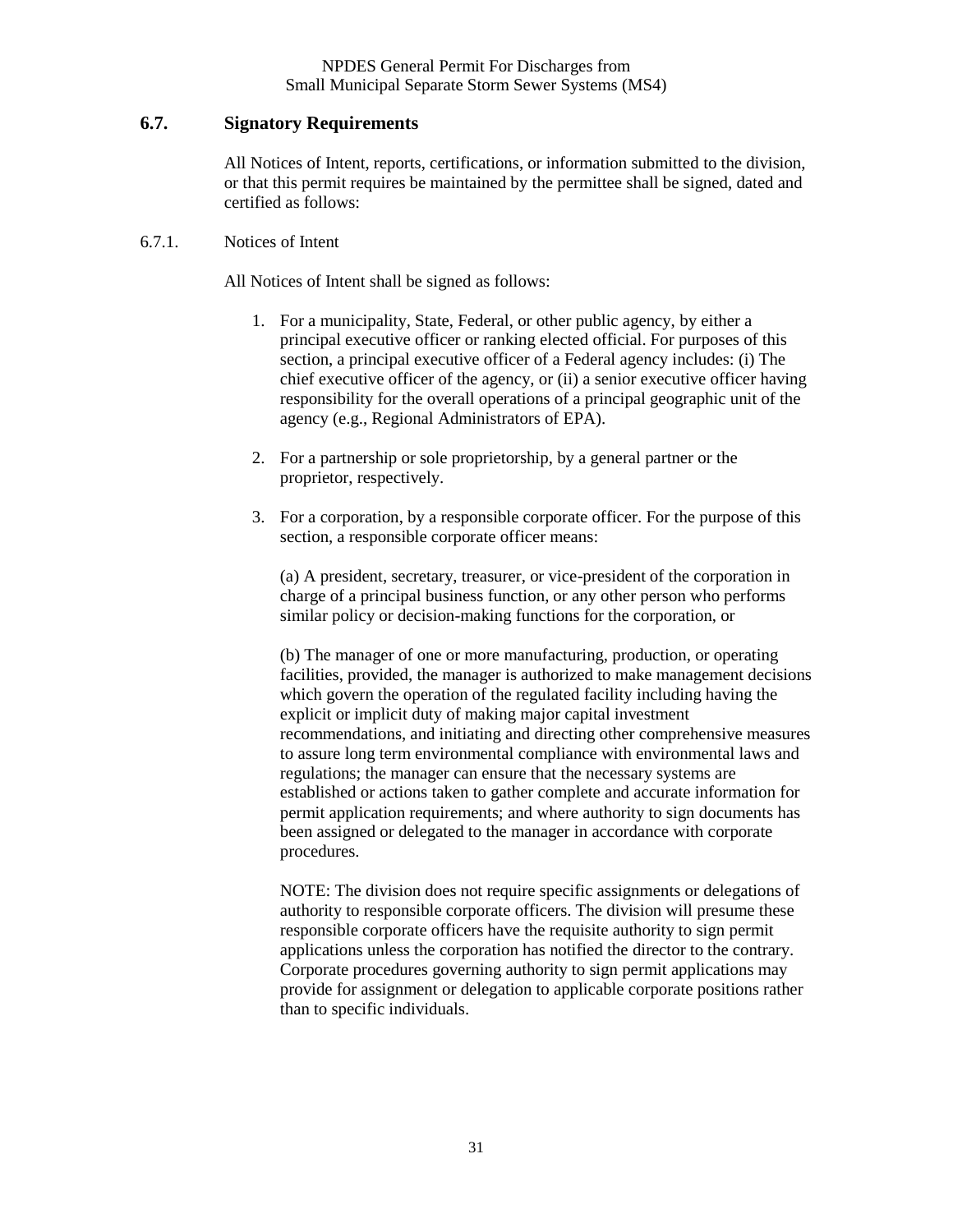#### 6.7.2. Reports and other information

All reports required by the permit and other information requested by the division or authorized representative of the division shall be signed by a person described in Section 6.7.1 or by a duly authorized representative of that person as provided in this sub-part.

#### 6.7.2.1 Signed authorization

Person described in section [6.7.1 above](#page-33-1) must submitted written authorization for a specific position or individual to the division.

<span id="page-34-1"></span>6.7.2.2 Authorization with specified responsibility

The authorization specifies either an individual or a position having responsibility for the overall operation of the regulated facility or activity, such as the position of manager, operator, superintendent, or position of equivalent responsibility for environmental matter for the regulated entity.

#### 6.7.2.3 Changes to authorization

If an authorization is no longer accurate because a different operator has the responsibility for the overall operation of the MS4, a new authorization satisfying the requirement of [6.7.2.2](#page-34-1) must be submitted to the division prior to or together with any reports, information, or notices of intent to be signed by an authorized representative.

#### 6.7.3. Certification

Any person signing documents under sub-part [6.7](#page-33-0) shall make the following certification:

"*I certify under penalty of law that this document and all attachments were prepared under my direction or supervision in accordance with a system designed to assure that qualified personnel properly gather and evaluate the information submitted. Based on my inquiry of the person or persons who manage the system, or those persons directly responsible for gathering the information, the information submitted is, to the best of my knowledge and belief, true, accurate, and complete. I am aware that there are significant penalties for submitting false information, including the possibility of fine and imprisonment for knowing violations.*"

## <span id="page-34-0"></span>**6.8. Property Rights**

The issuance of this permit does not convey any property rights of any sort, or any exclusive privilege, nor does it authorize any injury to private property nor any invasion of personal rights, nor any infringement of Federal, State or local laws or regulations.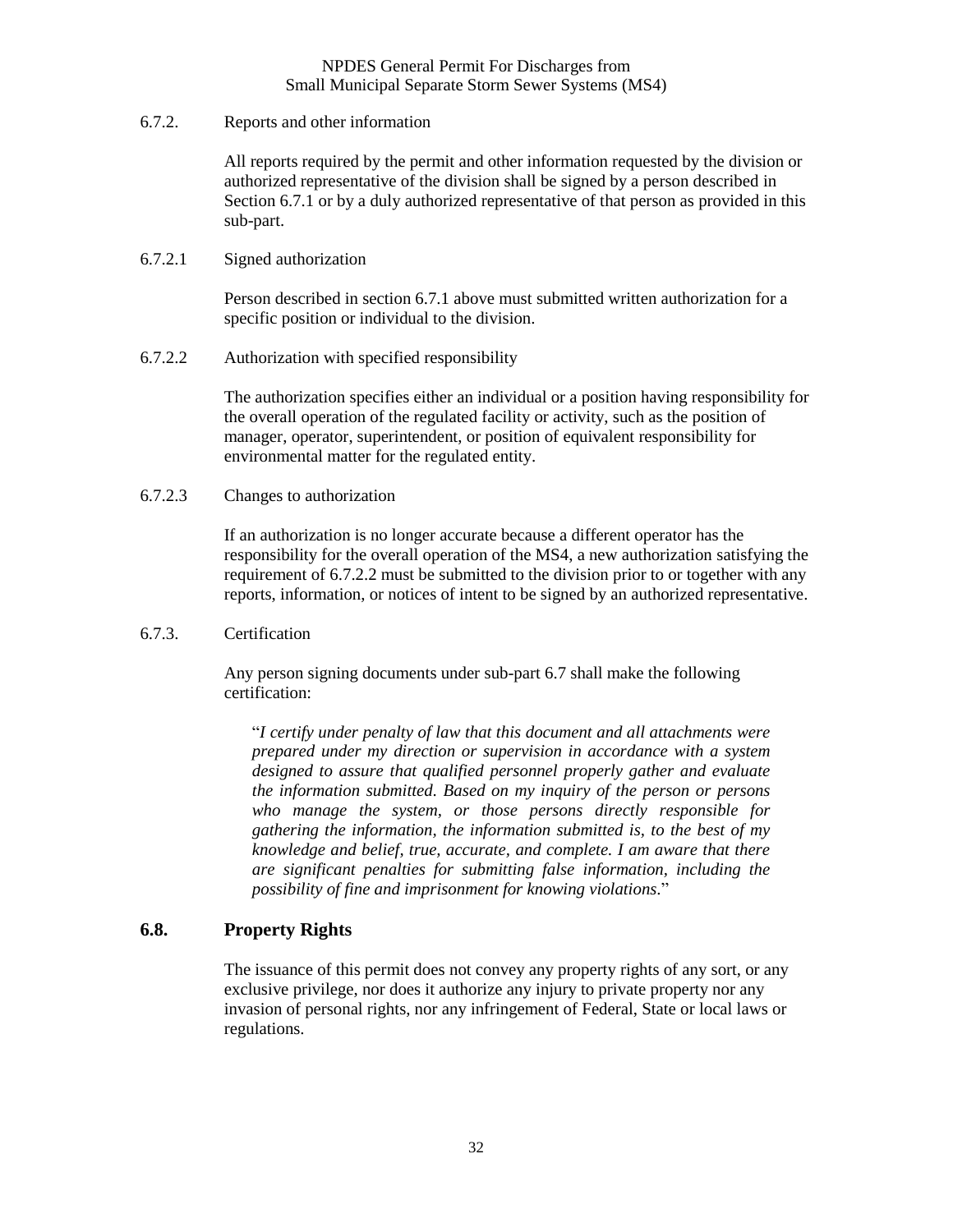## <span id="page-35-0"></span>**6.9. Proper Operation and Maintenance**

The permittee shall at all times properly operate and maintain all facilities and systems of treatment and control (and related equipment) that are installed or used by the permittee to achieve compliance with the conditions of this permit. Proper operation and maintenance also includes adequate laboratory controls and appropriate quality assurance procedures. Proper operation and maintenance requires the operation of backup or auxiliary facilities or similar systems, installed by a permittee only when necessary to achieve compliance with the conditions of the permit.

## <span id="page-35-1"></span>**6.10. Inspection and Entry**

The permittee must allow the division or an authorized representative (including an authorized contractor acting as a representative of the division) upon the presentation of credentials and other documents as may be required by law, to do any of the following:

- a. Enter the premises where a regulated facility or activity is located or conducted or where records must be kept under the conditions of this permit;
- b. Have access to and copy at reasonable times, any records that must be kept under the conditions of this permit;
- c. Inspect at reasonable times any facilities or equipment (including monitoring and control equipment) practices, or operations regulated or required under this permit; and
- d. Sample or monitor at reasonable times, for the purposes of assuring permit compliance or as otherwise authorized by the CWA, any substances or parameters at any location.

## <span id="page-35-2"></span>**6.11. Permit Actions**

This permit may be modified, revoked and reissued, or terminated for cause. The filing of a request for a permit modification, revocation and reissuance, or termination, or a notification of planned changes or anticipated noncompliance does not stay any permit condition.

#### <span id="page-35-3"></span>**6.12. Permit Transfers**

This permit is not transferable to any person except after notice to the division. The division may require modification or revocation and reissuance of the permit to change the name of the permittee and incorporate such other requirements as may be necessary under the Act.

#### <span id="page-35-4"></span>**6.13. Anticipated Noncompliance**

The permittee must give advance notice to the division of any planned changes in the permitted small MS4 or activity, which may result in noncompliance with this permit.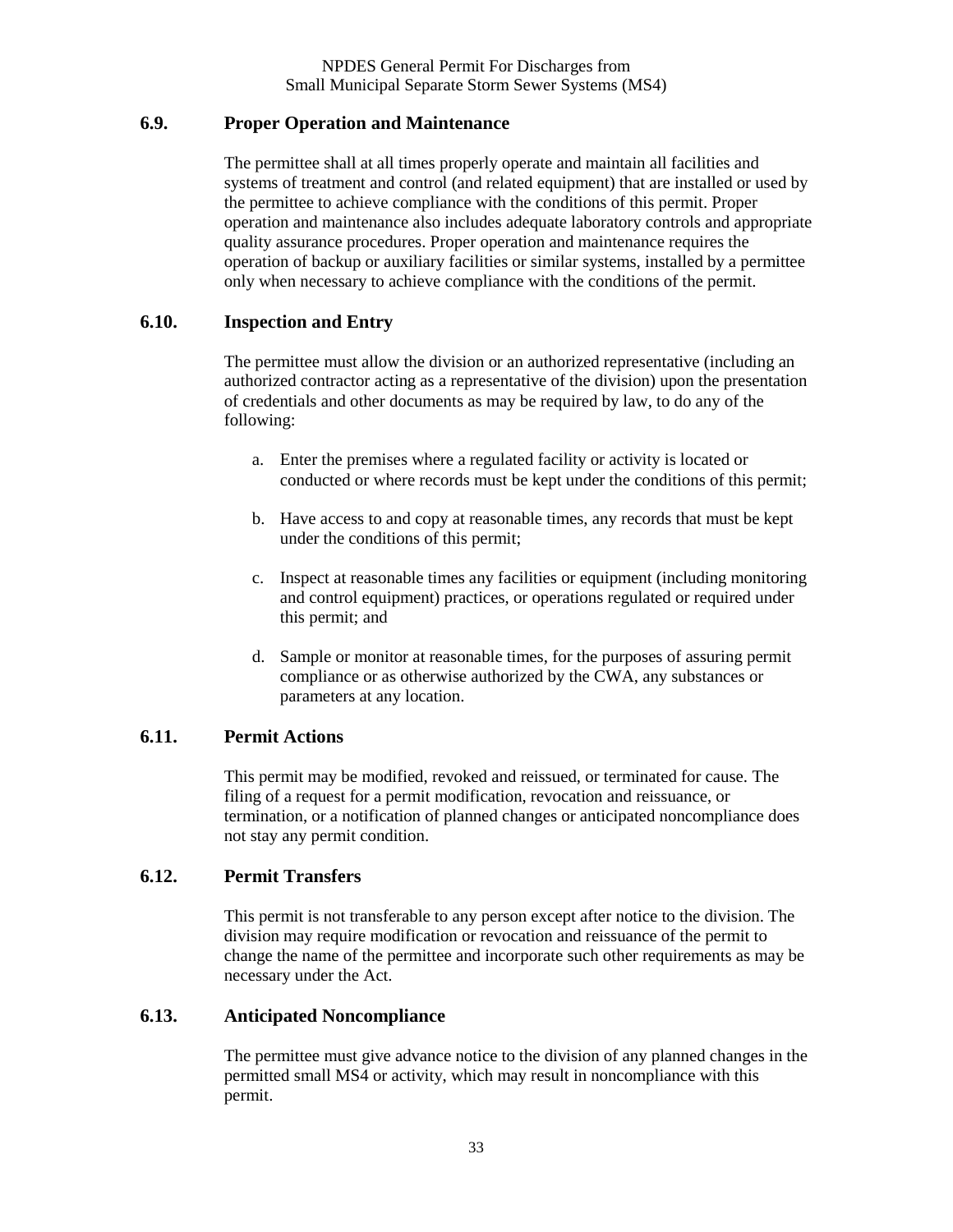## **6.14. State Environmental Laws**

Nothing in this permit shall be construed to preclude the institution of any legal action or relieve the permittee from any responsibilities, liabilities, or penalties established pursuant to any applicable Tennessee law or regulation under authority preserved by the Section 510 of the Clean Water Act. No condition of this permit shall release the permittee from any responsibility or requirements under other environmental statutes or regulations.

## **6.15. Severability**

The provisions of this permit are severable, and if any provision of this permit or the application of any provision of this permit to any circumstance is held invalid, the application of such provision to other circumstances, and the remainder of this permit shall not be affected thereby.

## **6.16. Procedures for Modification or Revocation**

Permit modification or revocation will be conducted according to [40 CFR §§ 122.62,](http://www.ecfr.gov/cgi-bin/text-idx?SID=0d1f6c2fbc60396a197459ed7f47cec2&mc=true&node=pt40.22.122&rgn=div5)  [122.63, 122.64, and 124.5.](http://www.ecfr.gov/cgi-bin/text-idx?SID=0d1f6c2fbc60396a197459ed7f47cec2&mc=true&node=pt40.22.122&rgn=div5)

Only those portions of the Stormwater Management Program specifically required as permit conditions shall be subject to the modification requirements of 40 CFR § 124.5. Addition of components, controls, or requirements by the permittee(s) and replacement of an ineffective or infeasible BMP implementing a required component of the Stormwater Management Program with an alternate BMP expected to achieve the goals of the original BMP shall be considered minor changes to the Stormwater Management Program and not modifications to the permit.

## **6.17. Requiring an Individual Permit or an Alternative General Permit**

## 6.17.1. Request by the Division

The division may require any person authorized by this permit to apply for and/or obtain either an individual NPDES permit or an alternative NPDES general permit. Any interested person may petition the division to take action under this paragraph. Where the division requires an entity that owns and operates an MS4 to apply for an individual NPDES permit, the division will notify it in writing that a permit application is required. This notification shall include a brief statement of the reasons for this decision, an application form, a statement setting a deadline to file the application, and a statement that on the effective date of issuance or denial of the individual NPDES permit or the alternative general permit as it applies to the individual permittee, coverage under this general permit shall automatically terminate. Applications must be submitted to the appropriate Environmental Field Office (see [1.2 above\)](#page-3-0). The division may grant additional time to submit the application upon request of the applicant. If an entity that owns and operates an MS4 fails to submit in a timely manner an individual NPDES permit application as required by the division under this paragraph, then the applicability of this permit to that entity is automatically terminated at the end of the day specified by the division for application submittal.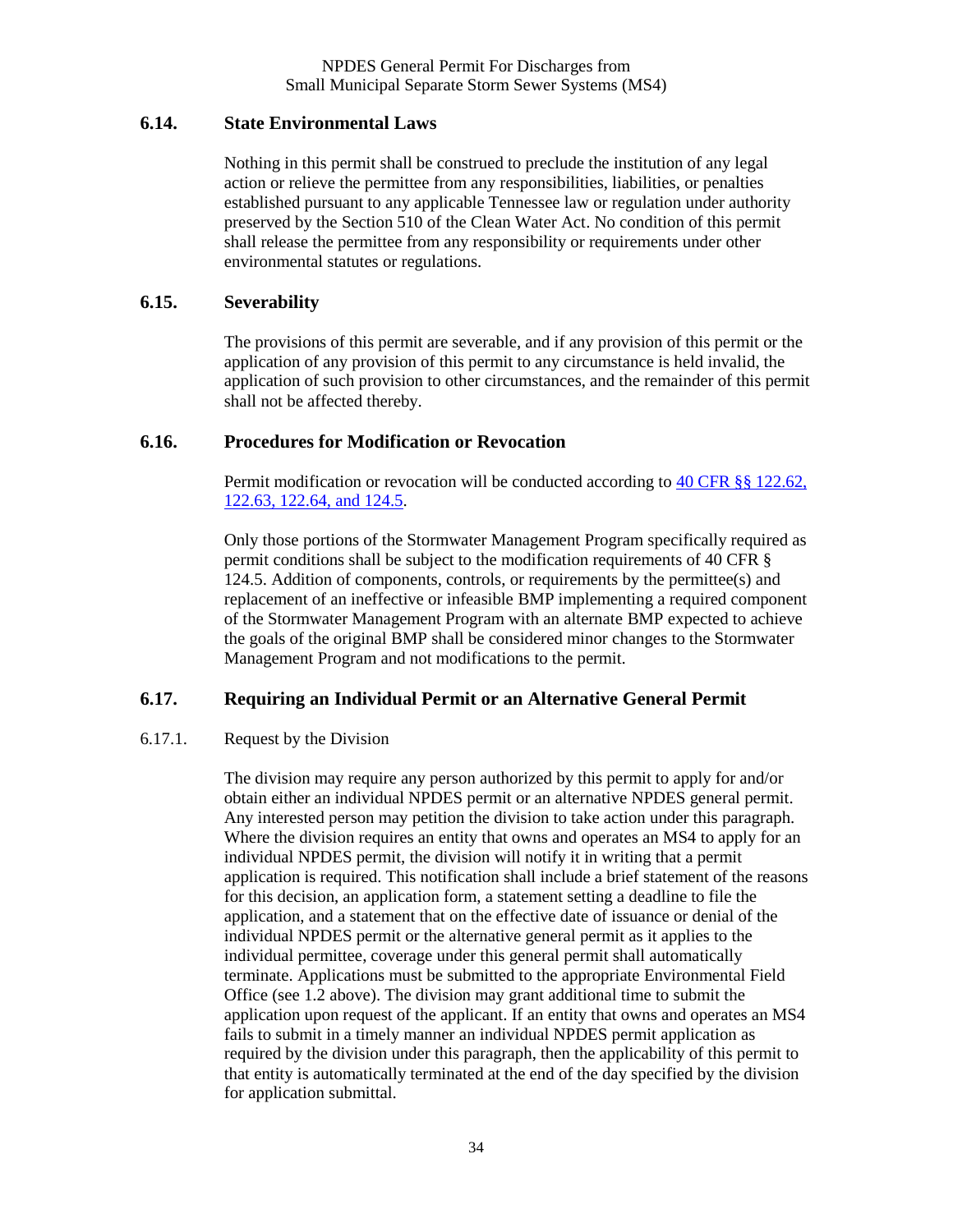## 6.17.2. Request by permittee

Any discharger authorized by this permit may request to be excluded from the coverage of this permit by applying for an individual permit. In such cases, the entity that administers an MS4 must submit an individual application in accordance with the requirements of 40 CFR  $\S 122.33(b)(2)$ , with reasons supporting the request, to the division at the address for the appropriate Environmental Field Office (see [1.2\)](#page-3-0). The request may be granted by issuance of any individual permit or an alternative general permit if the reasons cited are adequate to support the request.

## 6.17.3. General permit termination

When an individual NPDES permit is issued to a discharger otherwise subject to this permit, or if the discharger is authorized to discharge under an alternative NPDES general permit, the applicability of this permit to the individual NPDES permittee is automatically terminated on the effective date of the individual permit or the date of authorization of coverage under the alternative general permit, whichever the case may be. When an individual NPDES permit is denied to an operator otherwise subject to this permit, or the operator is denied for coverage under an alternative NPDES general permit, the applicability of this permit to the individual NPDES permittee is automatically terminated on the date of such denial, unless otherwise specified by the division.

## **6.18. Planned Changes**

The permittee shall give notice to the director as soon as possible of any planned physical alterations or additions to the permitted facility. Notice is required only when:

- a. The alteration or addition to a permitted facility may meet one of the criteria for determining whether a facility is a new source i[n 40 CFR § 122.29\(b\);](http://www.ecfr.gov/cgi-bin/text-idx?SID=2706d394e1c2c369fc10cc75d611d788&mc=true&node=pt40.22.122&rgn=div5#se40.22.122_129) or
- b. The alteration or addition could significantly change the nature or increase the quantity of pollutants discharged. This notification applies to pollutants which are subject neither to effluent limitations in the permit, nor to notification requirements under  $40$  CFR §  $122.42(a)(1)$ .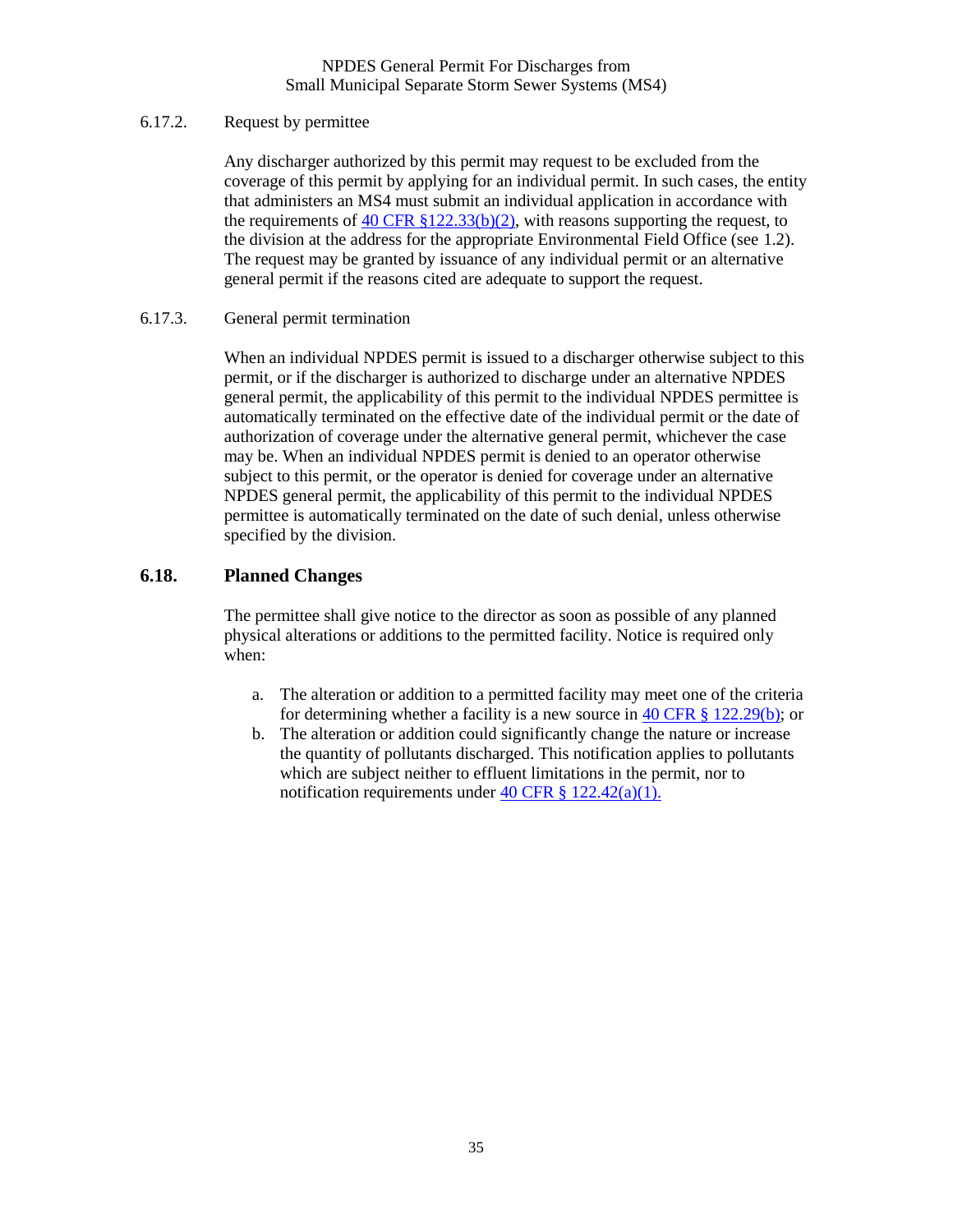## **7. DEFINITIONS**

All definitions contained in Section 502 of the Act and [40 CFR Part](http://www.ecfr.gov/cgi-bin/text-idx?SID=2706d394e1c2c369fc10cc75d611d788&mc=true&node=pt40.22.122&rgn=div5) 122 shall apply to this permit and are incorporated herein by reference. For convenience, simplified explanations of some regulatory/statutory definitions have been provided, but in the event of a conflict, the definition found in the Statute or Regulation takes precedence.

*Analytical monitoring* refers to monitoring of water bodies (streams, ponds, lakes, etc.) or of stormwater, according to [40 CFR Part](http://www.ecfr.gov/cgi-bin/text-idx?SID=2706d394e1c2c369fc10cc75d611d788&mc=true&node=pt40.23.136&rgn=div5) 136 "Guidelines Establishing Test Procedures for the Analysis of Pollutants," or to state- or federally established protocols for biomonitoring or stream bioassessments.

*Best Management Practices* (BMPs) means schedules of activities, prohibitions of practices, maintenance procedures, structural and non-structural practices, and other management practices to prevent or reduce the pollution of waters of the state. BMPs also include treatment requirements, operating procedures, and practices to control runoff pollutants, spillage or leaks, sludge or waste disposal, or drainage from raw material storage.

*Brownfield* means real property, the expansion, redevelopment, or reuse of which may be complicated by the presence or potential presence of a hazardous substance, pollutant, or contaminant.

*Co-permittees* are operators who by mutual consent request joint and severed responsibility for coverage under this general permit.

**Common plan of development or sale** for the purposes of this permit is broadly defined as any announcement or documentation (including a sign, public notice or hearing, sales pitch, advertisement, drawing, permit application, zoning request, computer design, etc.) or physical demarcation (including boundary signs, lot stakes, surveyor markings, etc.) indicating construction activities may occur on a specific plot. A common plan of development or sale identifies a situation in which multiple areas of disturbance are occurring on contiguous areas. This applies because the activities may take place at different times, on different schedules, by different operators.

*Construction Site Operator* for the purpose of this permit and in the context of stormwater associated with construction activity, means any person associated with a construction project that meets either of the following two criteria:

- a) This person has operational or design control over construction plans and specifications, including the ability to make modifications to those plans and specifications. This person is typically the owner or developer of the project or a portion of the project, and is considered the primary permittee; or
- b) This person has day-to-day operational control of those activities at a project which are necessary to implement compliance with a SWPPP for the site or other permit conditions. This person is typically a contractor or a commercial builder who is hired by the primary permittee, and is considered a secondary permittee.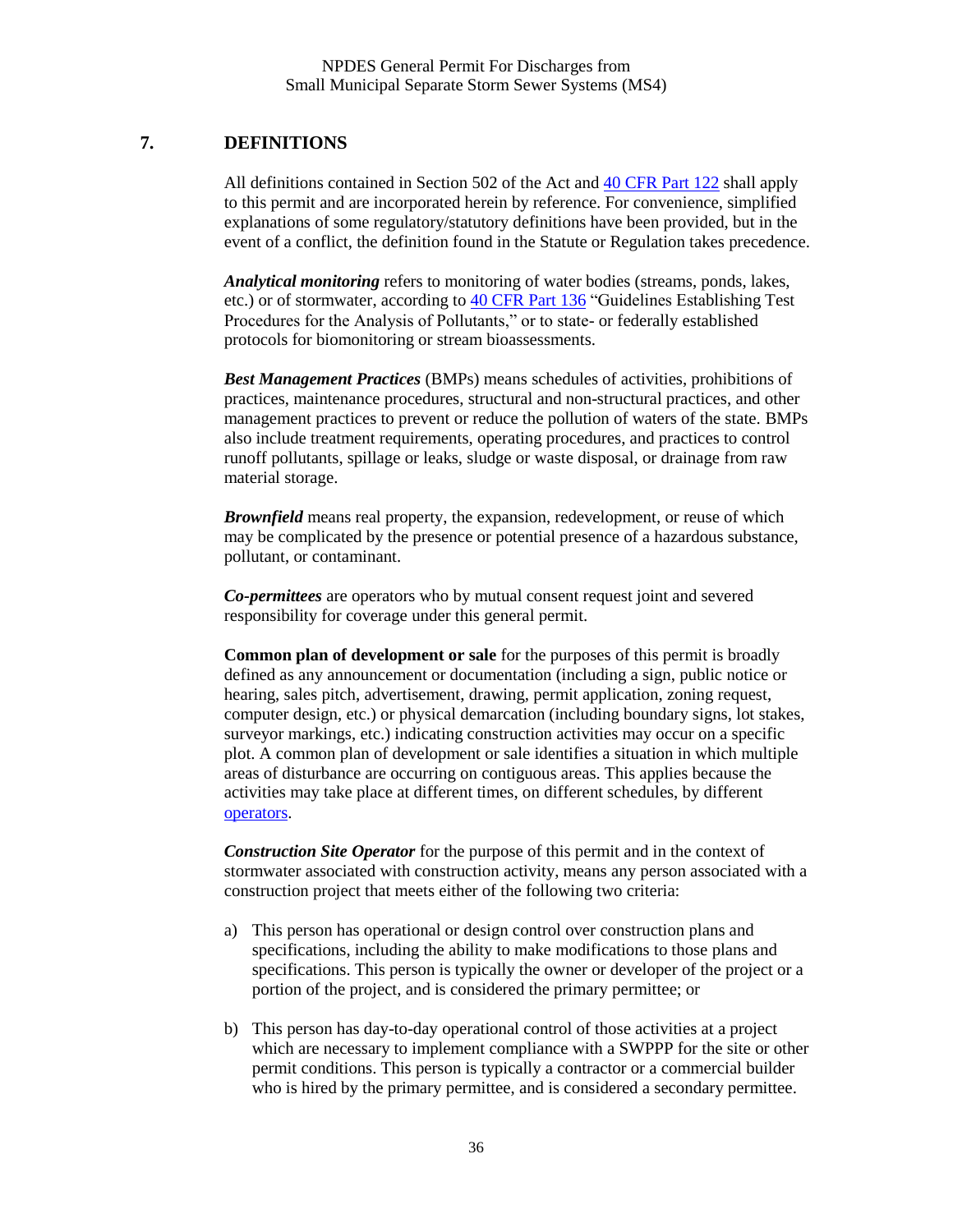It is anticipated that at different phases of a construction project, different types of parties may satisfy the definition of the "construction site operator."

*Control Measure* as used in this permit, refers to any Best Management Practice or other method used to prevent or reduce the discharge of pollutants to waters of the state.

*CWA or The Act* means Clean Water Act (formerly referred to as the Federal Water Pollution Control Act or Federal Water Pollution Control Act Amendments of 1972) Pub.L.92-500,as amended Pub.L.95-217, Pub.L.95-576, Pub.L.96-483 and Pub.L.97- 117, 33 U.S.C. § 1251 et seq.

**Developed Land**, in general, is that which has been improved for the purpose of residential, commercial or industrial use.

*Director* means the director of the Tennessee Division of Water Resources, or an authorized representative.

*Discharge*, when used without a qualifier, refers to "discharge of a pollutant" as defined at [40 CFR §](http://www.ecfr.gov/cgi-bin/text-idx?SID=2706d394e1c2c369fc10cc75d611d788&mc=true&node=pt40.22.122&rgn=div5#se40.22.122_12) 122.2.

*Discharge-related activities* include: activities which cause, contribute to, or result in stormwater point source pollutant discharges; and measures to control stormwater discharges, including the site, construction and operation of best management practices (BMPs) to control, reduce or prevent stormwater pollution.

*Division* means the Tennessee Department of Environment and Conservation, Division of Water Resources.

*Enforcement Response Plan* (ERP) is a set of procedures which present the permittee's potential responses to violations and address repeat violations through progressive enforcement as needed to achieve compliance. These enforcement responses should be commensurate with the nature of the violation and must include enforcement responses progressing up to the maximum civil and criminal penalties as described in T.C.A. § 69-3-101, et seq. The enforcement response procedures or methods must address all violations of prohibitions and requirements applicable to this permit that are contained in the permittee's statutes, codes or other control mechanisms as well as other violations of the permit. The enforcement response procedures or methods documentation must be referenced by or included in the permittee's statutes, codes or other control mechanisms.

The enforcement responses may include actions such as written notices, citations with administrative penalties, stop work orders, withholding of plans approvals or other authorizations, or any other administrative or judicial action.

*Exceptional Tennessee Waters* are surface waters of the State of Tennessee that satisfy the characteristics as listed in [Rule 0400-40-03-.06](http://share.tn.gov/sos/rules/0400/0400-40/0400-40-03.20150406.pdf) of the official compilation - rules and regulations of the State of Tennessee. Characteristics include waters within state or national parks, wildlife refuges, wilderness or natural areas; State or Federal Scenic Rivers; Federally-designated critical habitat; waters within an area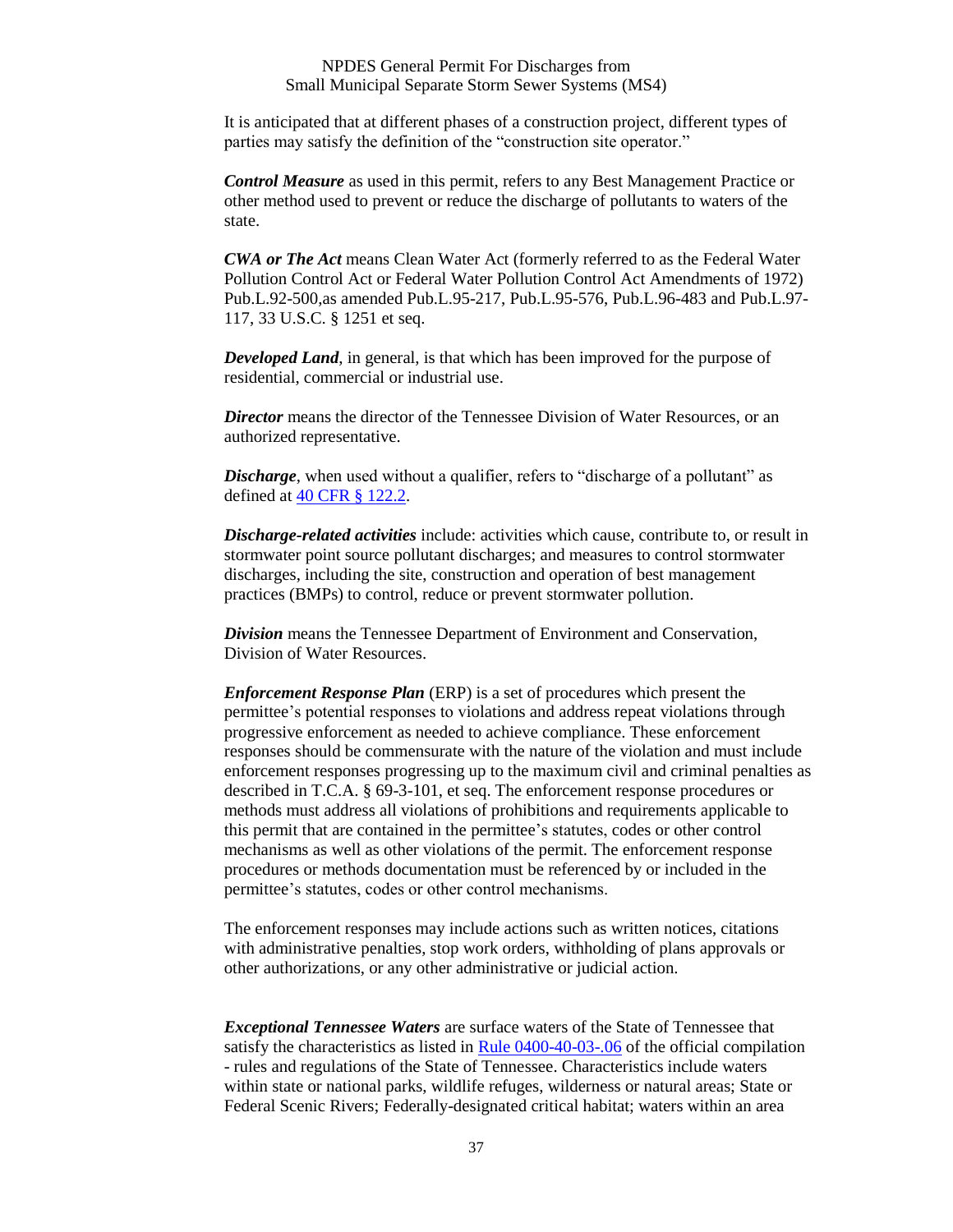designated as Lands Unsuitable for Mining; waters with naturally reproducing trout; waters with exceptional biological diversity or; other waters with outstanding ecological or recreational value as determined by the department.

*Hot spot* means an area where land use or activities generate highly contaminated runoff, with concentrations of pollutants in excess of those typically found in stormwater. Examples might include operations producing concrete or asphalt, auto repair shops, auto supply shops, large commercial parking areas and restaurants.

*Illicit Connection* means any man-made conveyance connecting an illicit discharge directly to a municipal separate storm sewer.

*Illicit Discharge* is defined at 40 CFR  $\S$  [122.26\(b\)\(2\)](http://www.ecfr.gov/cgi-bin/text-idx?SID=2706d394e1c2c369fc10cc75d611d788&mc=true&node=pt40.22.122&rgn=div5#se40.22.122_126) and refers to any discharge to a municipal separate storm sewer that is not entirely composed of stormwater, except discharges authorized under an NPDES permit (other than the NPDES permit for discharges from the MS4) and discharges resulting from firefighting activities.

*Load Allocation (LA):* The portion of a receiving water's loading capacity that is attributed either to one of its existing or future nonpoint sources of pollution or to natural background  $(40 \text{ CFR } \frac{8}{3} 130.2(g))$ .

*Margin of Safety (MOS):* The "MOS" accounts for uncertainty in the loading calculation. The MOS may not be the same for different water bodies due to differences in the availability and strength of data used in the calculations.

*Monitoring* refers to tracking or measuring activities, progress, results, etc., and can refer to non-analytical monitoring for pollutants by means other than 40 CFR § 136 (and other than state- or federally-established protocols in the case of biological monitoring and assessments), such as visually or by qualitative tools that provide comparative values or rough estimates.

*Municipal Separate Storm Sewer (MS4)* is defined at  $40 \text{ CFR } \frac{8}{3}$  [122.26\(b\)\(8\)](http://www.ecfr.gov/cgi-bin/text-idx?SID=2706d394e1c2c369fc10cc75d611d788&mc=true&node=pt40.22.122&rgn=div5#se40.22.122_126) and means a conveyance or system of conveyances (including roads with drainage systems, municipal streets, catch basins, curbs, gutters, ditches, man-made channels, or storm drains):

- (i.) Owned or operated by a State, city, town, borough, county, parish, district, association, or other public body (created by or pursuant to State law) having jurisdiction over disposal of sewage, industrial wastes, stormwater, or other wastes, including special districts under State law such as a sewer district, flood control district or drainage district, or similar entity, or a designated and approved management agency under section 208 of the CWA that discharges to waters of the state;
- (ii.) Designed or used for collecting or conveying stormwater;
- (iii.) Which is not a combined sewer; and
- (iv.) Which is not part of a Publicly Owned Treatment Works (POTW) as defined at  $40$  CFR  $\S$  122.2.

*New Development Projects* are new and redevelopment projects that disturb equal to or greater than one acre, or less than one acre if part of a larger common plan of development or sale.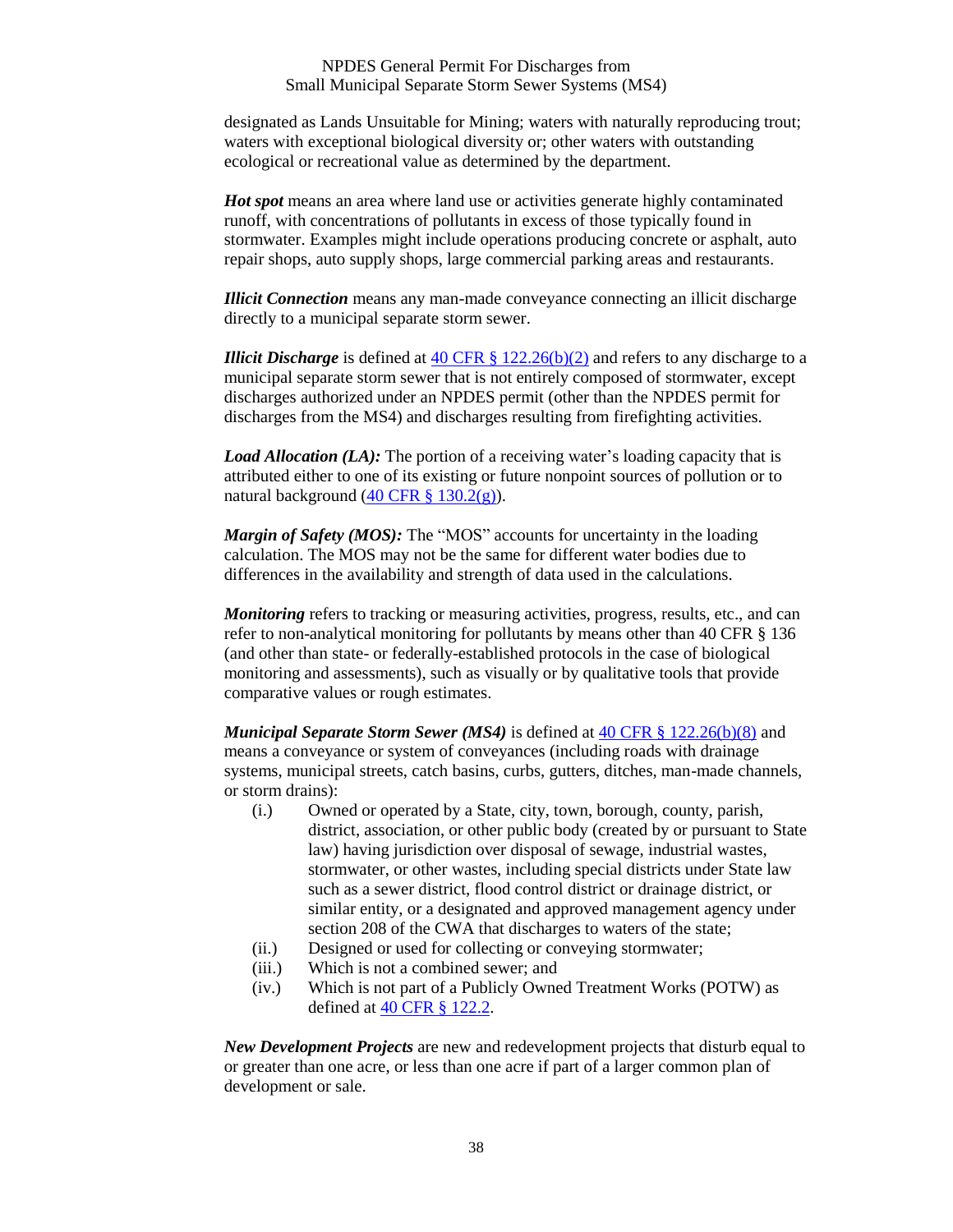*[NOI](http://www.state.tn.us/environment/wpc/stormh2o/MS4II.htm)* is an acronym for ["Notice of Intent"](http://www.state.tn.us/environment/wpc/stormh2o/MS4II.htm) to be covered by this permit and is the mechanism used to "register" for coverage under a general permit.

*Nonpoint Source* is essentially any source of pollutant(s) that is not a point source. See definition of point source, below.

*Ordinary high water mark* means that line on the shore established by the fluctuations of water and indicated by physical characteristics such as a clear, natural line impressed on the bank, shelving, changes in the character of soil, destruction of terrestrial vegetation, the presence of litter and debris, or other appropriate means that consider the characteristics of the surrounding areas. Both of these terms are of a highly technical nature and the division realizes that, in practice, a certain degree of best professional judgement will be used to establish buffer boundaries.

*Owner or operator* means the owner or operator of any facility or activity subject to regulation under the NPDES program.

*Point Source* means any discernible, confined, and discrete conveyance, including but not limited to, any pipe, ditch, channel, tunnel, conduit, well, discrete fissure, container, rolling stock, concentrated animal feeding operation, landfill leachate collection system, vessel or other floating craft from which pollutants are or may be discharged. This term does not include return flows from irrigated agriculture or agricultural stormwater runoff.

*Priority construction activity* shall be defined by the permittee, but shall include, at a minimum, those construction activities discharging directly into, or immediately upstream of, waters the state recognizes as unavailable parameters (for siltation or habitat alteration) or Exceptional Tennessee Waters . The permittee may define additional priority criteria to expand the priority construction program.

*Qualifying Local Program (QLP)* is an MS4 Stormwater Management Program for discharges associated with construction activity that has been formally approved by the division as having met specific minimum program requirements, including those identified in [40 CFR § 122.44\(s\).](http://www.ecfr.gov/cgi-bin/text-idx?SID=2706d394e1c2c369fc10cc75d611d788&mc=true&node=pt40.22.122&rgn=div5#se40.22.122_144) The intent of the QLP is to establish a streamlined and efficient process for managing discharges of stormwater associated with construction activities by eliminating duplication of the effort between the permittee and the Division.

*Redevelopment* means the alteration of developed land that disturbs one acre or more, or less than an acre if part of a larger common plan of development, and increases the site or building impervious footprint, or offers a new opportunity for stormwater controls that the permittee would like to identify. The term is not intended to include such activities as exterior remodeling, which would not be expected to cause adverse stormwater quality impacts.

*Riparian* areas are ecosystems that occur along watercourses or water bodies. They are distinctly different from the surrounding lands because of unique soil and vegetation characteristics that are strongly influenced by free or unbound water in the soil. Riparian ecosystems occupy the transitional area between the terrestrial and aquatic ecosystems. Typical examples would include floodplains, stream banks, and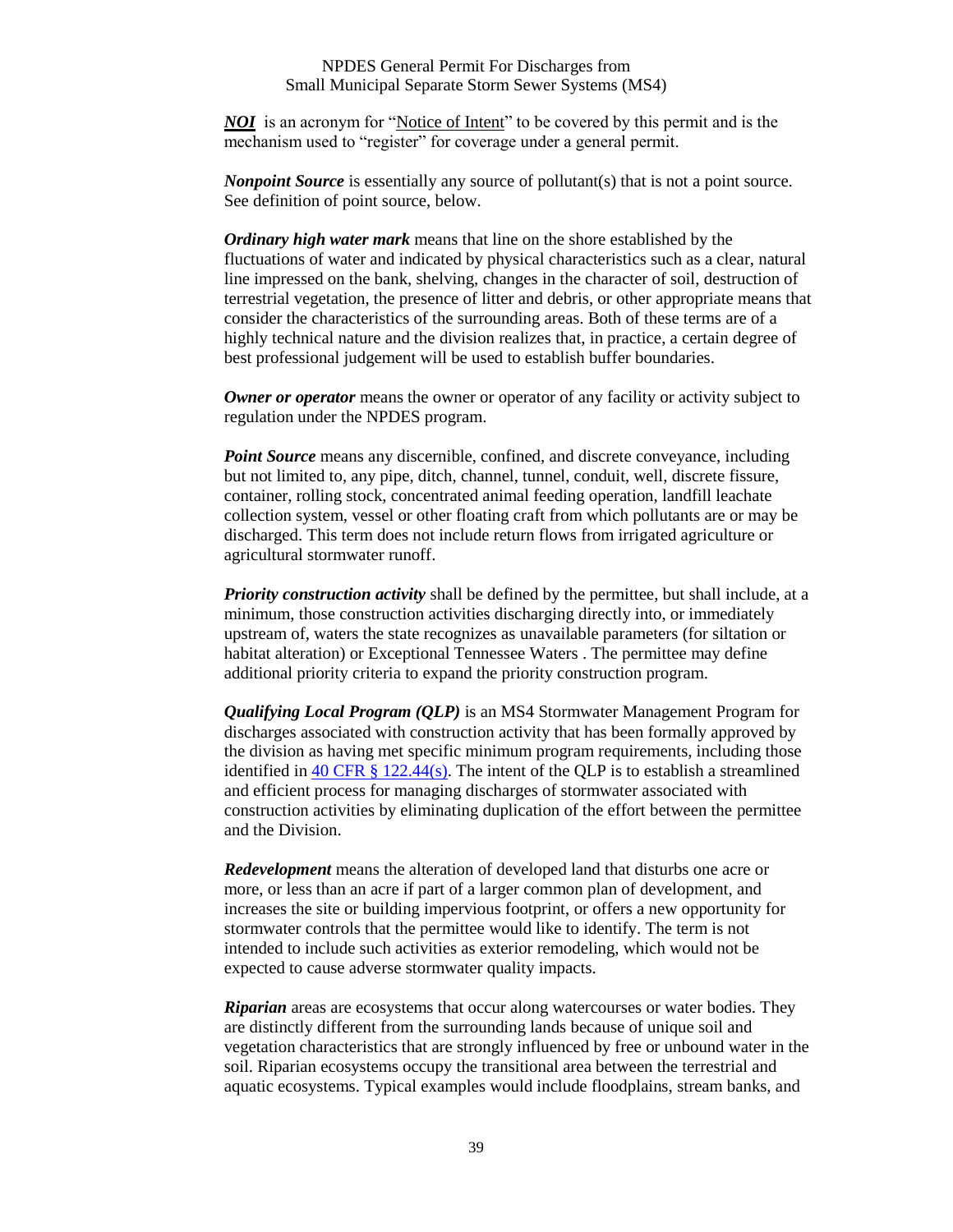lake shores. (U.S. Department of Agriculture Natural Resource Conservation Service (USDA-NRCS, 2005)

*Significant Contributor* is defined as a source of pollutants where the volume, concentration, or mass of a pollutant in a stormwater discharge can cause or threaten to cause pollution, contamination, or nuisance that adversely impact human health or the environment and cause or contribute to a violation of any applicable water quality standards for receiving water.

A regulated *Small Municipal Separate Storm Sewer System (MS4)* is not defined as "large" (municipality with a population of 250,000 or more) or "medium " (municipality with a population of 100,000 or more) municipal separate storm sewer system and refers to separate storm sewers that are owned or operated by the United States, a State, city, town, borough, county, parish, district, association, or other public body (created by or pursuant to State law) having jurisdiction over disposal of sewage, industrial wastes, stormwater, or other wastes, including special districts under State law such as a sewer district, flood control district or drainage district, or similar entity, or a designated and approved management agency under section 208 of the CWA that discharges to waters of the state. This term includes systems similar to separate storm sewer systems in municipalities, such as systems at military bases, large hospital or prison complexes, and highways and other thoroughfares. The term does not include separate storm sewers in very discrete areas, such as individual buildings.

*Stormwater* is defined at 40 CFR  $\S$  [122.26\(b\)\(13\)](http://www.ecfr.gov/cgi-bin/text-idx?SID=2706d394e1c2c369fc10cc75d611d788&mc=true&node=pt40.22.122&rgn=div5#se40.22.122_126) and means stormwater runoff, snowmelt runoff, and surface runoff and drainage.

*Stormwater Control Measures (SCMs)* are permanent practices and measures designed to reduce the discharge of pollutants from New Development Projects.

A *Stormwater Management Plan (SWMP)* is a written compilation of the elements of the Stormwater Management Program. It is considered a single document, even though it actually consists of separate stand- alone components. There is no requirement for the SWMP, or its portions, to be submitted to the division, unless the submission is a permit requirement or requested by the division in writing.

*Stormwater Management Program (Program)* refers to a comprehensive program to manage the quality of stormwater discharged from the municipal separate storm sewer system.

A *Stormwater Pollution Prevention Plan (SWPPP)* is a written plan that includes site map(s), an identification of construction/contractor activities that could cause pollutants in the stormwater, and a description of measures or practices to control these pollutants. It must be prepared and approved before construction begins. In order to effectively reduce erosion and sedimentation impacts, Best Management Practices (BMPs) must be designed, installed, and maintained during land disturbing activities. The SWPPP shall be prepared in accordance with the [TDEC EPSC](http://tnepsc.org/handbook.asp)  [Handbook](http://tnepsc.org/handbook.asp) or local BMP Manual, whichever is more stringent and protective of waters of the state. The handbook is designed to provide information to planners, developers, engineers, and contractors on the proper selection, installation, and maintenance of BMPs. The handbook is intended for use during the design and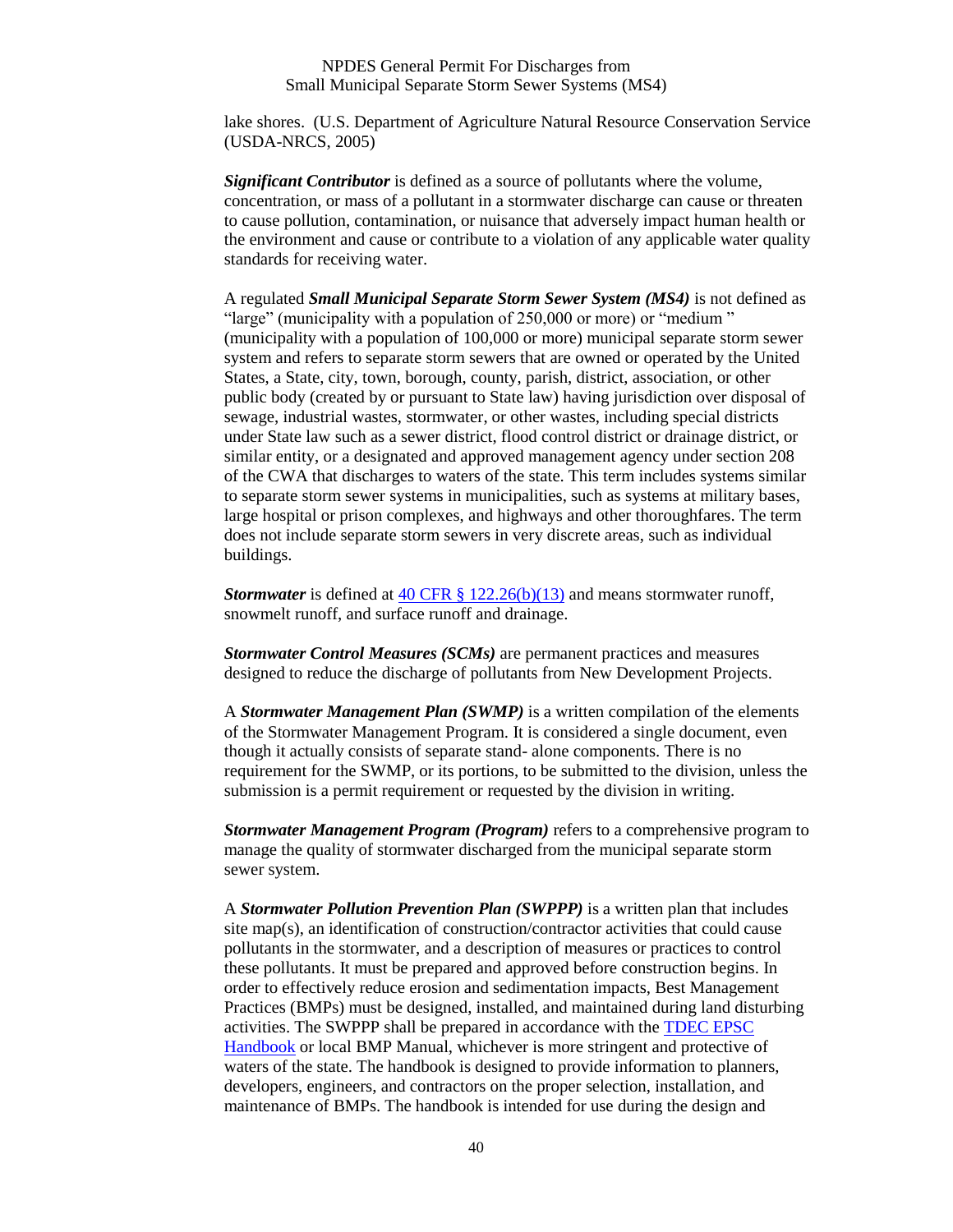construction of projects that require erosion and sediment controls to protect waters of the state. It also aids in the development of SWPPPs and other reports, plans, or specifications required when participating in Tennessee's water quality regulations.

 *Stream* means a surface water that is not a wet weather conveyance (*TCA 69-3-10. (40))* Streams include linear watercourses, lakes, ponds, and wetlands.

*[TMDL \(Total Maximum Daily Load\)](http://www.state.tn.us/environment/wpc/tmdl.htm)* in this permit generally refers to a study that quantifies the amount of a pollutant that can be assimilated in a water body, identifies the sources of the pollutant, and recommends regulatory or other actions to be taken to achieve compliance with applicable water quality standards based on the relationship between pollution sources and in-stream water quality conditions. A TMDL can be expressed as the sum of all point source loads (Waste Load Allocations), non-point source loads (Load Allocations), and an appropriate margin of safety (MOS), which takes into account any uncertainty concerning the relationship between effluent limitations and water quality:

 $TMDL = \sum WLAS + \sum LAs + MOS$ 

The objective of a TMDL is to allocate loads among all of the known pollutant sources throughout a watershed so that appropriate control measures can be implemented and water quality standards achieved. [40 CFR §](http://www.ecfr.gov/cgi-bin/text-idx?SID=50a95fd03e4368b085e56611b74f233a&mc=true&node=pt40.22.130&rgn=div5#se40.22.130_12) 130.2 (i) states that TMDLs can be expressed in terms of mass per time, toxicity, or other appropriate measure.

*Unavailable Parameters Waters* means any stream segment that has been identified by the division as failing to support classified uses. This term was previously referred to as impaired waters. The division periodically compiles a list of such waters known as the  $303(d)$  List.

*Wasteload Allocation* **(WLA):** The portion of a receiving water's loading capacity that is allocated to one of its existing or future point sources of pollution [\(40 CFR §](http://www.access.gpo.gov/nara/cfr/cfrhtml_00/Title_40/40cfr130_00.html)  $130.2(h)$ ).

*Waters of the State* or simply *Waters* is defined in the Tennessee Water Quality Control Act and means any and all water, public or private, on or beneath the surface of the ground, which are contained within, flow through or border upon Tennessee or any portion thereof except those bodies of water confined to and retained within the limits of private property in single ownership which do not combine to effect a junction with natural surface or underground waters.

*Wet weather conveyance* means, notwithstanding any other law or rule to the contrary, man-made or natural watercourses, including natural watercourses that have been modified by channelization:

(A) That flow only in direct response to precipitation runoff in their immediate locality;

(B) Whose channels are at all times above the groundwater table;

(C) That are not suitable for drinking water supplies; and

(D) In which hydrological and biological analyses indicate that, under normal weather conditions, due to naturally occurring ephemeral or low flow there is not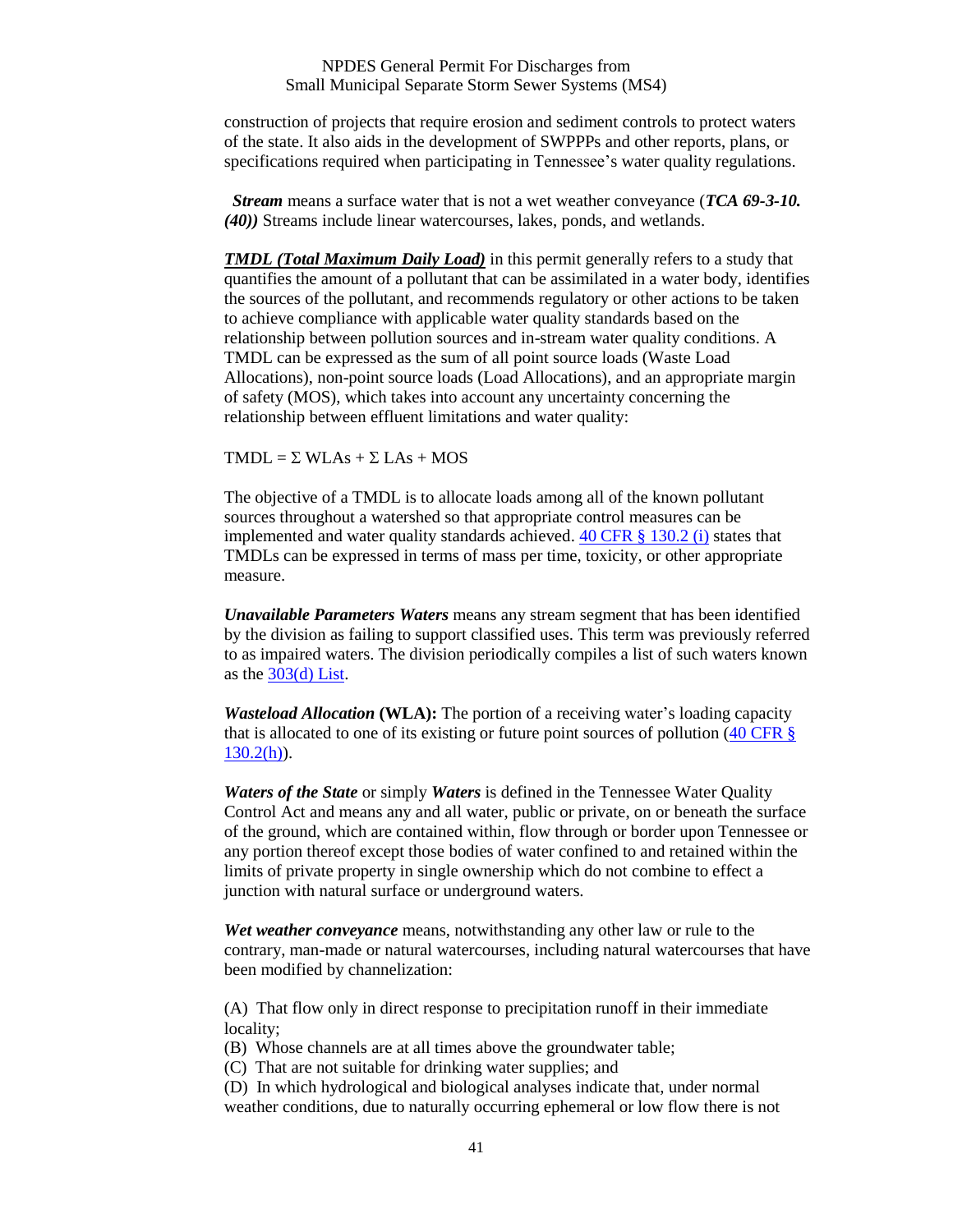sufficient water to support fish, or multiple populations of obligate lotic aquatic organisms whose life cycle includes an aquatic phase of at least two (2) months.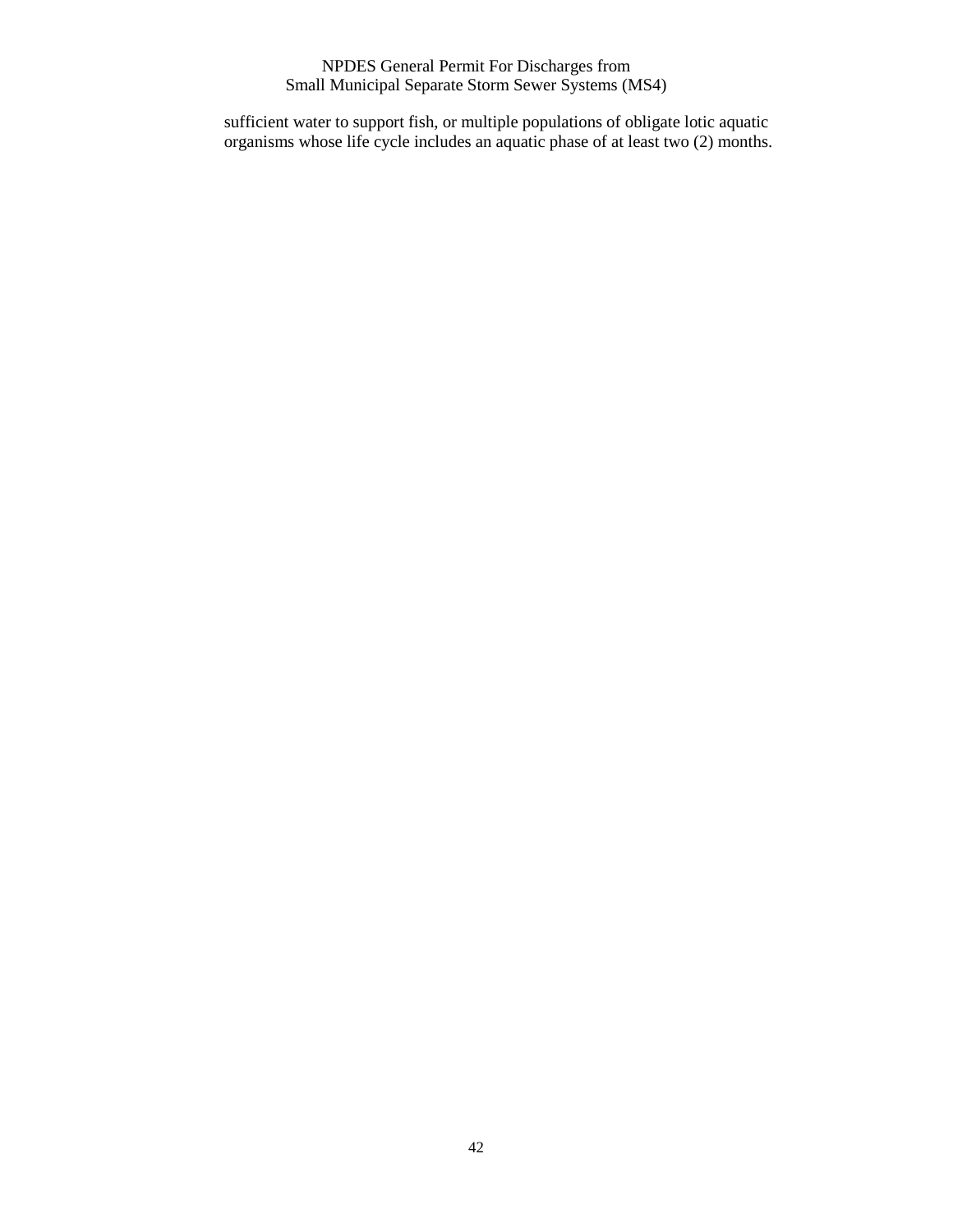# **8. APPENDIX A – NOTICE OF INTENT (NOI)**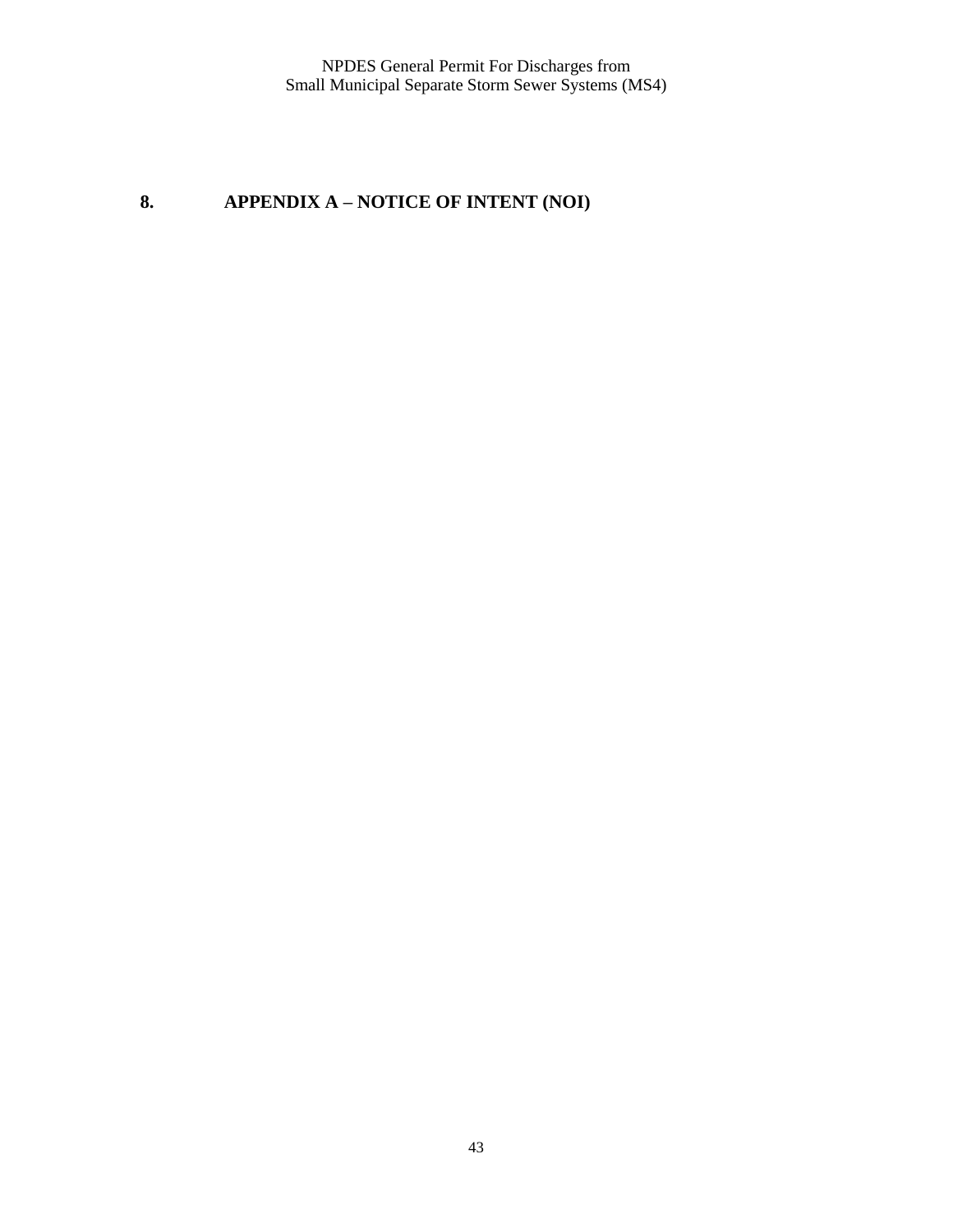

Tennessee Department of Environment and Conservation Division of Water Resources William R. Snodgrass Tennessee Tower 312 Rosa L. Parks Avenue, 11th Floor, Nashville, Tennessee 37243

**Phase II Stormwater Permit Notice of Intent (NOI)** Phase II Municipal Separate Storm Sewer Systems (MS4)

## **PURPOSE**

The purpose of this Notice of Intent (NOI) is for a Tennessee city, county, utility district, university or military base to submit the information necessary to obtain coverage under an NPDES permit to discharge stormwater runoff from a Phase II municipal separate storm sewer system.

## INSTRUCTIONS

You must provide the following information to the Division of Water Resources as application material. You may either submit a hard copy of the signed NOI as described in sub-part 2.2.1 of the MS4 Permit, signed in accordance with the signatory requirements of sub-part 6.7 of the permit, and a copy of the NOI, to the address shown in sub-part 1.2 of the permit for the EFO responsible for the county where the facility is located; or you may submit by e-mail, the completed NOI and attachments (such as map and city ordinances) to [water.permits@tn.gov.](mailto:water.permits@tn.gov)

After completing the questions in each section, list the Best Management Practices (BMPs) that you will implement in each program. Attached at the end of this NOI is an addendum to list BMP Measurable Goals and Implementation Milestones. You must complete the addendum, providing more details on the goals and milestones for each BMP outlined in this NOI.

| After completing the BMP's in each section provide the administrative information to complete those BMP's as |
|--------------------------------------------------------------------------------------------------------------|
| explained here:                                                                                              |

| <b>Primary Contact and</b><br>Position/Title | The person in your organization serving as the primary contact.                                                                                                                        |
|----------------------------------------------|----------------------------------------------------------------------------------------------------------------------------------------------------------------------------------------|
| Other Department and Roles                   | Other departments within your organization involved in the project and how their<br>role is identified.                                                                                |
| Other Government Entity and<br>Roles         | Identification of other government entities responsible for implementing one or<br>more of the BMP's. Include a copy of the contract or proposed agreement with<br>execution schedule. |
| Other Institutions and Roles                 | Identification of partnerships with another MS4 operator or institution (e.g.,<br>Chamber of Commerce, environmental interest organizations, civic groups) to<br>achieve the BMP's.    |
| Target Groups (if applicable)                | Specific kinds of groups that will be targeted, such as service industries (i.e.,<br>carpet cleaning), civic groups, schools, and church groups, etc.                                  |

## PART I - ADMINISTRATIVE INFORMATION

Name of Phase II MS4 city, county, stormwater utility district or public institution:

|                     | Include a latitude and longitude of a representative location within your boundaries for mapping purposes. |
|---------------------|------------------------------------------------------------------------------------------------------------|
| Latitude (dd.dddd): | Longitude (dd.dddd):                                                                                       |

Responsible Elected Official or Officer Title

Street Address Zip Code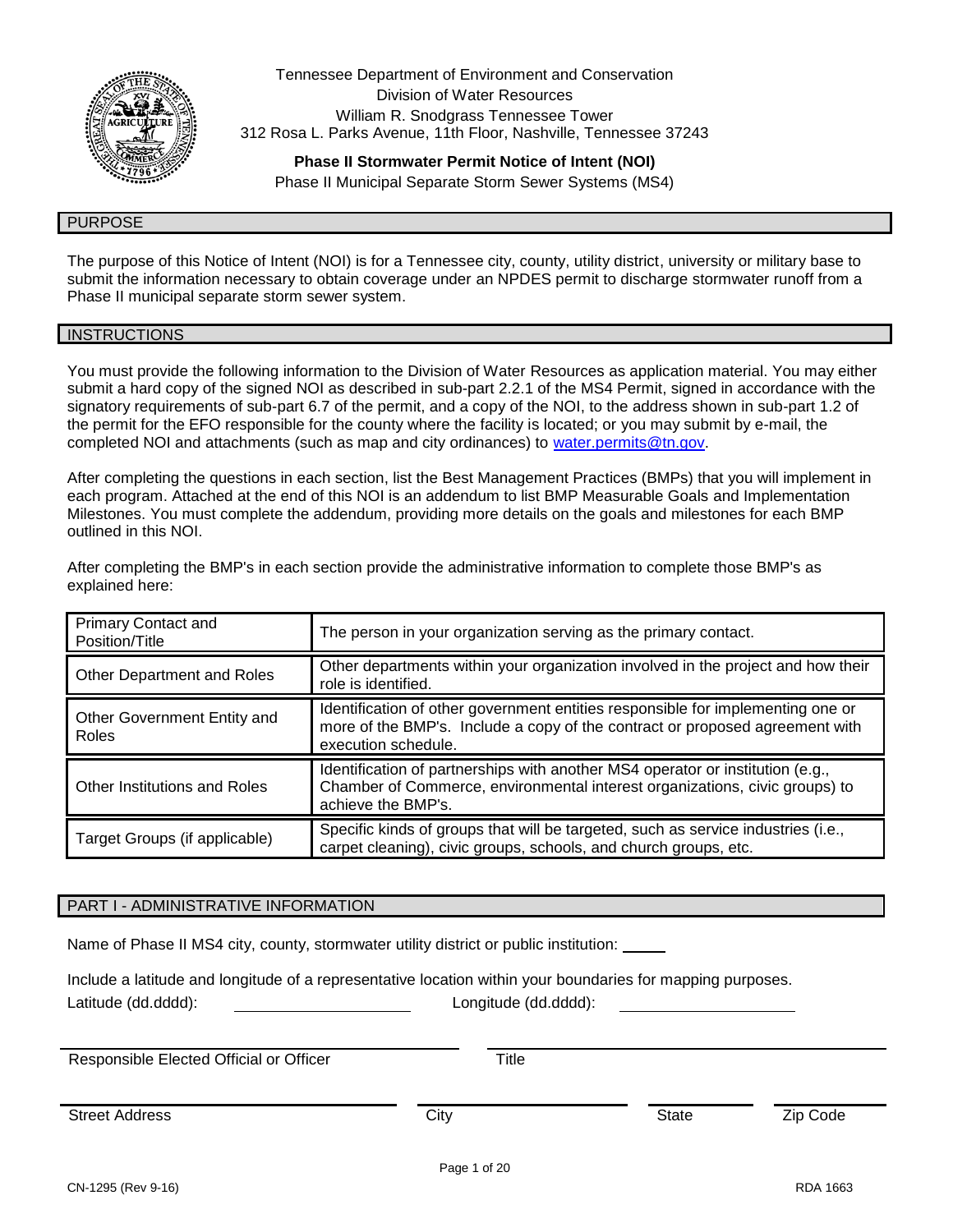| PROGRAM CONTACT                                                                                                                                                                                                                                                                                                                               | <b>TECHNICAL CONTACT</b> |  |
|-----------------------------------------------------------------------------------------------------------------------------------------------------------------------------------------------------------------------------------------------------------------------------------------------------------------------------------------------|--------------------------|--|
| Name                                                                                                                                                                                                                                                                                                                                          | Name                     |  |
| <b>Email Address</b>                                                                                                                                                                                                                                                                                                                          | <b>Email Address</b>     |  |
| <b>Phone Number</b>                                                                                                                                                                                                                                                                                                                           | <b>Phone Number</b>      |  |
| Attach an organizational chart that shows the different departments involved in stormwater management.                                                                                                                                                                                                                                        |                          |  |
|                                                                                                                                                                                                                                                                                                                                               |                          |  |
| PART II - DESCRIPTION OF STORM SEWER SYSTEM                                                                                                                                                                                                                                                                                                   |                          |  |
| <b>ITEM A - AREA SERVED (IN SQUARE MILES)</b>                                                                                                                                                                                                                                                                                                 |                          |  |
| For a city, town, university, or utility district university or military base:<br>Provide jurisdiction area within current boundaries<br>Provide additional area of urban growth boundary                                                                                                                                                     |                          |  |
| For a county:<br>Provide total area:<br>Provide area that is unincorporated<br>Provide unincorporated, urbanized area (UA)<br>Indicate by checking the appropriate box if the permit will be used to regulate non-UA portions of the county:<br><b>No</b><br>Yes, the entire county (unincorporated)<br>Yes, the non-UA portions, as follows: |                          |  |
| <b>ITEM B - STORM DRAINAGE INFRASTRUCTURE</b>                                                                                                                                                                                                                                                                                                 |                          |  |
| Cive figures for the following features of stermwater drainege infractructure owned or eperated by the legal                                                                                                                                                                                                                                  |                          |  |

Give figures for the following features of stormwater drainage infrastructure owned or operated by the local government. For a county government, indicate whether the figures represent the entire county or only the urbanized area. Figures for length and number of culverts and catch basins may be rough estimates.

| For counties: Entire county     |                                      |                 | Urbanized area only |                              |                 |
|---------------------------------|--------------------------------------|-----------------|---------------------|------------------------------|-----------------|
| <b>Storm Sewers</b><br>Culverts | <b>Water Quality Treatment Ponds</b> | (miles or feet) |                     | Open Ditches<br>Catch Basins | (miles or feet) |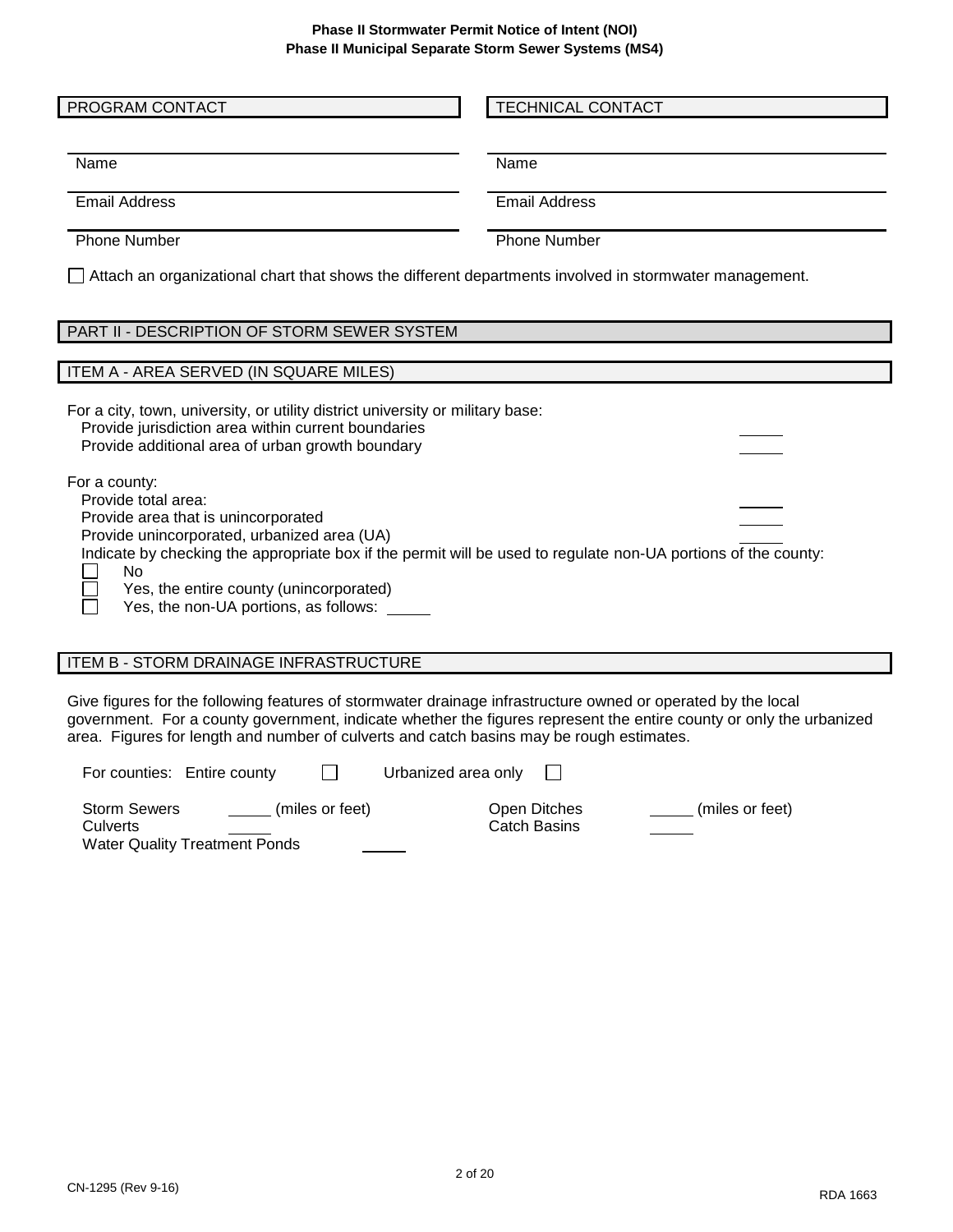## ITEM C - MAPS

Include a map or maps depicting the following information. A single map may be submitted, as long as the information is legible. If you are not able to provide all the information mark the applicable check box and attach an explanation as to why the information has not been submitted:

| Zoned areas for commercial or industrial activity<br>Actual areas of commercial or industrial activity | П | State vocational, technical, college or universities<br>Federal vocational, technical, college or<br>universities |  |
|--------------------------------------------------------------------------------------------------------|---|-------------------------------------------------------------------------------------------------------------------|--|
| Other municipally owned/operated industrial<br>activities                                              |   | City Roads                                                                                                        |  |
| Municipal or County Wastewater Treatment<br><b>Plants</b>                                              |   | County Roads                                                                                                      |  |
| Vehicle Fleet Maintenance Centers<br><b>Power Plants</b><br>Airports<br><b>Military Installations</b>  |   | <b>Streams</b><br>Topography or Drainage Patterns<br>Landfills                                                    |  |

## ITEM D - IDENTIFYING STREAMS WITH UNAVAILABLE PARAMETERS or EXCEPTIONAL TENNESSEE WATERS

Using the GIS mapping tool [\(http://www.tn.gov/environment/article/wr-water-resources-data-viewer\)](http://www.tn.gov/environment/article/wr-water-resources-data-viewer) along with the most current 303(d) list [\(http://www.tn.gov/environment/article/wr-wq-water-quality-reports-publications\)](http://www.tn.gov/environment/article/wr-wq-water-quality-reports-publications) published on the division's web site, determine whether stormwater from any part of the MS4 discharges into streams with unavailable parameters (previously referred to as impaired streams) for nutrients, pathogens, siltation, or other parameters related to stormwater runoff from urbanized areas or to streams designated as Exceptional Tennessee Waters and list below. For any waterbody with unavailable parameters or Exceptional Tennessee Waters, indicate the waterbody ID#, name of the waterbody and nature of pollution (cause) or Exceptional status.

| WATERBODY ID# AND NAME OF WATERBODY | NATURE OF POLLUTANT (CAUSE) OR EXCEPTIONAL |
|-------------------------------------|--------------------------------------------|
|                                     |                                            |
|                                     |                                            |
|                                     |                                            |
|                                     |                                            |
|                                     |                                            |
|                                     |                                            |
|                                     |                                            |
|                                     |                                            |
|                                     |                                            |
|                                     |                                            |
|                                     |                                            |
|                                     |                                            |
|                                     |                                            |
|                                     |                                            |
|                                     |                                            |
|                                     |                                            |
|                                     |                                            |
|                                     |                                            |

If you have additional streams to list, include in a separate attachment.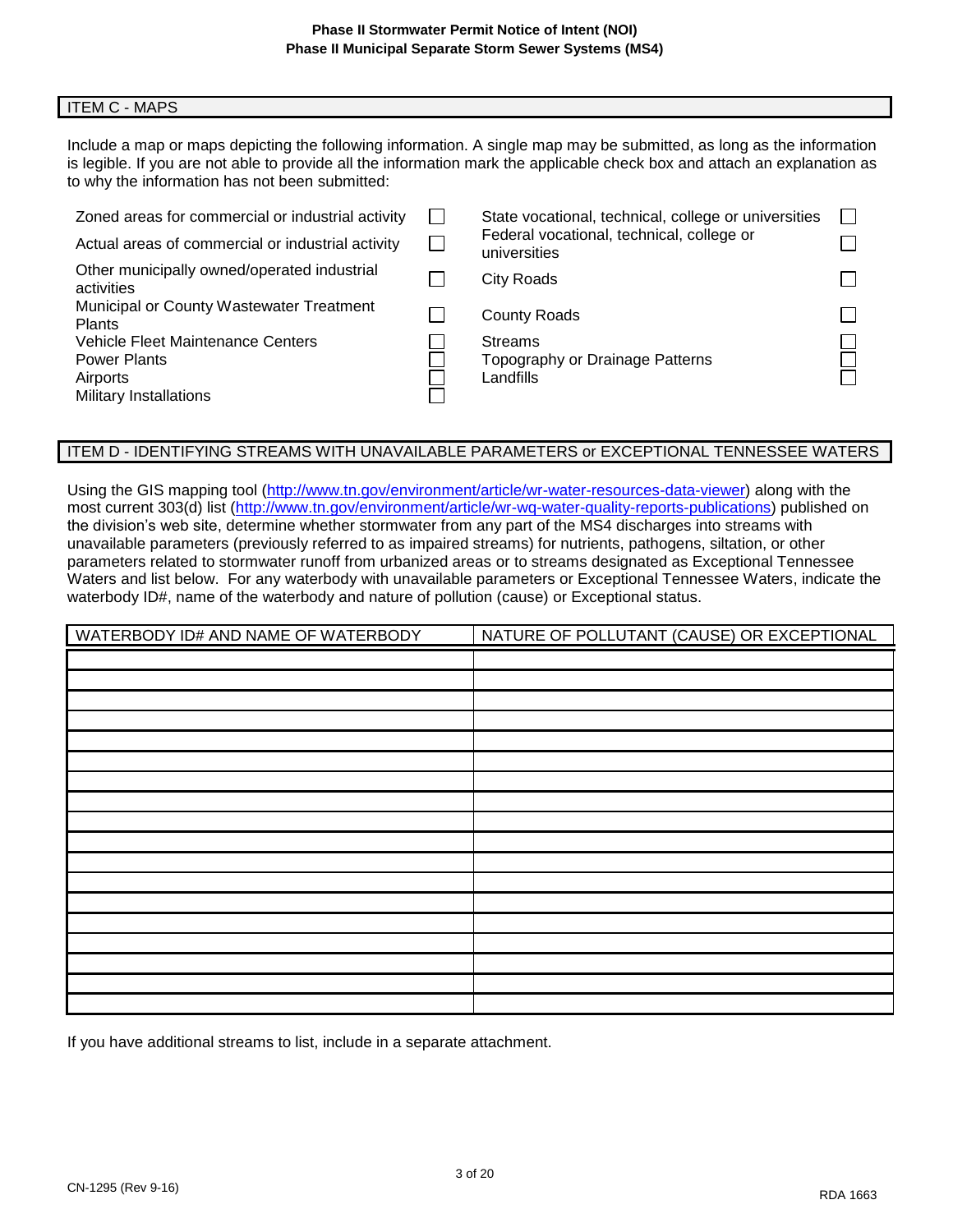| ITEM E - STATE OR EPA ISSUED TDMLs |  |
|------------------------------------|--|
|                                    |  |

Identify established and approved TMDLs with waste load allocations for MS4 discharges in your jurisdiction and check the appropriate box. A list of EPA-Approved TMDLs as well as EPA-Established TMDLs for Tennessee waters can be found on the division's web site: [http://www.tn.gov/environment/article/wr-ws-tennessees-total-maximum-daily](http://www.tn.gov/environment/article/wr-ws-tennessees-total-maximum-daily-load-tmdl-program)[load-tmdl-program.](http://www.tn.gov/environment/article/wr-ws-tennessees-total-maximum-daily-load-tmdl-program)

Yes  $\Box$  No  $\Box$  If yes, list the waterbody ID#, name of unavailable waterbody and parameter(s) of concern:

| WATERBODY ID# AND NAME OF<br>UNAVAILABLE WATERBODY | PARAMETERS OF CONCERN |
|----------------------------------------------------|-----------------------|
|                                                    |                       |
|                                                    |                       |
|                                                    |                       |
|                                                    |                       |
|                                                    |                       |
|                                                    |                       |
|                                                    |                       |
|                                                    |                       |
|                                                    |                       |
|                                                    |                       |
|                                                    |                       |
|                                                    |                       |
|                                                    |                       |
|                                                    |                       |
|                                                    |                       |
|                                                    |                       |
|                                                    |                       |
|                                                    |                       |

If you have additional streams to list, include in a separate attachment.

## PART III EXISTING LEGAL AUTHORITY TO CONTROL STORMWATER DISCHARGES TO MS4

You must review existing adopted and signed ordinances or regulations that are associated with stormwater discharges to your MS4. Attach a copy of ordinances and/or policies that give your MS4 the authority to control stormwater discharges into the MS4 storm sewer system. Ordinances and/or policies that deal with stormwater issues might be found, for example, in conjunction with litter control, prohibition of dumping, clean up of spills, grading/building permits, sewer connection ordinances, erosion prevention and sediment control practices, subdivision regulations or other land use/development ordinances.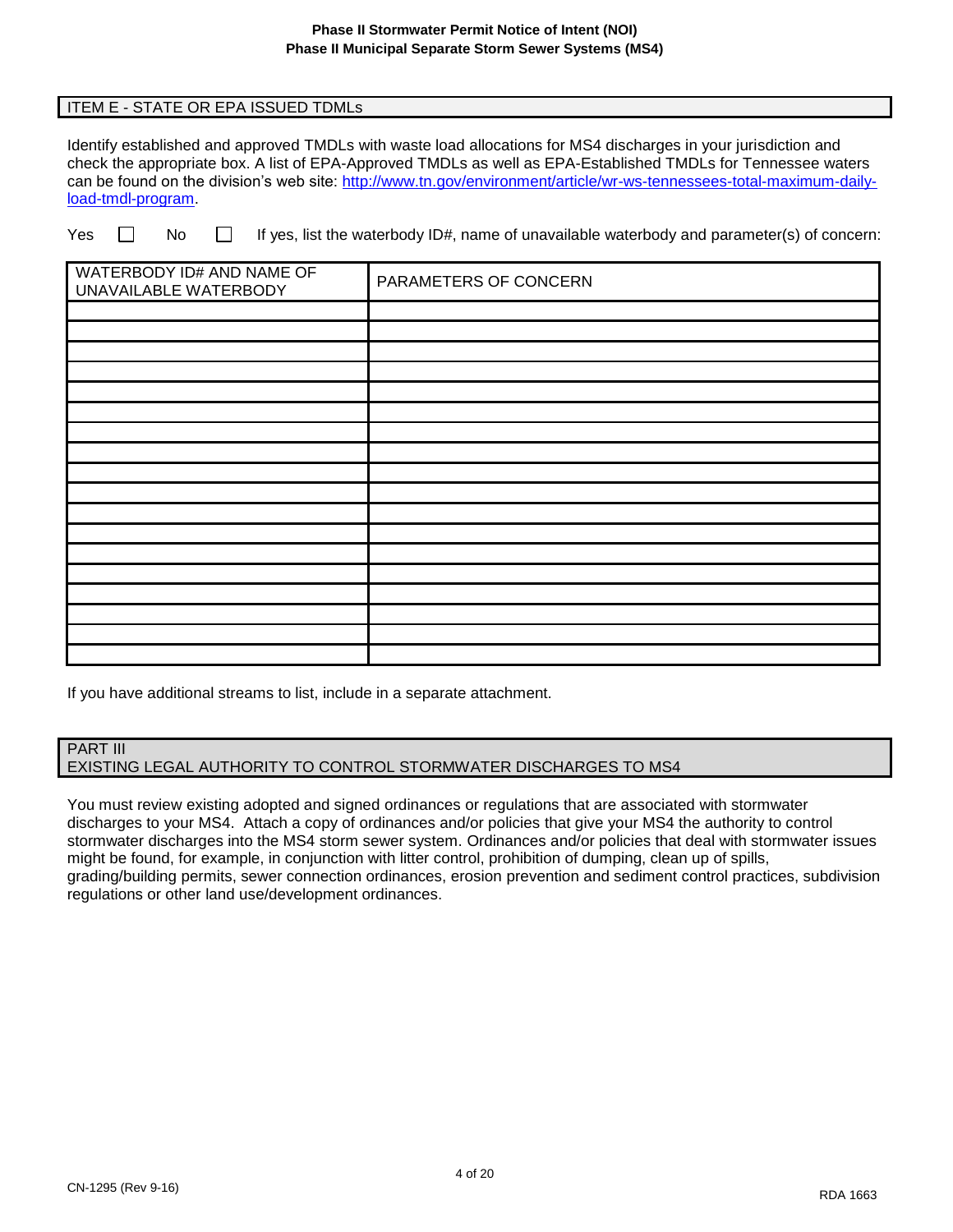## PART IV - SIGNATURE OF RESPONSIBLE CORPORATE OFFICER

This Notice of Intent (NOI) must be signed as follows: For a municipality, state, federal, other public agency, and/or co-permittees by either a principal executive officer or ranking elected official. For purposes of this section, a principal executive officer of a Federal agency includes one of the following:

- I. The chief executive officer of the agency.
- II. A senior executive officer having responsibility for the overall operations of a principal geographic unit of the agency (e.g., Regional Administrators of EPA).

I certify under penalty of law that this document and all attachments were prepared by me, or under my direction or supervision. The submitted information is to the best of my knowledge and belief, true, accurate, and complete. I am aware that there are significant penalties for submitting false information, including the possibility of fine and imprisonment. As specified in Tennessee Code Annotated Section 39-16-702(a)(4), this declaration is made under penalty of perjury."

| Signature | <b>Title/Municipality</b> | Date |
|-----------|---------------------------|------|
| Signature | <b>Title/Municipality</b> | Date |
| Signature | Title/Municipality        | Date |
| Signature | <b>Title/Municipality</b> | Date |
| Signature | <b>Title/Municipality</b> | Date |
| Signature | <b>Title/Municipality</b> | Date |
| Signature | <b>Title/Municipality</b> | Date |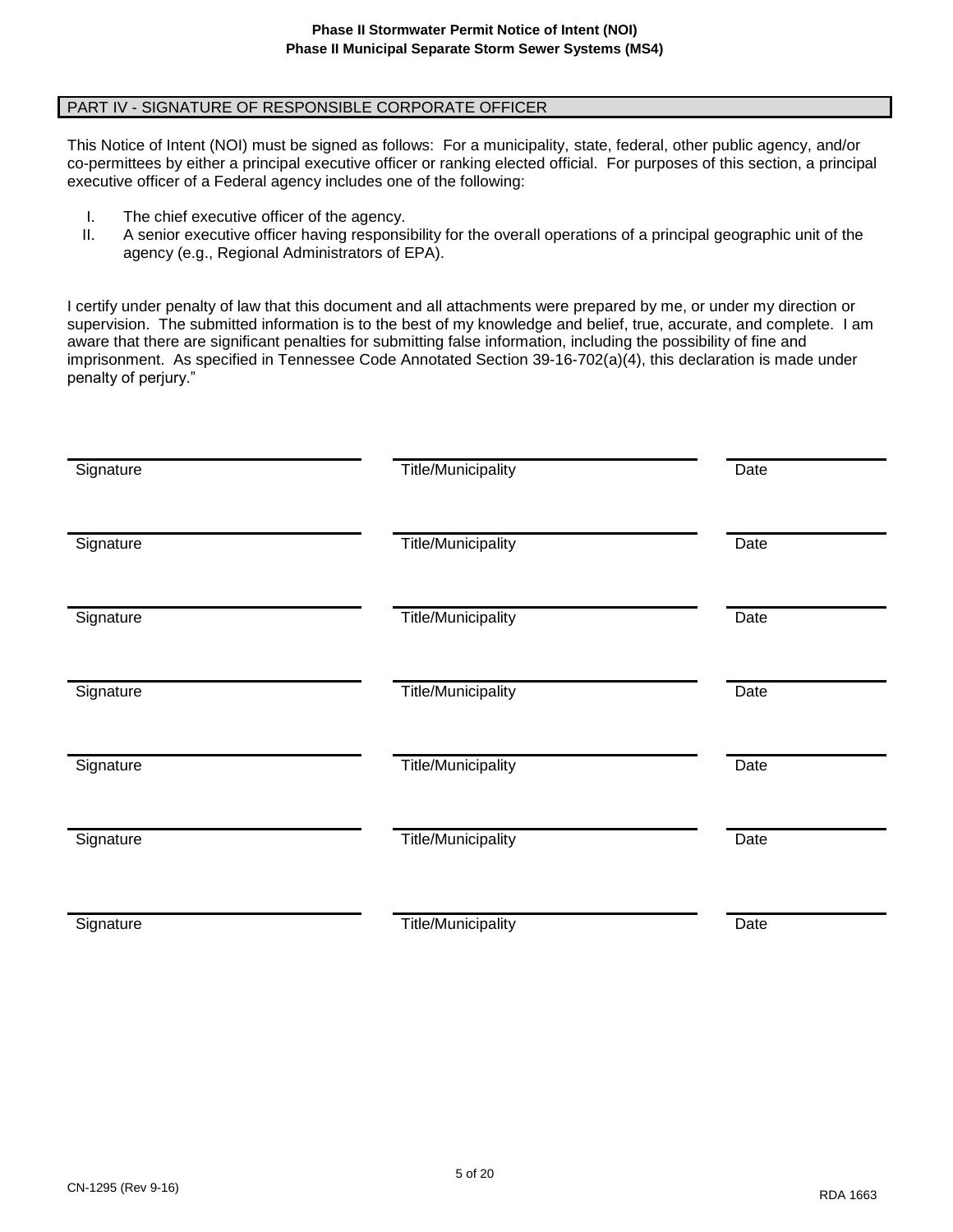## PART V - YOUR PROPOSED STORMWATER QUALITY MANAGEMENT PROGRAM

This NOI requires you to provide a brief description of your current and proposed activities as well as your BMPs for a stormwater management program. The following sections correspond to the six minimum control measures for a Phase II stormwater management program. If another MS4 will be responsible for implementing any or all portions of any or all following six minimum measures, then attach either the interlocutory agreement or the proposed agreement and schedule for adoption. You must still complete this NOI by answering the relevant questions for the six following measures.

For purposes of this NOI, the Public Education and Outreach and Public Participation and Involvement minimum measures have been combined.

## SECTION 1 - PUBLIC EDUCATION AND OUTREACH AND PUBLIC INVOLVEMENT/PARTICIPATION

## A. Current Activities:

The following is a set of questions on your current Public Education and Outreach and Public Involvement/Participation. These questions are intended to highlight minimum program requirements under the MS4 permit. Each question with a "No" answer must be addressed with a solution in the MS4's proposed program.

1. Does the municipality currently distribute educational materials on the topics of stormwater quality, instream water quality, pollution impacts, pollution prevention, etc.? If yes, briefly describe the materials, including media used (e.g., written brochures, public service announcements, etc.); the topic(s) covered, intended target audience(s), and the distribution method:  $\qquad \qquad$ .

 $Yes \Box$  No

2. Does the municipality currently conduct or participate in public outreach activities focusing on the topics of stormwater quality, stream water quality, pollution impacts, pollution prevention, etc.? If yes, briefly describe the outreach activities, topic(s) covered, intended target audience(s), and the frequency of activities:

 $Yes \Box$  No

3. Does the current municipal stormwater management program comply with Local, State and Federal public notice requirements? If yes, describe how the public is notified: \_\_\_\_\_.

 $Yes \Box$  No

B. Proposed Activities:

1. List the BMPs that you will implement in the areas of Public Education and Outreach and Public Participation and Involvement. These should be based on a set of priorities that you have identified in the areas of Public Education and Outreach and Public Participation and Involvement. Provide a short descriptive name to the BMP in the left column. In the right column, more fully describe the BMP.

For Public Participation and Involvement BMPs, you may not desire to dictate the ways in which the public participates or is involved in the stormwater quality management program; in this case, your proposed program should provide a forum and/or a structure which guides and encourages the public in participation. On the other hand, there may be specific ways you do want the public to be involved, based on your program needs. For instance, you may want stream watch groups to be organized. In both cases, your proposed program should describe how you will accomplish this, along with a time schedule.

|            | PROPOSED BEST MANAGEMENT PRACTICES FOR PUBLIC EDUCATION AND PUBLIC PARTICIPATION |                    |  |  |  |
|------------|----------------------------------------------------------------------------------|--------------------|--|--|--|
| <b>BMP</b> | "Name                                                                            | <b>DESCRIPTION</b> |  |  |  |
| 1A.        |                                                                                  |                    |  |  |  |
| 1B.        |                                                                                  |                    |  |  |  |
| 1C.        |                                                                                  |                    |  |  |  |
| 1D.        |                                                                                  |                    |  |  |  |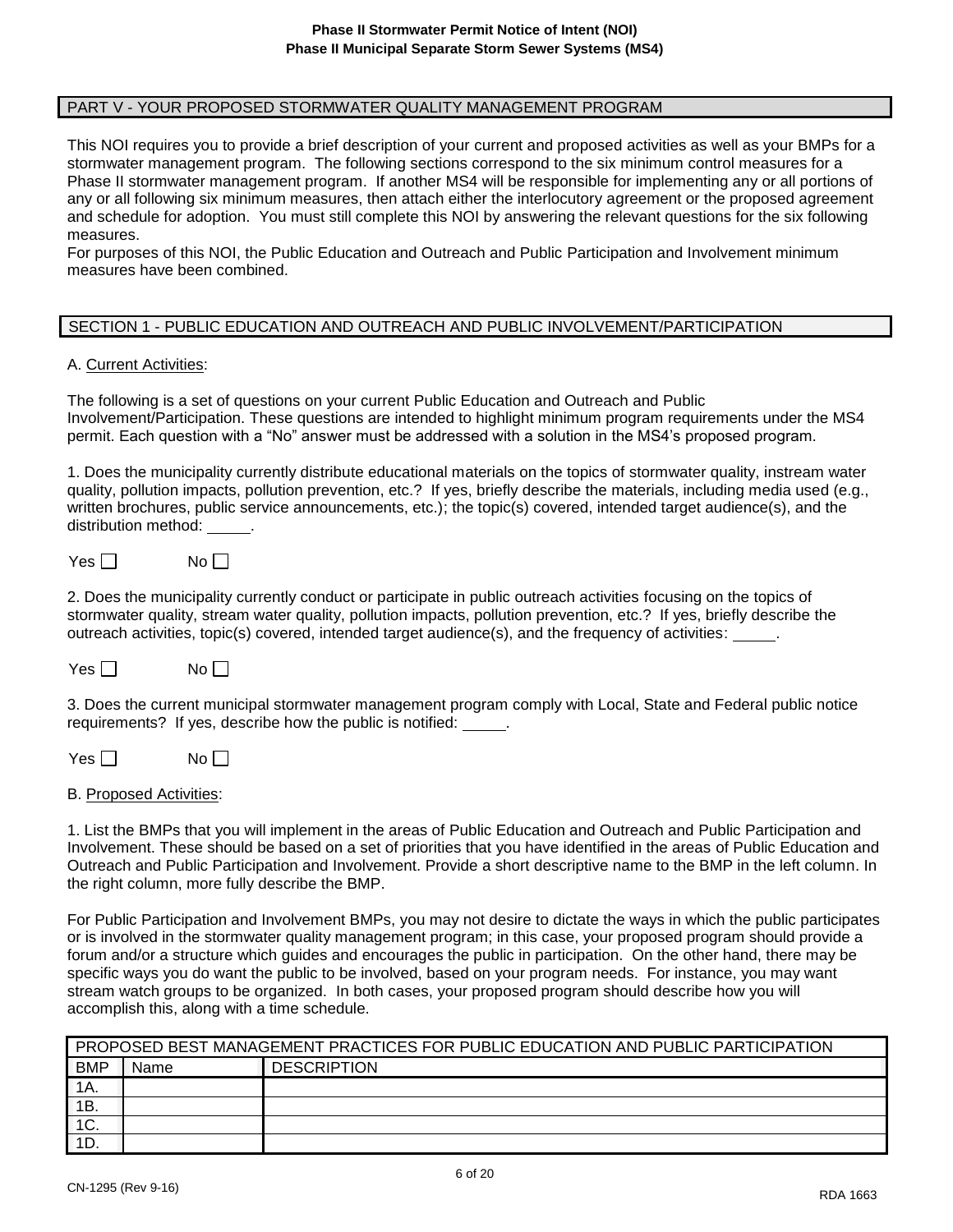If you have additional BMPs to list, include in a separate attachment.

2. What specific groups will be targeted (e.g., service industries such as carpet cleaning, lawn care, civic groups, schools, church groups) if applicable:

#### C. Measurable Goals and Implementation Milestones:

Attached at the end of this NOI is an addendum to list BMP Measurable Goals and Implementation Milestones. You must complete the addendum, providing more details on the goals and milestones for each BMP outlined in this NOI.

#### D. Administrative Information:

| ADMINISTRATIVE INFORMATION FOR PUBLIC EDUCATION AND PUBLIC PARTICIPATION |                          |  |
|--------------------------------------------------------------------------|--------------------------|--|
| <b>PRIMARY CONTACT</b>                                                   | <b>POSITION OR TITLE</b> |  |
|                                                                          |                          |  |

Identify other Department(s) that will be involved and their role.

| OTHER DEPARTMENT(S) | <b>ROLE</b> |
|---------------------|-------------|
|                     |             |
|                     |             |
|                     |             |

Identify if you will partner with another MS4 Operator, or with another institution (e.g. Chamber of Commerce, Environmental interest organizations, civic groups) in order to carry out the chosen BMPs.

| <b>FITY</b><br>. | <b>BMP</b> |
|------------------|------------|
|                  |            |
|                  |            |
|                  |            |

Will another governmental entity be responsible for implementing one or more chosen BMPs? If so, identify the entity and which BMP(s) it will implement. Include a copy of the interlocutory agreement, or contract, or proposed agreement with execution schedule.

| - | <b>BMP</b> |
|---|------------|
|   |            |
|   |            |
|   |            |

## SECTION 2 - ILLICIT DISCHARGE DETECTION AND ELIMINATION

## A. Current Activities

The following is a set of questions on your current Illicit Discharge Detection and Elimination Program. These questions are intended to highlight minimum program requirements under the MS4 permit. For MS4s who have not been previously covered under an MS4 permit, each element not currently performed must be implemented by the dates identified in Sub-part 4.1.1 of the permit. Thus, each question with a "No" answer must be addressed with a solution in the MS4's proposed program.

1. Does the municipality currently have a storm sewer system map that shows the location of system outfalls where the municipal storm sewer system discharges into receiving waters or conveyances owned or operated by another MS4? The map must also show: the names and location of waters that receive discharges from those outfalls; inputs into the storm sewer collection system, such as the inlets, catch basins, drop structures or other defined contributing points to the sewershed of that outfall; and general direction of stormwater flow.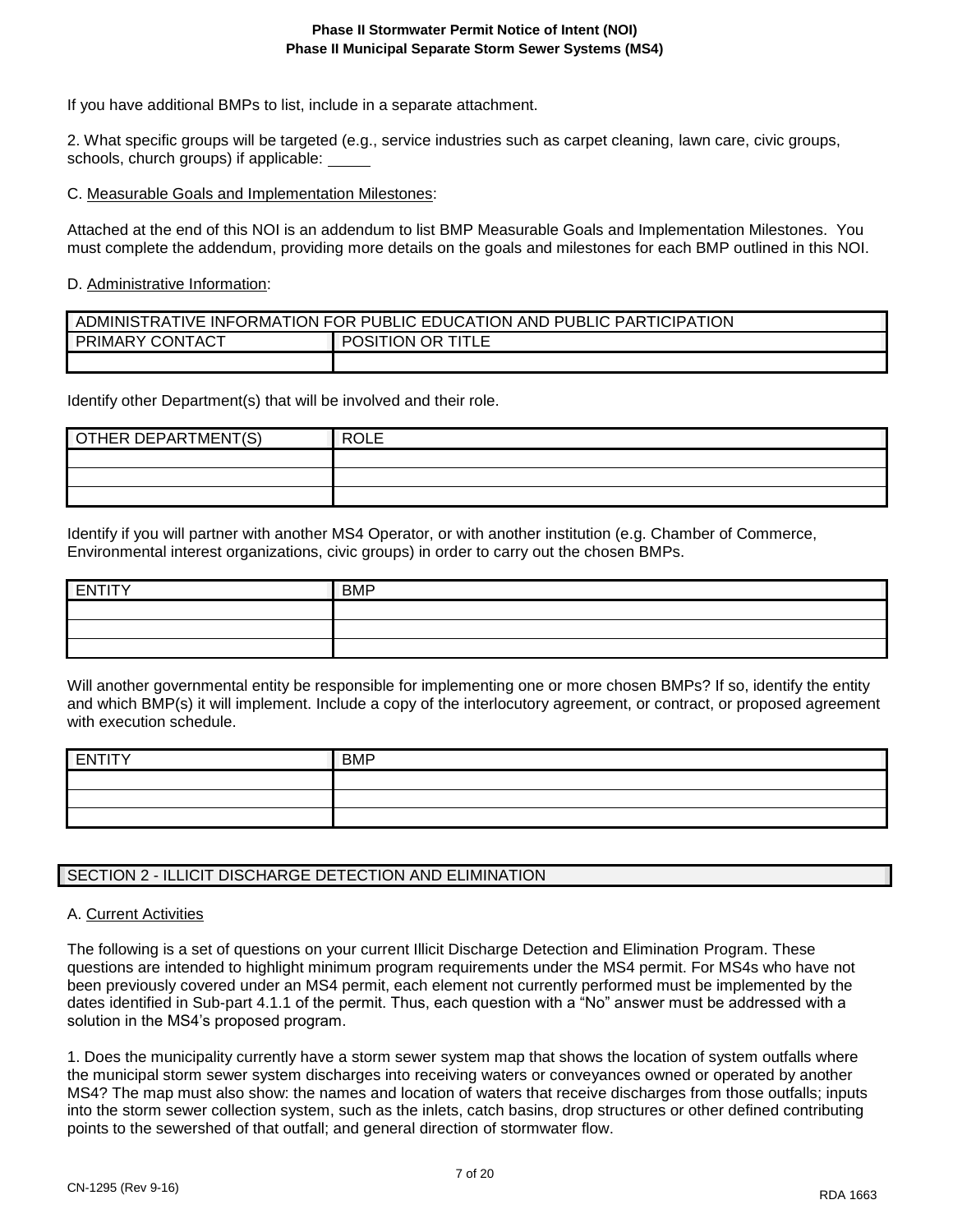|                                |                                         | Phase II Stormwater Permit Notice of Intent (NOI)<br>Phase II Municipal Separate Storm Sewer Systems (MS4)                                                                                                                                                                                          |                                            |                                                                                                                      |
|--------------------------------|-----------------------------------------|-----------------------------------------------------------------------------------------------------------------------------------------------------------------------------------------------------------------------------------------------------------------------------------------------------|--------------------------------------------|----------------------------------------------------------------------------------------------------------------------|
| Yes $\Box$                     | No $\square$                            |                                                                                                                                                                                                                                                                                                     |                                            |                                                                                                                      |
|                                |                                         | 2. Does the municipality currently have an ordinance or regulatory mechanism that prohibits unauthorized non-<br>stormwater discharges into the storm sewer system? If yes, attach a copy and give page and section number(s). If<br>No, proceed to the next section (inspections and enforcement). |                                            |                                                                                                                      |
| Yes $\Box$                     | No $\Box$                               |                                                                                                                                                                                                                                                                                                     | Page Number _______ Paragraph Number _____ |                                                                                                                      |
| discharges?                    |                                         | 3. Does the ordinance or regulatory mechanism clearly define non-stormwater discharges, either through a written<br>description of a non-stormwater discharge or through a listing of authorized or unauthorized non-stormwater                                                                     |                                            |                                                                                                                      |
| Yes $\Box$                     | No $\square$                            |                                                                                                                                                                                                                                                                                                     |                                            |                                                                                                                      |
| discharges?                    |                                         | 4. Does the ordinance or regulatory mechanism allow right-of-entry on private property for inspection of suspected                                                                                                                                                                                  |                                            |                                                                                                                      |
| Yes $\Box$                     | No $\square$                            |                                                                                                                                                                                                                                                                                                     |                                            |                                                                                                                      |
|                                |                                         | 5. Does the ordinance or regulatory mechanism prohibit dumping?                                                                                                                                                                                                                                     |                                            |                                                                                                                      |
| Yes $\Box$                     | No                                      |                                                                                                                                                                                                                                                                                                     |                                            |                                                                                                                      |
|                                |                                         | 6. Does the ordinance or regulatory mechanism give the MS4 owner/operator the authority to eliminate unauthorized<br>non-stormwater discharges in the event of violations? If yes, note page number and paragraph number.                                                                           |                                            |                                                                                                                      |
| Yes $\Box$                     | $\mathsf{No}\ \Box$                     |                                                                                                                                                                                                                                                                                                     | Page Number _______ Paragraph Number _____ |                                                                                                                      |
|                                | number and paragraph number.            | 7. Does the ordinance or regulatory mechanism define penalties for violations? If yes, note maximum penalty, page                                                                                                                                                                                   |                                            |                                                                                                                      |
| Yes $\Box$                     | No                                      | Maximum Penalty _______ Page Number ______ Paragraph Number ____                                                                                                                                                                                                                                    |                                            |                                                                                                                      |
|                                |                                         | 8. Does the municipality presently have personnel and procedures in place to detect, identify and eliminate non-<br>stormwater discharges? If yes, describe and indicate percentage of system inspected:                                                                                            |                                            |                                                                                                                      |
| Yes $\square$                  | No                                      |                                                                                                                                                                                                                                                                                                     |                                            |                                                                                                                      |
|                                | discharge ordinance? If yes, describe:  | 9. Does the municipality presently have procedures and personnel in place for enforcement of violations of the illicit                                                                                                                                                                              |                                            |                                                                                                                      |
| Yes $\Box$                     | $No$ $\Box$                             |                                                                                                                                                                                                                                                                                                     |                                            |                                                                                                                      |
|                                |                                         | 10. Describe how enforcement actions are documented: _____                                                                                                                                                                                                                                          |                                            |                                                                                                                      |
|                                |                                         | describe and provide a map of illicit discharge screening hot spots:                                                                                                                                                                                                                                |                                            | 11. Has the municipality defined "hot spots" for non-stormwater discharge screening and inspection purposes? If yes, |
| Yes $\Box$                     | No                                      |                                                                                                                                                                                                                                                                                                     |                                            |                                                                                                                      |
|                                | departments, personnel, steps followed: | 12. Does the municipality presently have procedures in place to receive and consider information and complaints<br>about non-stormwater discharges that are submitted by the public? If yes, provide brief description: responsible                                                                 |                                            |                                                                                                                      |
| $Yes$ $\Box$                   | No                                      |                                                                                                                                                                                                                                                                                                     |                                            |                                                                                                                      |
| <b>B. Proposed Activities:</b> |                                         |                                                                                                                                                                                                                                                                                                     |                                            |                                                                                                                      |
|                                |                                         |                                                                                                                                                                                                                                                                                                     |                                            |                                                                                                                      |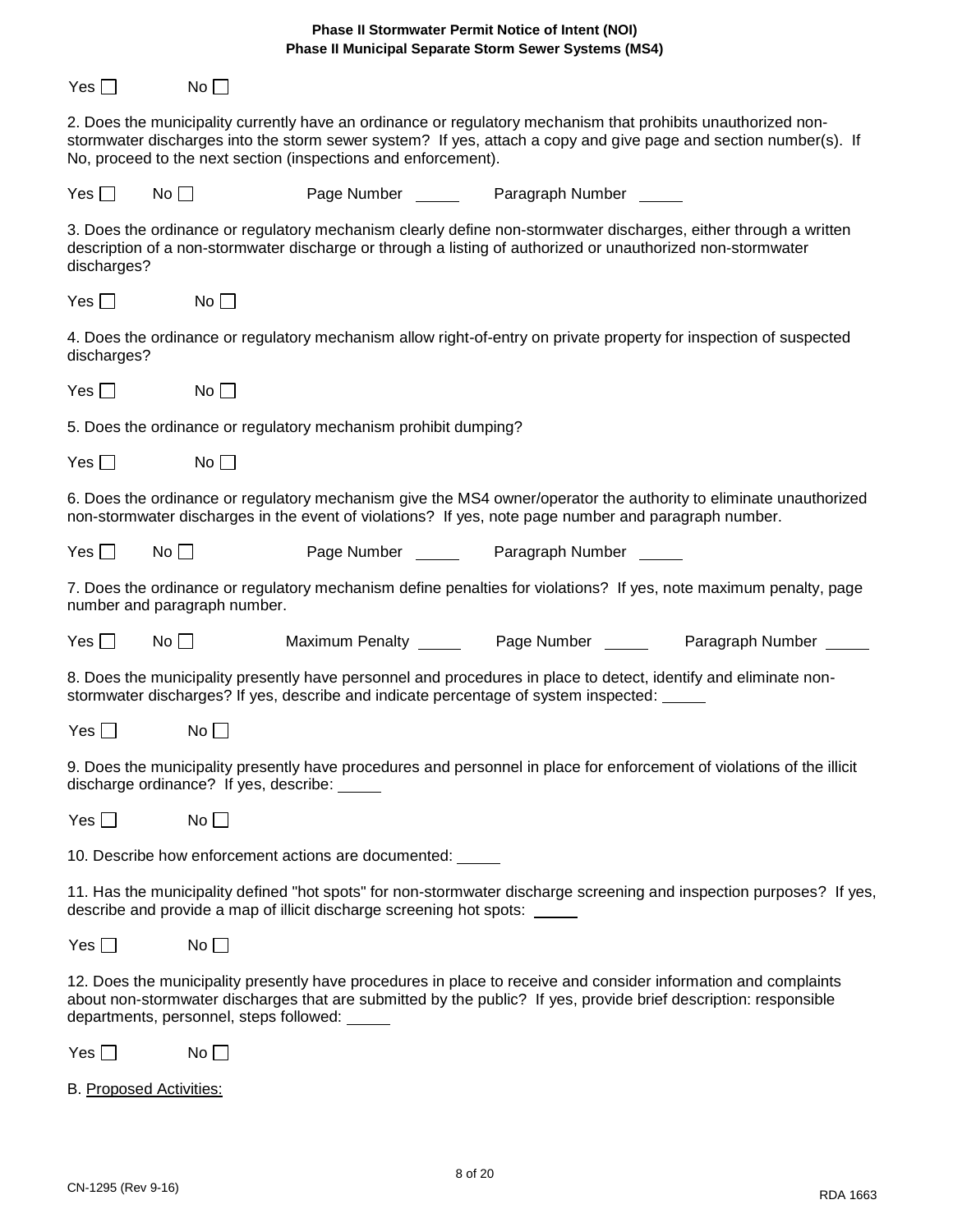1. List the BMPs that you will implement in the area of Illicit Discharge Detection and Elimination. These should be based on a set of priorities that you have identified in the area of Illicit Discharge Detection and Elimination. Provide a short descriptive name to the BMP in the left column and more description in the right column.

| PROPOSED BEST MANAGEMENT PRACTICES FOR ILLICIT DISCHARGE DETECTION AND ELIMINATION                                                                                                                                               |             |                    |
|----------------------------------------------------------------------------------------------------------------------------------------------------------------------------------------------------------------------------------|-------------|--------------------|
| <b>BMP</b>                                                                                                                                                                                                                       | <b>Name</b> | <b>DESCRIPTION</b> |
| $'2A$ .                                                                                                                                                                                                                          |             |                    |
| 2B.                                                                                                                                                                                                                              |             |                    |
| 2C.                                                                                                                                                                                                                              |             |                    |
| $2D$ .                                                                                                                                                                                                                           |             |                    |
| $\mathbf{R}$ and the results are the state of the state of the state of the state of the state of the state of the state of the state of the state of the state of the state of the state of the state of the state of the state |             |                    |

If you have additional BMPs to list, include in a separate attachment.

2. What specific groups will be targeted, if applicable?

## C. Measurable Goals and Implementation Milestones

Attached at the end of this NOI is an addendum to list BMP Measurable Goals and Implementation Milestones. You must complete the addendum, providing more details on the goals and milestones for each BMP outlined in this NOI.

## D. Administrative Information

| <b>TIVE</b><br>LICIT DISCHARGE DETECTION .<br>ORMATION FOR "<br>-ILI<br>I AND ELIMINATION<br>INF <sub>0</sub><br>ADMINIST<br>ΈRΑ. |                      |  |
|-----------------------------------------------------------------------------------------------------------------------------------|----------------------|--|
| CONTACT<br>PRIMARY                                                                                                                | OR 1<br>POSI<br>TION |  |
|                                                                                                                                   |                      |  |

#### Identify other Department(s) that will be involved and their role.

| <b>OTHER DEPARTMENT(S)</b> | ROLE |
|----------------------------|------|
|                            |      |
|                            |      |
|                            |      |

Identify if you will partner with another MS4 Operator, or with another institution (e.g. Chamber of Commerce, Environmental interest organizations, civic groups) in order to carry out the chosen BMPs.

| <b>ENTITY</b> | <b>BMP</b> |
|---------------|------------|
|               |            |
|               |            |
|               |            |

Will another governmental entity be responsible for implementing one or more chosen BMPs? If so, identify the entity and which BMP(s) it will implement. Include a copy of the interlocutory agreement, or contract, or proposed agreement with execution schedule.

| <b>FNTITY</b> | <b>BMP</b> |
|---------------|------------|
|               |            |
|               |            |
|               |            |

## SECTION 3 - CONSTRUCTION SITE STORMWATER RUNOFF PROGRAM

## A. Current Activities

The following is a set of questions on your current Construction Site Stormwater Runoff Program. These questions are intended to highlight minimum program requirements under the MS4 permit. For MS4s who have not been previously covered under an MS4 permit, each element not currently performed must be implemented by the dates identified in Sub-part 4.1.1 of the permit. Thus, each question with a "No" answer must be addressed with a solution in the MS4's proposed program.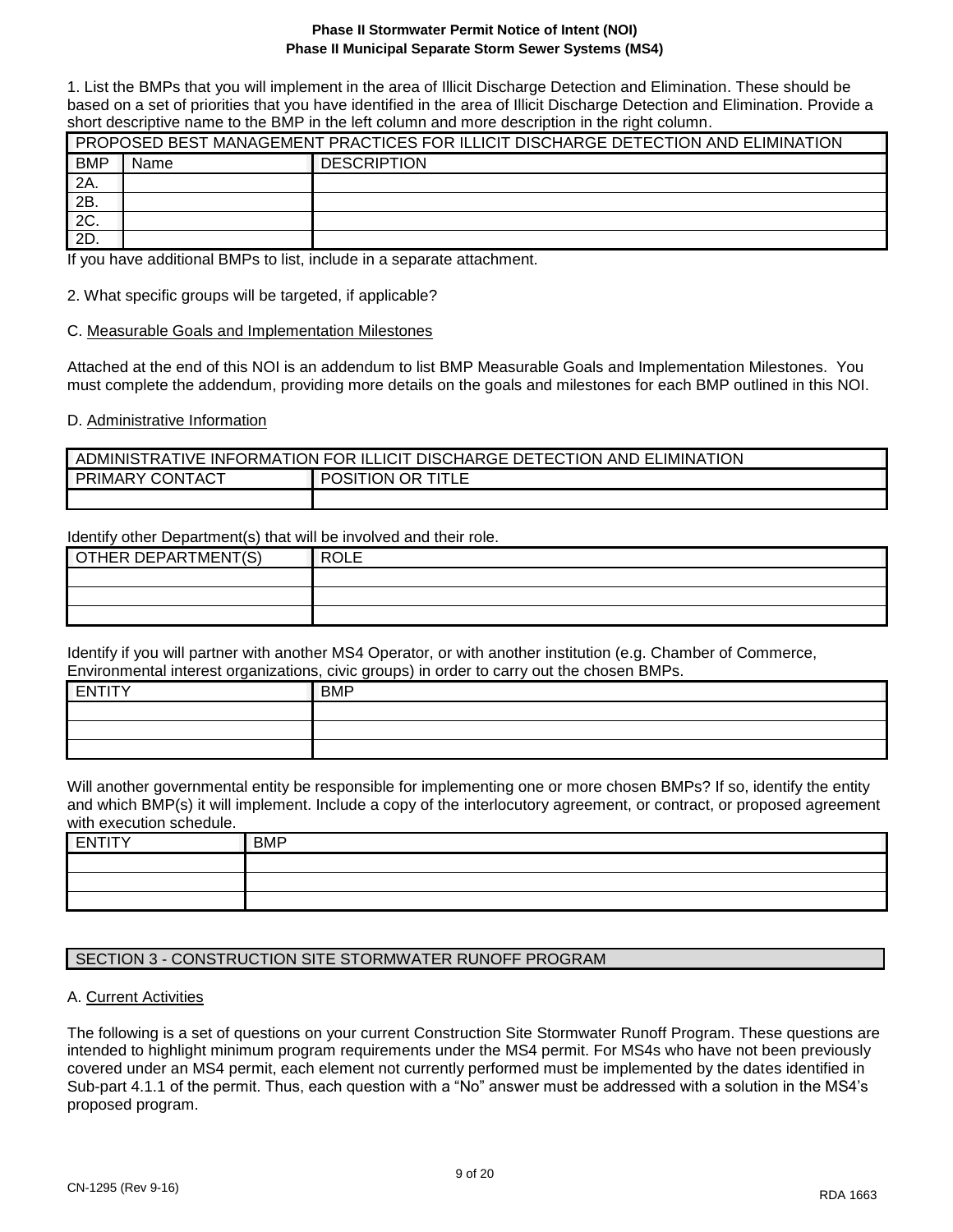1. Do the current ordinances/regulations for the municipal stormwater management program comply with Local, State and Federal public notice requirements? If yes, describe how the public is notified:

| Yes $\Box$           | No                                          |                                                                                   |                                                                                                                                                                                                                                                                                                                                              |
|----------------------|---------------------------------------------|-----------------------------------------------------------------------------------|----------------------------------------------------------------------------------------------------------------------------------------------------------------------------------------------------------------------------------------------------------------------------------------------------------------------------------------------|
|                      | construction site plans review.             |                                                                                   | 2. Do you currently have an erosion prevention and sediment control - or similar - ordinance or regulatory mechanism?<br>If yes, include a copy and reference the paragraph number(s). If No, proceed to the next set of questions below about                                                                                               |
| Yes $\Box$           | No $\Box$                                   |                                                                                   | Page Number ________ Paragraph Number _____                                                                                                                                                                                                                                                                                                  |
|                      |                                             | control, and other construction waste controls for land disturbance activities?   | 3. Does the ordinance or regulatory mechanism require that site operators implement erosion prevention, sediment                                                                                                                                                                                                                             |
| Yes $\Box$           | No <sub>1</sub>                             |                                                                                   |                                                                                                                                                                                                                                                                                                                                              |
|                      |                                             |                                                                                   | 4. Does the ordinance/regulatory mechanism require that controls be implemented for any land disturbances greater<br>than or equal to one acre, or less than one acre if part of a large common plan of development or sale that would<br>disturb one acre or more? If yes, note the page number and paragraph number where this is defined. |
|                      | $Yes \Box \qquad No \Box$                   |                                                                                   | Page Number ________ Paragraph Number _____                                                                                                                                                                                                                                                                                                  |
|                      |                                             | control? If yes, note the page number and paragraph number where this is defined. | 5. Does the ordinance or regulatory mechanism contain or reference technical standards for erosion and sediment                                                                                                                                                                                                                              |
| Yes                  | No                                          |                                                                                   |                                                                                                                                                                                                                                                                                                                                              |
|                      | exceptional Tennessee waters?               |                                                                                   | 6. Do those technical standards meet or exceed the current effective Tennessee Construction General Permit<br>(TNR100000) requirements for design storm and special conditions for waterbodies with unavailable parameters or                                                                                                                |
| Yes $\Box$           | No                                          |                                                                                   |                                                                                                                                                                                                                                                                                                                                              |
| during construction? |                                             |                                                                                   | 7. Do those technical standards require that construction activities maintain temporary water quality riparian buffers                                                                                                                                                                                                                       |
| Yes $\Box$           | No                                          |                                                                                   |                                                                                                                                                                                                                                                                                                                                              |
| runoff?              |                                             |                                                                                   | 8. Does the municipality presently have in place a technical review process (i.e. engineering department, planning<br>department, zoning board) that evaluates new development and redevelopment construction for construction site                                                                                                          |
| $Yes$ $\Box$         | No                                          |                                                                                   |                                                                                                                                                                                                                                                                                                                                              |
|                      |                                             |                                                                                   | 9. Does the technical review process require an erosion prevention and sediment control plan with appropriate BMPs?                                                                                                                                                                                                                          |
| Yes $\Box$           | No                                          |                                                                                   |                                                                                                                                                                                                                                                                                                                                              |
|                      | developer, for priority construction sites? |                                                                                   | 10. Does the review process include a requirement for pre-construction meeting between the municipality and site                                                                                                                                                                                                                             |
| Yes $\Box$           | No                                          |                                                                                   |                                                                                                                                                                                                                                                                                                                                              |
|                      |                                             |                                                                                   | 11. If there is a review process, provide a brief narrative or a flow chart of the process, describing the process steps,<br>responsible personnel, and criteria used for evaluation of information or plans that are submitted: ____                                                                                                        |

12. Does the municipality presently have procedures in place for receipt and consideration of information and complaints submitted by the public? If yes, provide a brief narrative of the receipt process and procedures, describing process steps, responsible departments, personnel (by title).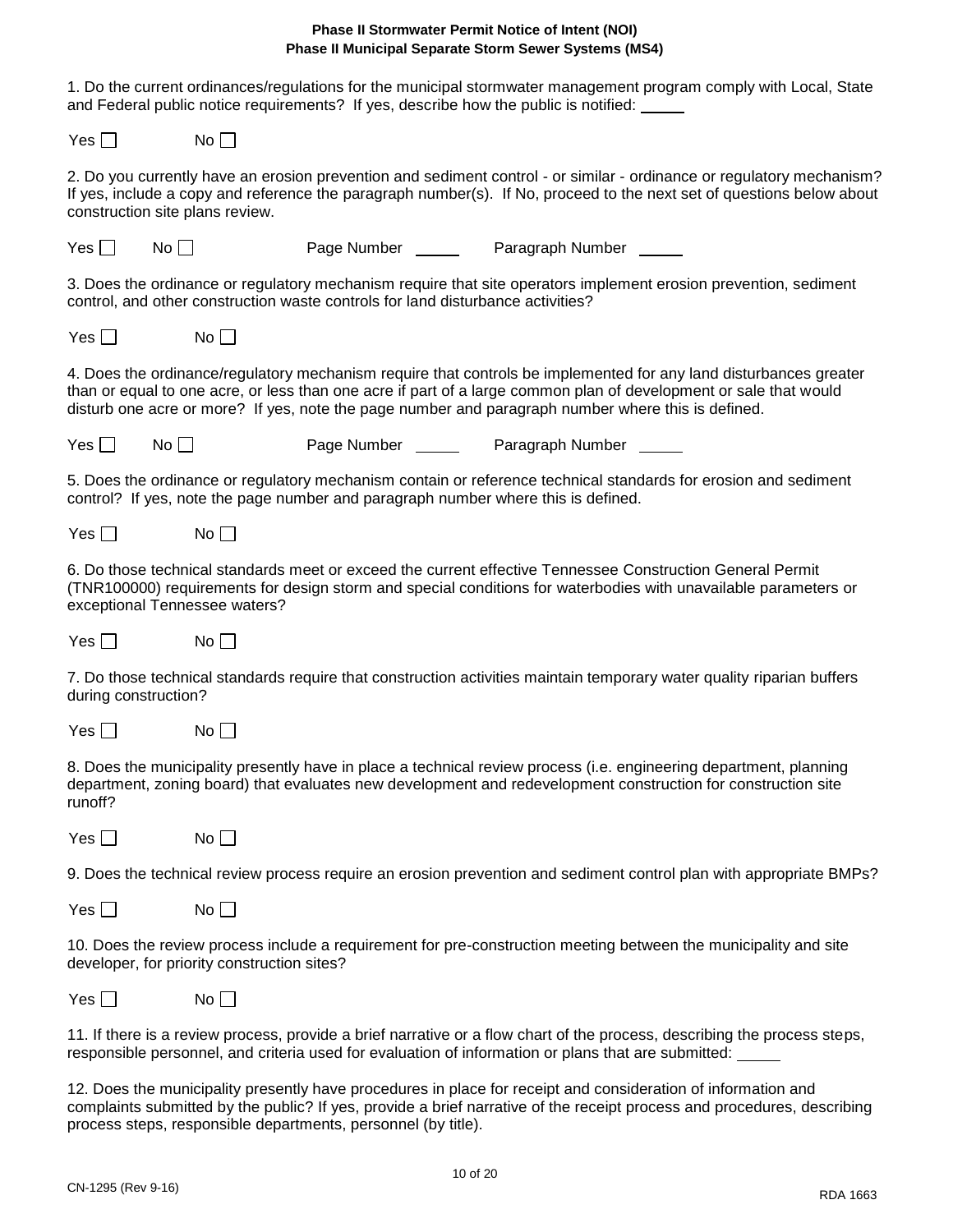| Yes $\Box$    | No                                                                                                                  |                                                                                                                                                                                                                                                                                                                                              |  |  |  |
|---------------|---------------------------------------------------------------------------------------------------------------------|----------------------------------------------------------------------------------------------------------------------------------------------------------------------------------------------------------------------------------------------------------------------------------------------------------------------------------------------|--|--|--|
|               | 13. Does the municipality presently have personnel and procedures in place for construction site runoff inspection? |                                                                                                                                                                                                                                                                                                                                              |  |  |  |
| Yes $\square$ | No                                                                                                                  |                                                                                                                                                                                                                                                                                                                                              |  |  |  |
|               |                                                                                                                     | 14. Does the program provide for pre-construction meeting and monthly inspection of priority construction activities?                                                                                                                                                                                                                        |  |  |  |
| Yes $\Box$    | No                                                                                                                  |                                                                                                                                                                                                                                                                                                                                              |  |  |  |
|               |                                                                                                                     | 15. Does the municipality presently have procedures and personnel in place for enforcement to the maximum extend<br>for violations of construction site requirements?                                                                                                                                                                        |  |  |  |
| Yes $\Box$    | No                                                                                                                  |                                                                                                                                                                                                                                                                                                                                              |  |  |  |
| requirements? |                                                                                                                     | 16. Does the municipality use a Stop Work or similar order to enforce compliance with construction site policies and                                                                                                                                                                                                                         |  |  |  |
| Yes $\Box$    | No                                                                                                                  |                                                                                                                                                                                                                                                                                                                                              |  |  |  |
|               |                                                                                                                     | 17. How are enforcement actions documented? ____                                                                                                                                                                                                                                                                                             |  |  |  |
|               |                                                                                                                     | 18. Have MS4 inspectors who conduct inspections of construction sites received certification under the Tennessee<br>Fundamentals of Erosion Prevention and Sediment Control, Level 1, and construction site plan reviewers a certificate<br>of completion from the Tennessee Erosion Prevention and Sediment Control Design Course, Level 2? |  |  |  |
| Yes $\Box$    | $No \Box$                                                                                                           |                                                                                                                                                                                                                                                                                                                                              |  |  |  |
|               | B. Proposed Activities:                                                                                             |                                                                                                                                                                                                                                                                                                                                              |  |  |  |
|               |                                                                                                                     | 1. List the BMPs that you will implement in the area of Construction Site Runoff Program. These should be based on a<br>set of priorities that you have identified in the area of Construction Site Runoff Program. Provide a short descriptive<br>name to the BMP in the left column and more description in the right column.              |  |  |  |
|               |                                                                                                                     | PROPOSED BEST MANAGEMENT PRACTICES FOR CONSTRUCTION SITE RUNOFF PROGRAM                                                                                                                                                                                                                                                                      |  |  |  |
| <b>BMP</b>    | Name                                                                                                                | <b>DESCRIPTION</b>                                                                                                                                                                                                                                                                                                                           |  |  |  |
| 3A.           |                                                                                                                     |                                                                                                                                                                                                                                                                                                                                              |  |  |  |
| 3B.           |                                                                                                                     |                                                                                                                                                                                                                                                                                                                                              |  |  |  |
| 3C.<br>3D.    |                                                                                                                     |                                                                                                                                                                                                                                                                                                                                              |  |  |  |
|               |                                                                                                                     |                                                                                                                                                                                                                                                                                                                                              |  |  |  |

If you have additional BMPs to list, include in a separate attachment.

2. Describe specific groups that will be targeted, if applicable:

## C. Measurable Goals and Implementation Milestones

Attached at the end of this NOI is an addendum to list BMP Measurable Goals and Implementation Milestones. You must complete the addendum, providing more details on the goals and milestones for each BMP outlined in this NOI.

## D. Administrative Information

| ADMINISTRATIVE INFORMATION FOR CONSTRUCTION SITE RUNOFF PROGRAM |  |  |  |
|-----------------------------------------------------------------|--|--|--|
| <b>PRIMARY CONTACT</b><br>OR 1<br><b>POSE</b><br>'ION           |  |  |  |
|                                                                 |  |  |  |

Identify other Department(s) that will be involved and their role.

| OTHER         |             |
|---------------|-------------|
| DEPARTMENT(S) | <b>ROLE</b> |
|               |             |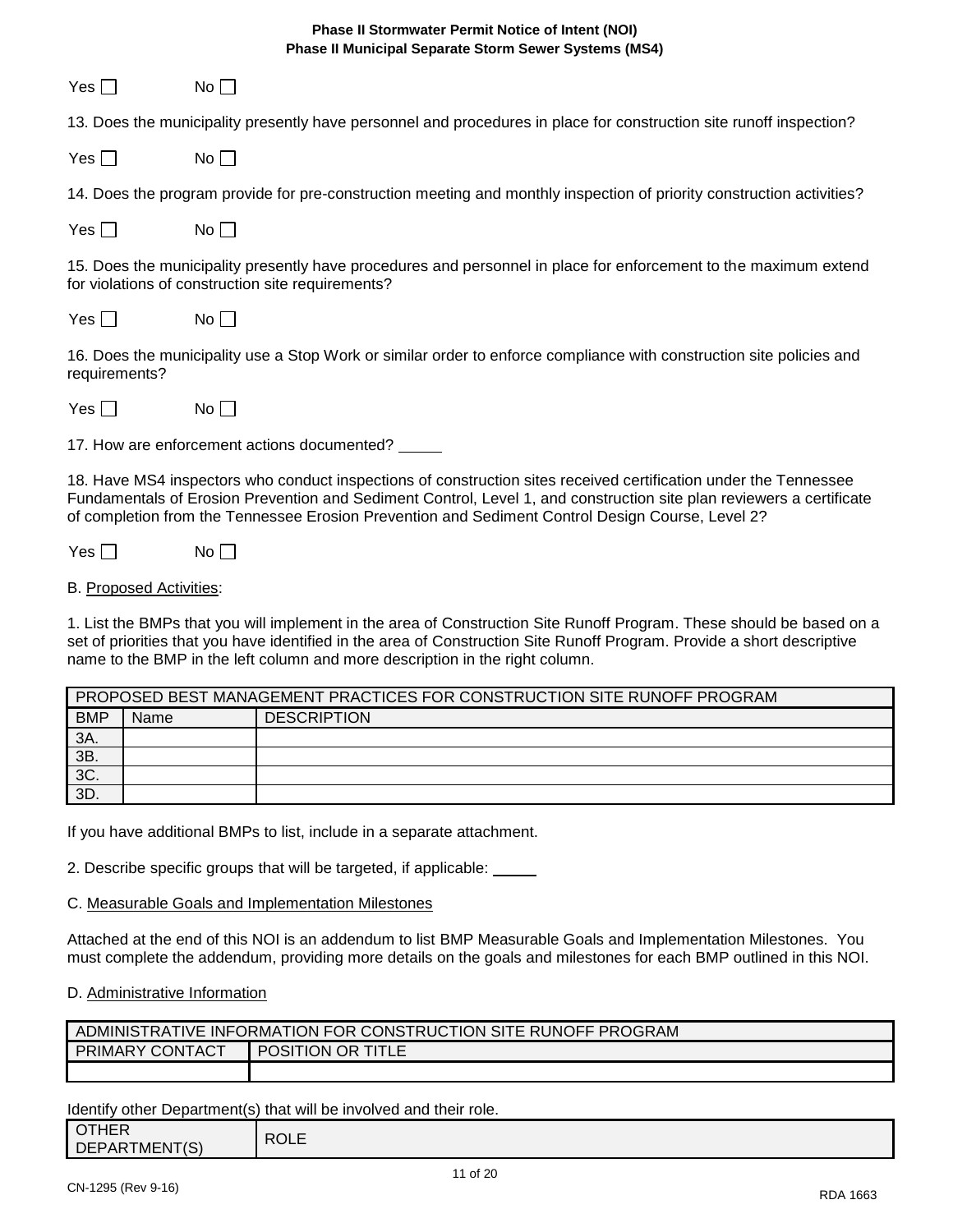Identify if you will partner with another MS4 Operator, or with another institution (e.g. Chamber of Commerce, Environmental interest organizations, civic groups) in order to carry out the chosen BMPs.

| <b>ENTITY</b> | <b>BMP</b> |
|---------------|------------|
|               |            |
|               |            |
|               |            |

Will another governmental entity be responsible for implementing one or more chosen BMPs? If so, identify the entity and which BMP(s) it will implement. Include a copy of the interlocutory agreement, or contract, or proposed agreement with execution schedule.

## SECTION 4 - PERMANENT STORMWATER MANAGEMENT AT NEW DEVELOPMENT AND REDEVELOPMENT

## A. Current Activities:

The following is a set of questions on your current Permanent Stormwater Management in New Development and Redevelopment Program. These questions are intended to highlight minimum program requirements under the MS4 permit. For MS4s who have not been previously covered under an MS4 permit, each element not currently performed must be implemented by the dates identified in Sub-part 4.1.1 of the permit. Thus, each question with a "No" answer must be addressed with a solution in the MS4's proposed program.

1. Does the municipality currently have in place mechanisms or strategies to address permanent stormwater runoff management from new development or redevelopment projects that result in land disturbance of one acre or more? For example, land use planning requirements, zoning directives, site-based pollutant removal controls; stormwater detention or storage; practices that infiltrate stormwater; vegetative practices.

|--|--|

 $N_0$  $\Box$ 

If yes, provide a brief narrative of - and/or references to - the structural and non-structural strategies, describing strategies implemented, Best Management Practices allowed, technical guidance, responsible departments, and personnel (by title):

2. Do you currently have an ordinance or regulatory mechanism that addresses permanent stormwater runoff management from new development and redevelopment projects? If yes, reference the page number and paragraph number. If no, proceed to the next section on permanent stormwater management plans review.

Yes □ No □ Page Number \_\_\_\_\_ Paragraph Number \_\_\_\_

3. Does the ordinance or regulatory mechanism require controls to treat pollutants in stormwater runoff? If yes, note page number and paragraph number.

 $Yes \nightharpoonup No \nightharpoonup$   $Note \nightharpoonup$  Page Number Paragraph Number

4. Does the ordinance or regulatory mechanism require (explicitly or implicitly) that controls be implemented for any new development or redevelopment projects greater than or equal to one acre, including projects less than one acre that are part of a large common plan of development or sale, that discharge into your small MS4? If yes, note page number and paragraph number.

Yes No No Page Number Paragraph Number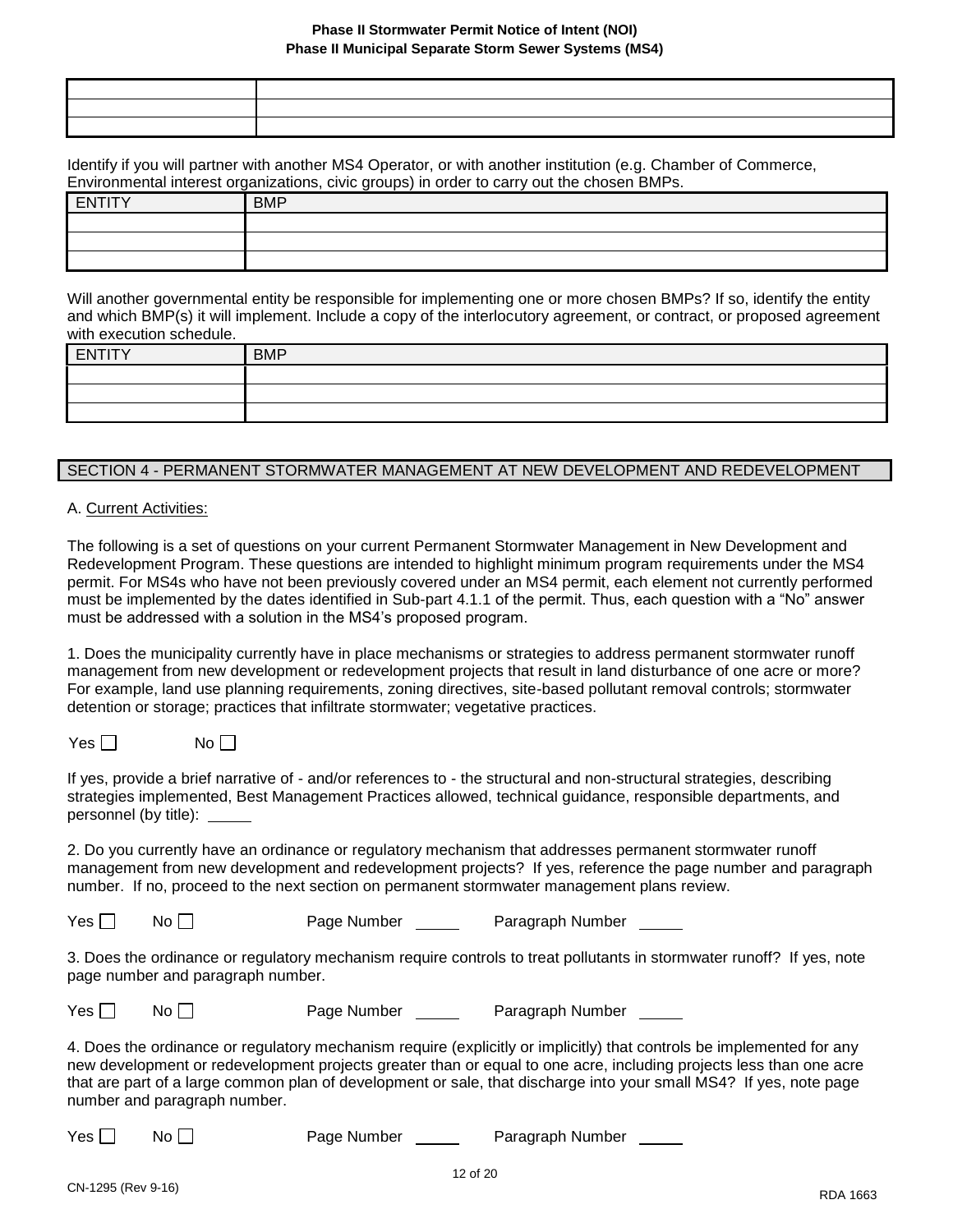| 5. Does the ordinance or regulatory mechanism contain or reference technical standards for water quality controls? If<br>yes, note page number and paragraph number.                                                                                                                                                                                            |              |  |                                                                                                                                                                                                                             |  |
|-----------------------------------------------------------------------------------------------------------------------------------------------------------------------------------------------------------------------------------------------------------------------------------------------------------------------------------------------------------------|--------------|--|-----------------------------------------------------------------------------------------------------------------------------------------------------------------------------------------------------------------------------|--|
| Yes $\Box$                                                                                                                                                                                                                                                                                                                                                      | No           |  | Page Number _______ Paragraph Number _____                                                                                                                                                                                  |  |
| 6. Does the ordinance or regulatory mechanism clearly define the criteria for submittal -who must submit - of<br>permanent stormwater management design information or plans? If yes, note page number and paragraph number.                                                                                                                                    |              |  |                                                                                                                                                                                                                             |  |
| Yes $\Box$                                                                                                                                                                                                                                                                                                                                                      | No           |  | Page Number _______ Paragraph Number _____                                                                                                                                                                                  |  |
| 7. Does the ordinance or regulatory mechanism require approval prior to construction of permanent stormwater<br>management controls? If yes, note page number and paragraph number.                                                                                                                                                                             |              |  |                                                                                                                                                                                                                             |  |
| Yes $\Box$                                                                                                                                                                                                                                                                                                                                                      | No           |  | Page Number ________ Paragraph Number _____                                                                                                                                                                                 |  |
| 8. Does the ordinance or regulatory mechanism require re-submittal of permanent stormwater management design<br>information or plans if site plans change after the initial design has been approved? If yes, note page number and<br>paragraph number.                                                                                                         |              |  |                                                                                                                                                                                                                             |  |
| Yes $\Box$                                                                                                                                                                                                                                                                                                                                                      | No           |  | Page Number _______ Paragraph Number _____                                                                                                                                                                                  |  |
|                                                                                                                                                                                                                                                                                                                                                                 |              |  | 9. Does the ordinance or regulatory mechanism give the MS4 owner/operator the authority to penalize the owner of<br>permanent stormwater management controls for violations? If yes, note page number and paragraph number. |  |
| Yes $\Box$                                                                                                                                                                                                                                                                                                                                                      | No           |  | Page Number _______ Paragraph Number _____                                                                                                                                                                                  |  |
| 10. Does the ordinance or regulatory mechanism require that permanent stormwater management controls have<br>adequate and long-term operation and maintenance? If yes, note page number and paragraph number. If no,<br>describe how the MS4 owner/operator maintains permanent stormwater management controls: _____                                           |              |  |                                                                                                                                                                                                                             |  |
| Yes $\Box$                                                                                                                                                                                                                                                                                                                                                      | No $\square$ |  | Page Number _______ Paragraph Number _____                                                                                                                                                                                  |  |
| 11. Does the ordinance or regulatory mechanism require establishment and maintenance of water quality riparian<br>buffers in areas of new development and redevelopment?                                                                                                                                                                                        |              |  |                                                                                                                                                                                                                             |  |
| Yes $\Box$                                                                                                                                                                                                                                                                                                                                                      | No $\square$ |  |                                                                                                                                                                                                                             |  |
| 12. Does the municipality presently have in place a technical review process (i.e. engineering department, planning<br>department, zoning board) that evaluates new development and redevelopment with regard to the impact that<br>permanent stormwater runoff will have on receiving streams?                                                                 |              |  |                                                                                                                                                                                                                             |  |
| Yes $\Box$                                                                                                                                                                                                                                                                                                                                                      | No $\square$ |  |                                                                                                                                                                                                                             |  |
| If Yes, provide a brief narrative or a flow chart of the review process, describing the process steps, responsible<br>personnel (by department, title and contact person), and criteria used for evaluation of information or plans that are<br>submitted: ______                                                                                               |              |  |                                                                                                                                                                                                                             |  |
| B. Proposed Activities:                                                                                                                                                                                                                                                                                                                                         |              |  |                                                                                                                                                                                                                             |  |
| List the BMPs that you will implement in the area of the Permanent Stormwater Management Plans Review. These<br>should be based on a set of priorities that you have identified in the area of the Permanent Stormwater Management<br>Plans Review. Provide a short descriptive name to the BMP in the left column and more description in the right<br>column. |              |  |                                                                                                                                                                                                                             |  |

| PROPOSED BEST MANAGEMENT PRACTICES FOR PERMANENT STORMWATER PLANS REVIEW |      |                    |  |
|--------------------------------------------------------------------------|------|--------------------|--|
| <b>BMP</b>                                                               | Name | <b>DESCRIPTION</b> |  |
| <b>14A.</b>                                                              |      |                    |  |
| 4B.                                                                      |      |                    |  |
| 4C.                                                                      |      |                    |  |
| 4D.                                                                      |      |                    |  |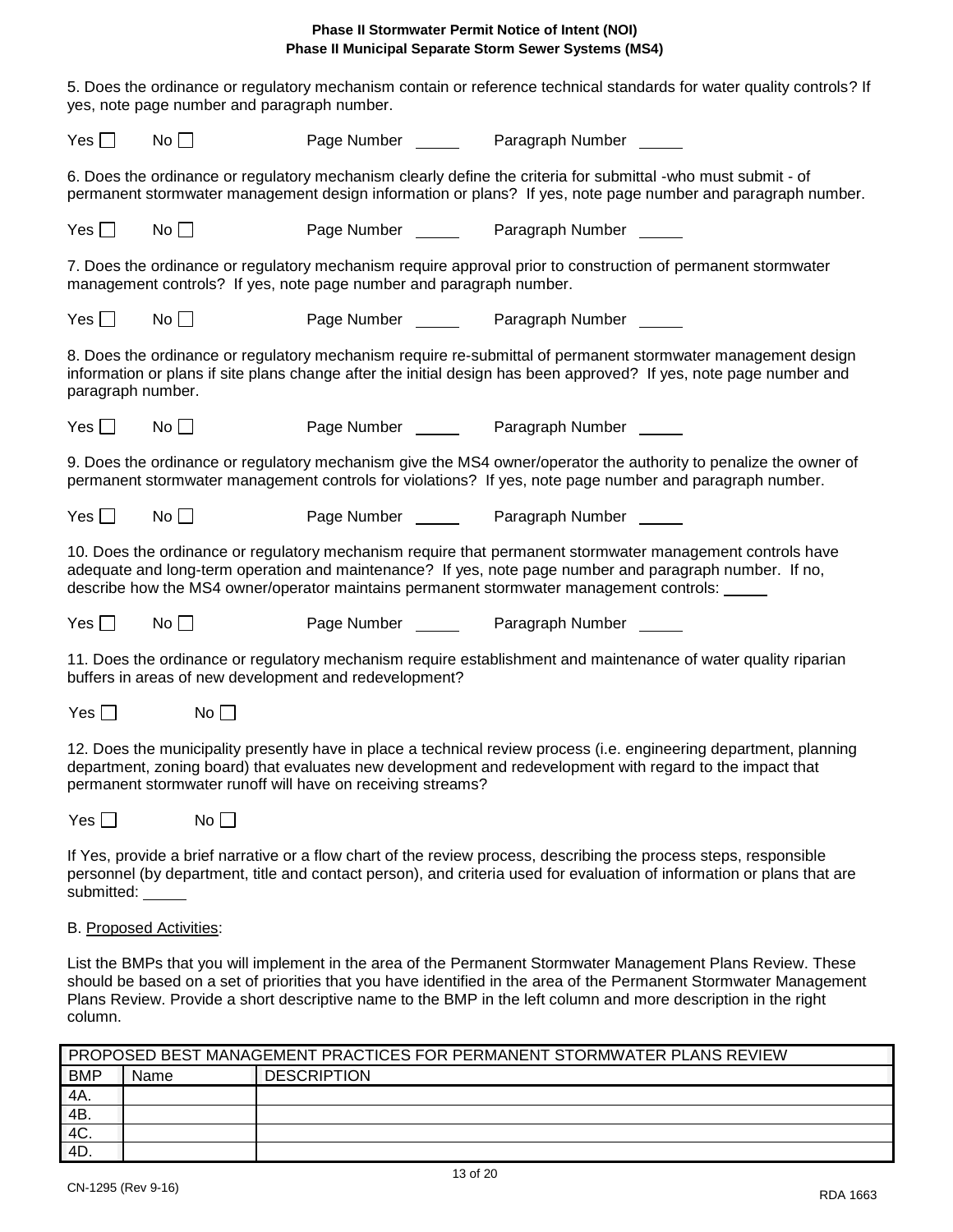If you have additional BMPs to list, include in a separate attachment.

Describe the specific groups that will be targeted, if applicable?

## C. Measurable Goals and Implementation Milestones:

Attached at the end of this NOI is an addendum to list BMP Measurable Goals and Implementation Milestones. You must complete the addendum, providing more details on the goals and milestones for each BMP outlined in this NOI.

## D. Administrative Information:

|                        | ADMINISTRATIVE INFORMATION FOR PERMANENT STORMWATER MANAGEMENT PLANS REVIEW |
|------------------------|-----------------------------------------------------------------------------|
| <b>PRIMARY CONTACT</b> | <b>POSITION OR TITLE</b>                                                    |
|                        |                                                                             |

Identify other Department(s) that will be involved and their role.

| <b>OTHER</b><br>DEPARTMENT(S) | <b>ROLE</b> |
|-------------------------------|-------------|
|                               |             |
|                               |             |
|                               |             |

Identify if you will partner with another MS4 Operator, or with another institution (e.g. Chamber of Commerce, Environmental interest organizations, civic groups) in order to carry out the chosen BMPs.

| $-$ CNITITY $\sim$ | <b>BMP</b> |
|--------------------|------------|
|                    |            |
|                    |            |
|                    |            |

Will another governmental entity be responsible for implementing one or more chosen BMPs? If so, identify the entity and which BMP(s) it will implement. Include a copy of the interlocutory agreement, or contract, or proposed agreement with execution schedule.

| <b>FNTITY</b> | <b>BMP</b> |
|---------------|------------|
|               |            |
|               |            |
|               |            |

## SECTION 5 - POLLUTION PREVENTION/GOOD HOUSEKEEPING FOR MUNICIPAL OPERATIONS

## A. Current Activities:

The following is a set of questions on your current Pollution Prevention/Good Housekeeping for Municipal Operations Program. These questions are intended to highlight minimum program requirements under the MS4 permit. Each question with a "No" answer must be addressed with a solution in the MS4's proposed program.

1. Does the municipality's current Pollution Prevention/Good Housekeeping program provide annual training for employees responsible for municipal operations at facilities within the jurisdiction of the permittee that handle, generate and/or store materials which constitute a potential pollutant of concern for MS4s? Examples of these materials may include, but are not limited to, lubricants, fuels, sand, gravel, soil, salt, pesticide, fertilizer, garbage, trash, clippings, vehicles, equipment, and other wastes.

 $Yes \Box$  No

2. Are training activities documented? If yes, describe training and method of record-keeping:

 $Yes \Box$  No  $\Box$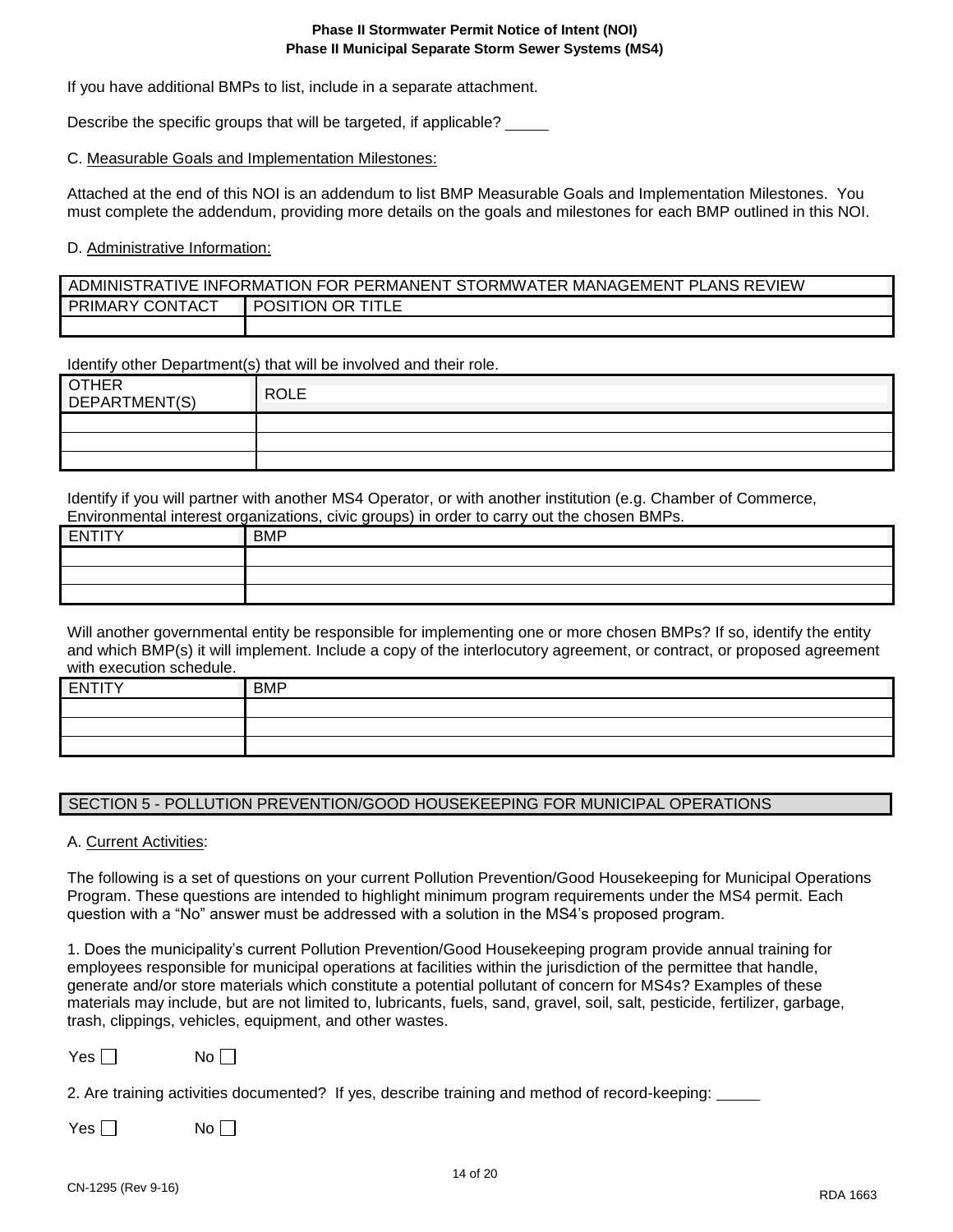3. Has the MS4 owner/operator obtained a Tennessee Multi-Sector General Permit or a no-exposure certification for all qualifying municipal industrial activities? If yes, give permit numbers or attach copies of the No-Exposure Certification form.

 $Yes \Box$  No  $\Box$  Permit Numbers(s)

4. List municipal operations or facilities that have a potential for contaminating stormwater runoff such as the following: streets, roads, highways, municipal parking lots, maintenance and storage yards, fleet or maintenance shops with outdoor storage areas, salt/sand storage locations, snow disposal areas operated by the MS4, and waste disposal, storage, and transfer stations. If there is more than one facility for a given type of operation; give the number of such facilities. Indicate if an operation and maintenance plan, which includes maintenance activities, schedules and the proper disposal of waste from related structural and non-structural stormwater controls, has been implemented for each facility or operation.

| FACILITY OR TYPE OF OPERATION | <b>NUMBER OF</b><br><b>FACILITIES</b> | OPERATION AND<br><b>MAINTENANCE PLAN</b><br>IMPLEMENTED? |
|-------------------------------|---------------------------------------|----------------------------------------------------------|
|                               |                                       | No <sub>1</sub><br>Yes <sub>l</sub>                      |
|                               |                                       | Yes  <br>No                                              |
|                               |                                       | Yes  <br>No                                              |
|                               |                                       | Yes  <br>No                                              |
|                               |                                       | Yes<br>No                                                |
|                               |                                       | No<br>Yes                                                |
|                               |                                       | Yes  <br>No                                              |
|                               |                                       | No<br>Yes                                                |
|                               |                                       | Yes <sub>l</sub><br>No                                   |
|                               |                                       | Yes  <br>No                                              |
|                               |                                       | Yes  <br>No                                              |
|                               |                                       | Yes  <br>No                                              |
|                               |                                       | Yes  <br>No                                              |
|                               |                                       | Yes  <br>No                                              |

B. Proposed Activities:

List the BMPs that you will implement in the area of the Pollution Prevention and Good Housekeeping Program. These should be based on a set of priorities that you have identified in the area of the Pollution Prevention and Good Housekeeping Program. Provide a short descriptive name to the BMP in the left column and more description in the right column.

In addition to considering industrial-type operations, you must also consider municipal infrastructure, and related maintenance activities, maintenance schedules and long-term inspection procedures for structural controls and the proper disposal of waste from storm sewers/catch basins.

| PROPOSED BEST MANAGEMENT PRACTICES FOR POLLUTION PREVENTION AND HOUSEKEEPING |      |                    |
|------------------------------------------------------------------------------|------|--------------------|
| <b>BMP</b>                                                                   | Name | <b>DESCRIPTION</b> |
| 5A.                                                                          |      |                    |
| 5B.                                                                          |      |                    |
| 5C.                                                                          |      |                    |
| 5D.                                                                          |      |                    |

If you have additional BMPs to list, include in a separate attachment.

Provide specific groups that will be targeted, if applicable:

C. Measurable Goals and Implementation Milestones:

Attached at the end of this NOI is an addendum to list BMP Measurable Goals and Implementation Milestones. You must complete the addendum, providing more details on the goals and milestones for each BMP outlined in this NOI.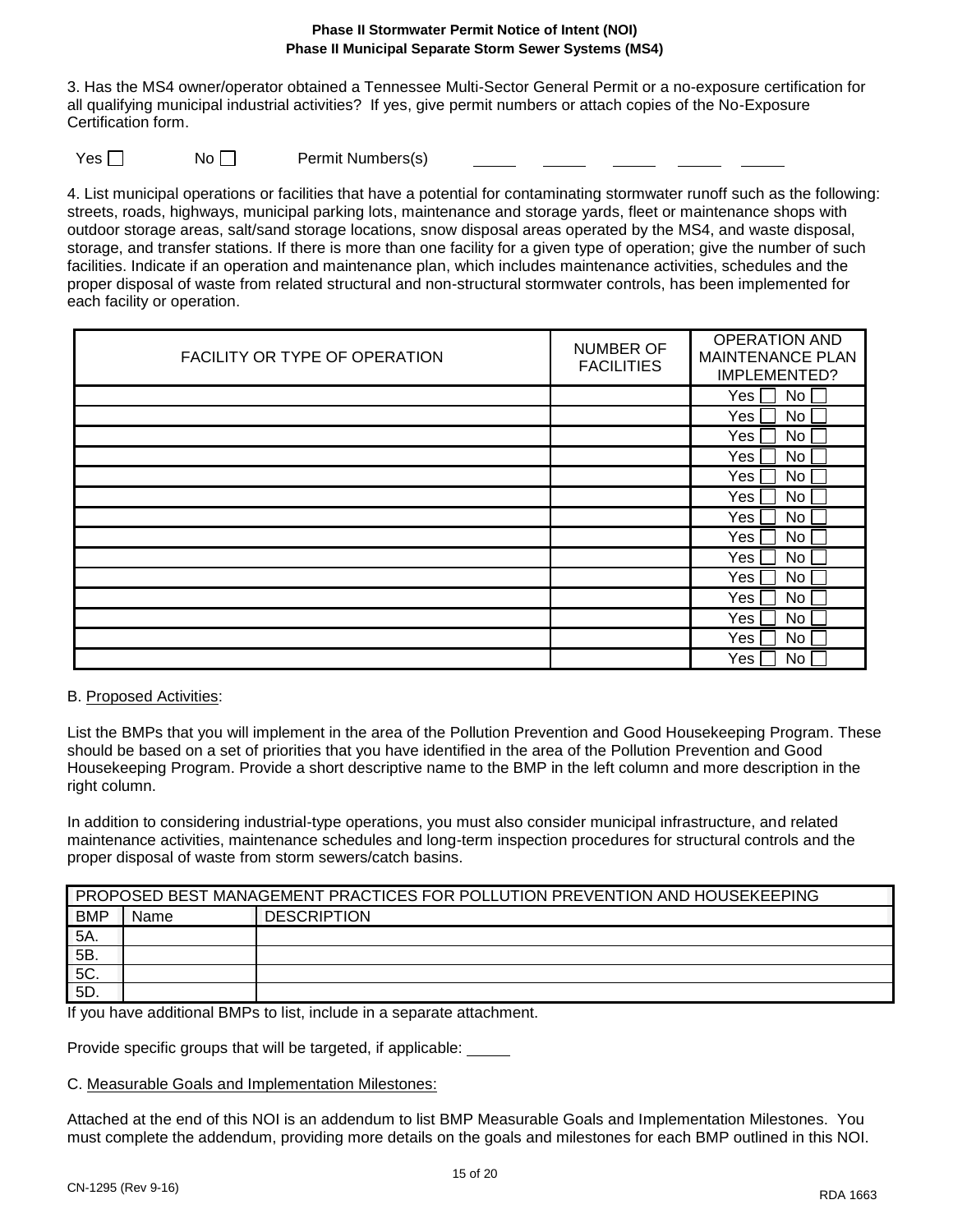## D. Administrative Information:

| LADMINISTRATIVE INFORMATION FOR POLLUTION PREVENTION AND HOUSEKEEPING |                          |  |
|-----------------------------------------------------------------------|--------------------------|--|
| <b>PRIMARY CONTACT</b>                                                | <b>POSITION OR TITLE</b> |  |
|                                                                       |                          |  |

## Identify other Department(s) that will be involved and their role.

| <b>OTHER</b><br>DEPARTMENT(S) | <b>ROLE</b> |
|-------------------------------|-------------|
|                               |             |
|                               |             |
|                               |             |

Identify if you will partner with another MS4 Operator, or with another institution (e.g. Chamber of Commerce, Environmental interest organizations, civic groups) in order to carry out the chosen BMPs.

| <b>ENTITY</b><br>w<br>– | <b>BMP</b> |
|-------------------------|------------|
|                         |            |
|                         |            |
|                         |            |

Will another governmental entity be responsible for implementing one or more chosen BMPs? If so, identify the entity and which BMP(s) it will implement. Include a copy of the interlocutory agreement, or contract, or proposed agreement with execution schedule.

| <b>LENTITY</b> | <b>BMP</b> |
|----------------|------------|
|                |            |
|                |            |
|                |            |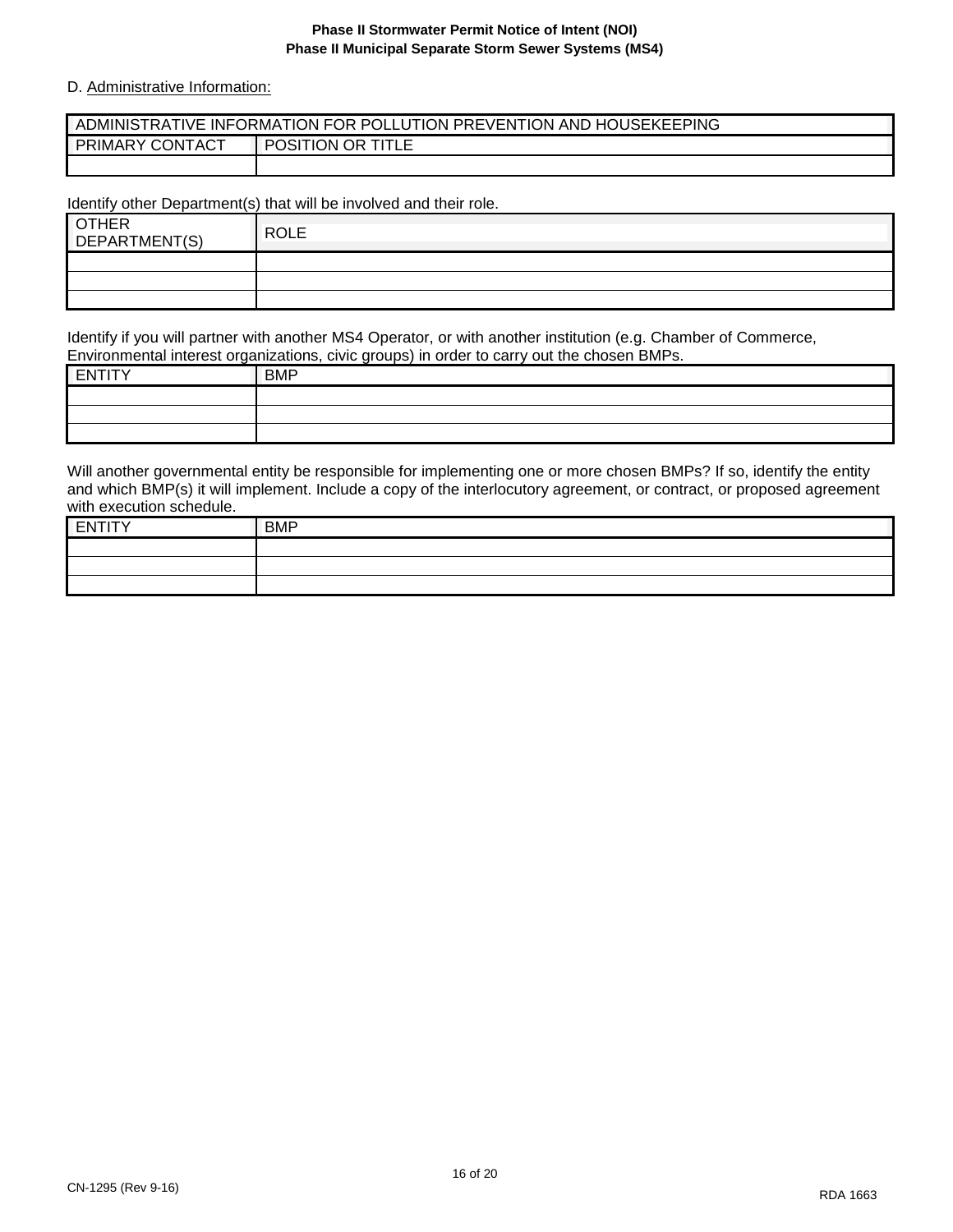## ADDENDUM TO SMALL MS4 NPDES PERMIT NOI - BMPs MEASURABLE GOALS AND MILESTONES

The purpose of this addendum is to record the measurable goals for each BMP, and the dates (month and year) by which interim actions are to be accomplished. Space is given for four BMPs for each of the six minimum measures. If necessary, attach additional BMP MEASURABLE GOALS AND MILESTONES as a separate attachment.

Measurable goals are BMP design objectives, or goals that will quantify the progress of implementing the actions or performance of a BMP. They are ways to measure activities or effects of a BMP. For each of the six minimum measures and for each BMP, define the measurable goal you will use to monitor effectiveness of this BMP. The BMPs you list here should match exactly those given in Part V., 1-5 of this NOI. For purposes of this NOI, the Public Education and Outreach and Public Involvement/Participation minimum measures have been combined.

For each BMP, establish milestones for implementation. These tables are set up for once/year milestones. You may change the milestone dates to time frames less than one year.

| BEST MANAGEMENT PRACTICES FOR PUBLIC EDUCATION AND PUBLIC PARTICIPATION |                                 |  |
|-------------------------------------------------------------------------|---------------------------------|--|
| BMP <sub>1A</sub>                                                       | MEASURABLE GOALS AND MILESTONES |  |
| Goal(s)                                                                 |                                 |  |
| Milestone Year 1                                                        |                                 |  |
| Milestone Year 2                                                        |                                 |  |
| Milestone Year 3                                                        |                                 |  |
| Milestone Year 4                                                        |                                 |  |
| Milestone Year 5                                                        |                                 |  |
| BMP <sub>1B</sub>                                                       | MEASURABLE GOALS AND MILESTONES |  |
|                                                                         |                                 |  |
| Goal(s)                                                                 |                                 |  |
| Milestone Year 1                                                        |                                 |  |
| Milestone Year 2                                                        |                                 |  |
| Milestone Year 3                                                        |                                 |  |
| Milestone Year 4                                                        |                                 |  |

| BMP <sub>1C</sub> | MEASURABLE GOALS AND MILESTONES |
|-------------------|---------------------------------|
| Goal(s)           |                                 |
| Milestone Year 1  |                                 |
| Milestone Year 2  |                                 |
| Milestone Year 3  |                                 |
| Milestone Year 4  |                                 |
| Milestone Year 5  |                                 |
|                   |                                 |
| BMP <sub>1D</sub> | MEASURABLE GOALS AND MILESTONES |
| Goal(s)           |                                 |
| Milestone Year 1  |                                 |
| Milestone Year 2  |                                 |
| Milestone Year 3  |                                 |
| Milestone Year 4  |                                 |

| BEST MANAGEMENT PRACTICES FOR ILLICIT DISCHARGE DETECTION AND ELIMINATION |                                 |  |
|---------------------------------------------------------------------------|---------------------------------|--|
| BMP <sub>2A</sub>                                                         | MEASURABLE GOALS AND MILESTONES |  |
| Goal(s)                                                                   |                                 |  |
| Milestone Year 1                                                          |                                 |  |
| Milestone Year 2                                                          |                                 |  |
| Milestone Year 3                                                          |                                 |  |
| Milestone Year 4                                                          |                                 |  |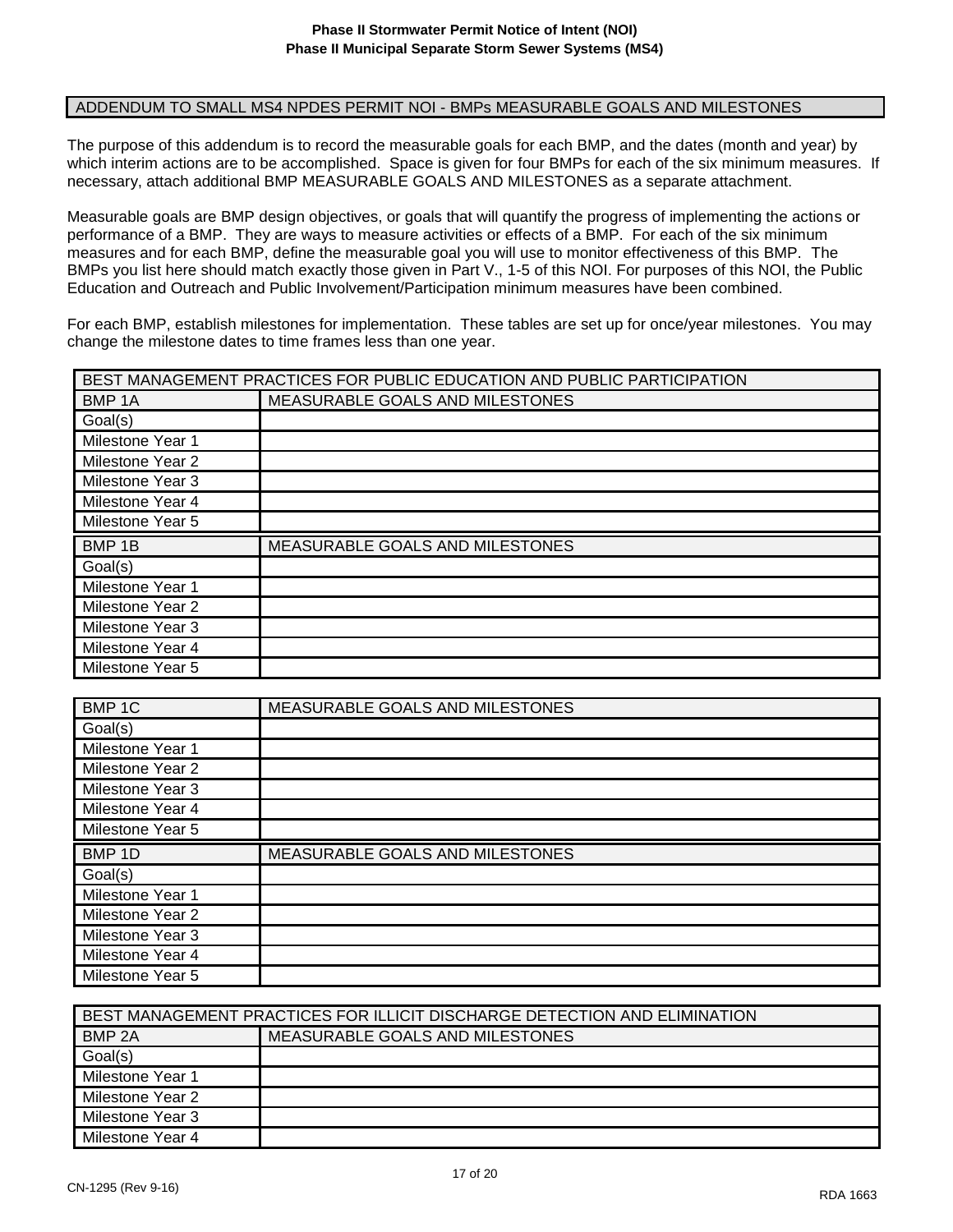| Milestone Year 5  |                                 |
|-------------------|---------------------------------|
| BMP <sub>2B</sub> | MEASURABLE GOALS AND MILESTONES |
| Goal(s)           |                                 |
| Milestone Year 1  |                                 |
| Milestone Year 2  |                                 |
| Milestone Year 3  |                                 |
| Milestone Year 4  |                                 |
| Milestone Year 5  |                                 |

| BMP <sub>2C</sub> | MEASURABLE GOALS AND MILESTONES |
|-------------------|---------------------------------|
| Goal(s)           |                                 |
| Milestone Year 1  |                                 |
| Milestone Year 2  |                                 |
| Milestone Year 3  |                                 |
| Milestone Year 4  |                                 |
| Milestone Year 5  |                                 |
|                   |                                 |
| BMP <sub>2D</sub> | MEASURABLE GOALS AND MILESTONES |
| Goal(s)           |                                 |
| Milestone Year 1  |                                 |
| Milestone Year 2  |                                 |
| Milestone Year 3  |                                 |
| Milestone Year 4  |                                 |

| BEST MANAGEMENT PRACTICES FOR CONSTRUCTION SITE RUNOFF PROGRAM |                                 |  |
|----------------------------------------------------------------|---------------------------------|--|
| BMP <sub>3</sub> A                                             | MEASURABLE GOALS AND MILESTONES |  |
| Goal(s)                                                        |                                 |  |
| Milestone Year 1                                               |                                 |  |
| Milestone Year 2                                               |                                 |  |
| Milestone Year 3                                               |                                 |  |
| Milestone Year 4                                               |                                 |  |
| Milestone Year 5                                               |                                 |  |
| BMP 3B                                                         | MEASURABLE GOALS AND MILESTONES |  |
| Goal(s)                                                        |                                 |  |
| Milestone Year 1                                               |                                 |  |
| Milestone Year 2                                               |                                 |  |
| Milestone Year 3                                               |                                 |  |
| Milestone Year 4                                               |                                 |  |
| Milestone Year 5                                               |                                 |  |

| BMP 3C           | MEASURABLE GOALS AND MILESTONES |
|------------------|---------------------------------|
| Goal(s)          |                                 |
| Milestone Year 1 |                                 |
| Milestone Year 2 |                                 |
| Milestone Year 3 |                                 |
| Milestone Year 4 |                                 |
| Milestone Year 5 |                                 |
| BMP 3D           | MEASURABLE GOALS AND MILESTONES |
| Goal(s)          |                                 |
| Milestone Year 1 |                                 |
| Milestone Year 2 |                                 |
| Milestone Year 3 |                                 |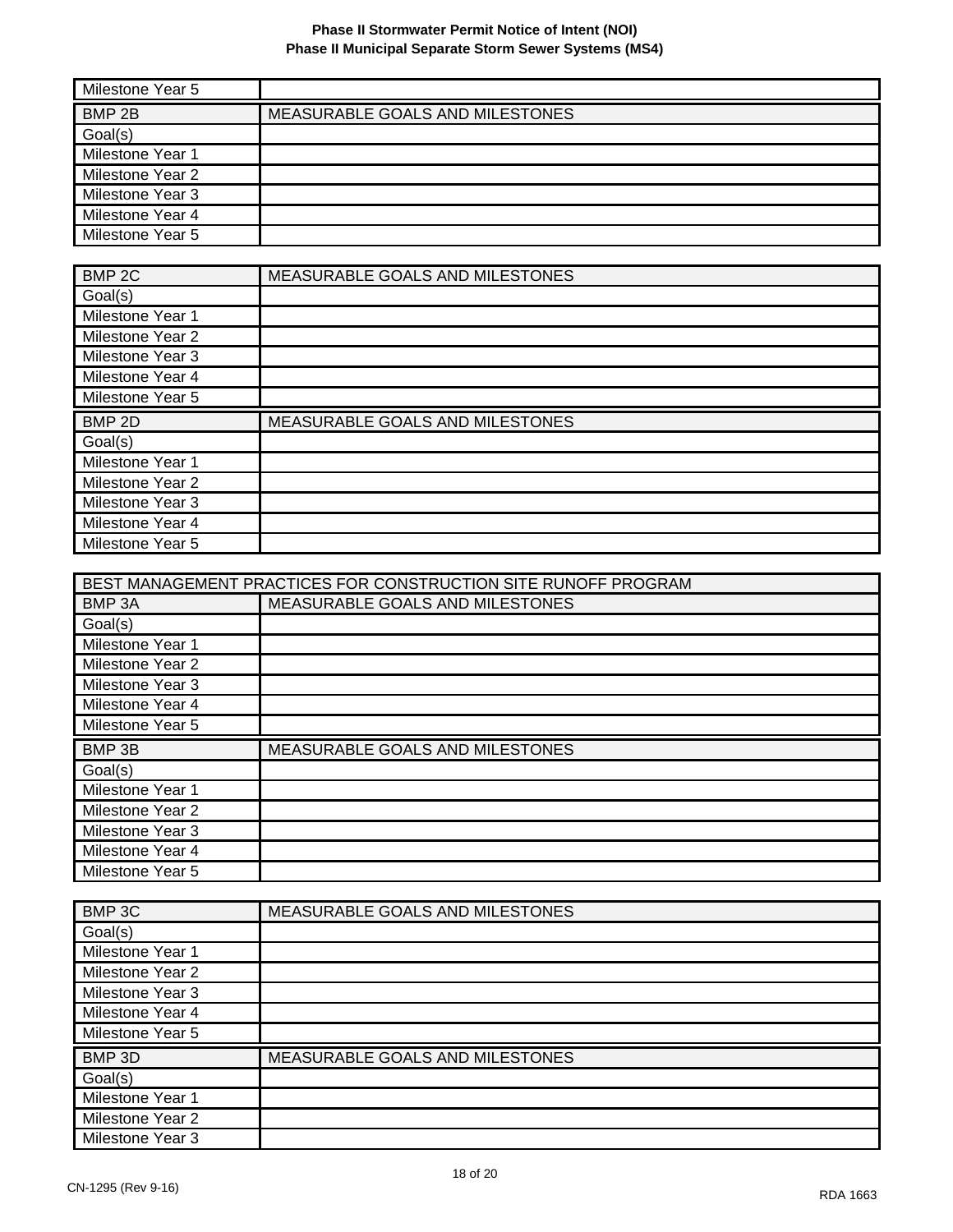| Mile<br>'ear<br>$-1 - 1$<br>v<br>$\epsilon$<br>stone<br>.<br>___ |  |
|------------------------------------------------------------------|--|
| Mile<br>'ear<br>$-1 - 1$<br>stone<br>u                           |  |

| BEST MANAGEMENT PRACTICES FOR PERMANENT (POST-CONSTRUCTION) STORMWATER<br>MANAGEMENT PROGRAM |                                 |  |  |  |  |
|----------------------------------------------------------------------------------------------|---------------------------------|--|--|--|--|
| BMP <sub>4A</sub>                                                                            | MEASURABLE GOALS AND MILESTONES |  |  |  |  |
| Goal(s)                                                                                      |                                 |  |  |  |  |
| Milestone Year 1                                                                             |                                 |  |  |  |  |
| Milestone Year 2                                                                             |                                 |  |  |  |  |
| Milestone Year 3                                                                             |                                 |  |  |  |  |
| Milestone Year 4                                                                             |                                 |  |  |  |  |
| Milestone Year 5                                                                             |                                 |  |  |  |  |
| BMP <sub>4B</sub>                                                                            | MEASURABLE GOALS AND MILESTONES |  |  |  |  |
| Goal(s)                                                                                      |                                 |  |  |  |  |
| Milestone Year 1                                                                             |                                 |  |  |  |  |
| Milestone Year 2                                                                             |                                 |  |  |  |  |
| Milestone Year 3                                                                             |                                 |  |  |  |  |
| Milestone Year 4                                                                             |                                 |  |  |  |  |
| Milestone Year 5                                                                             |                                 |  |  |  |  |

| BMP <sub>4C</sub> | MEASURABLE GOALS AND MILESTONES |
|-------------------|---------------------------------|
| Goal(s)           |                                 |
| Milestone Year 1  |                                 |
| Milestone Year 2  |                                 |
| Milestone Year 3  |                                 |
| Milestone Year 4  |                                 |
| Milestone Year 5  |                                 |
|                   |                                 |
| BMP <sub>4D</sub> | MEASURABLE GOALS AND MILESTONES |
| Goal(s)           |                                 |
| Milestone Year 1  |                                 |
| Milestone Year 2  |                                 |
| Milestone Year 3  |                                 |
| Milestone Year 4  |                                 |

| BEST MANAGEMENT PRACTICES FOR MUNICIPAL POLLUTION PREVENTION AND GOOD<br><b>HOUSEKEEPING</b> |                                 |  |  |  |
|----------------------------------------------------------------------------------------------|---------------------------------|--|--|--|
| BMP <sub>5</sub> A                                                                           | MEASURABLE GOALS AND MILESTONES |  |  |  |
| Goal(s)                                                                                      |                                 |  |  |  |
| Milestone Year 1                                                                             |                                 |  |  |  |
| Milestone Year 2                                                                             |                                 |  |  |  |
| Milestone Year 3                                                                             |                                 |  |  |  |
| Milestone Year 4                                                                             |                                 |  |  |  |
| Milestone Year 5                                                                             |                                 |  |  |  |
| BMP <sub>5B</sub>                                                                            | MEASURABLE GOALS AND MILESTONES |  |  |  |
| Goal(s)                                                                                      |                                 |  |  |  |
| Milestone Year 1                                                                             |                                 |  |  |  |
| Milestone Year 2                                                                             |                                 |  |  |  |
| Milestone Year 3                                                                             |                                 |  |  |  |
| Milestone Year 4                                                                             |                                 |  |  |  |
| Milestone Year 5                                                                             |                                 |  |  |  |

BMP 5C MEASURABLE GOALS AND MILESTONES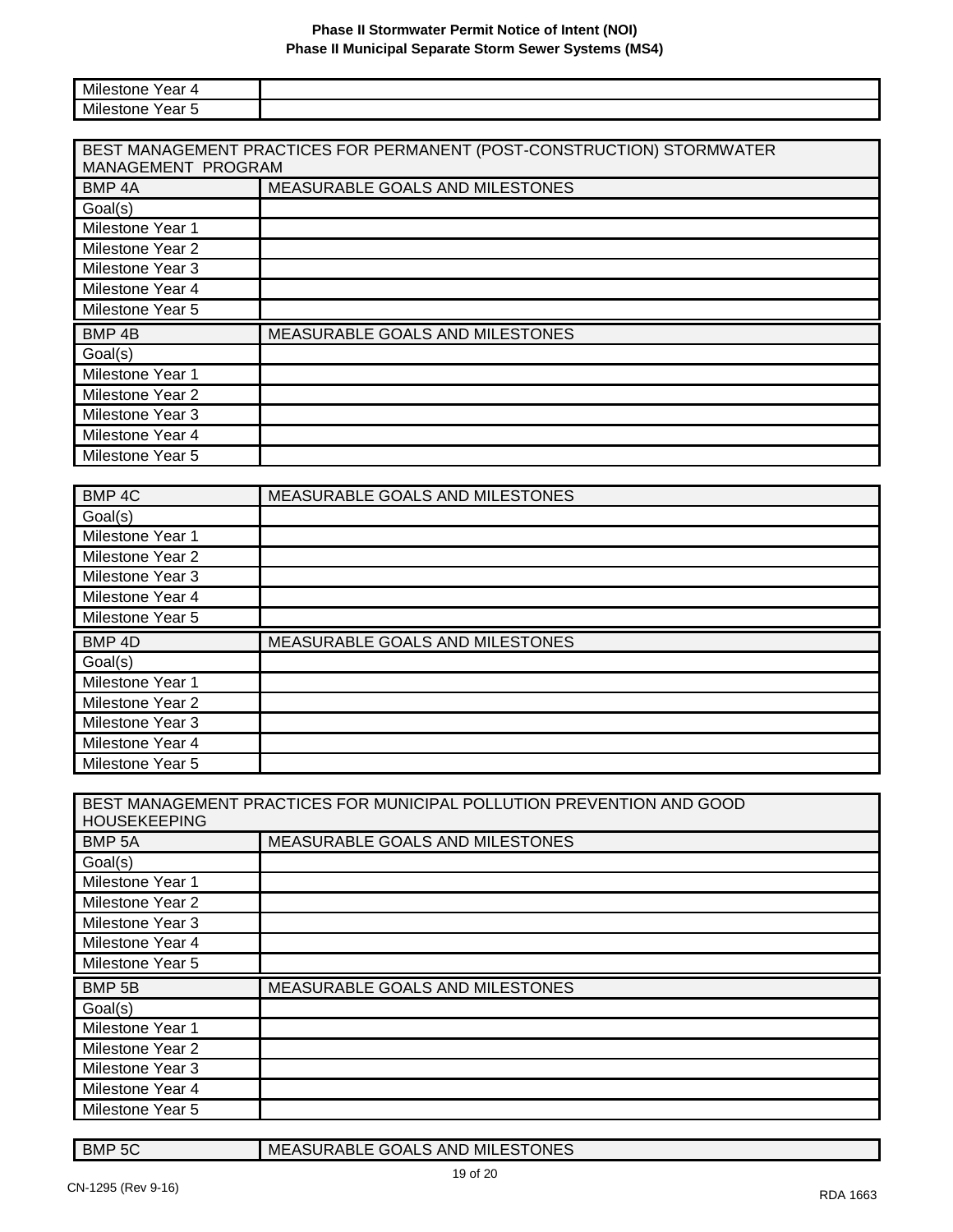| $\overline{Goal}(s)$ |                                 |
|----------------------|---------------------------------|
| Milestone Year 1     |                                 |
| Milestone Year 2     |                                 |
| Milestone Year 3     |                                 |
| Milestone Year 4     |                                 |
| Milestone Year 5     |                                 |
| BMP <sub>5D</sub>    | MEASURABLE GOALS AND MILESTONES |
| Goal(s)              |                                 |
| Milestone Year 1     |                                 |
| Milestone Year 2     |                                 |
| Milestone Year 3     |                                 |
| Milestone Year 4     |                                 |
| Milestone Year 5     |                                 |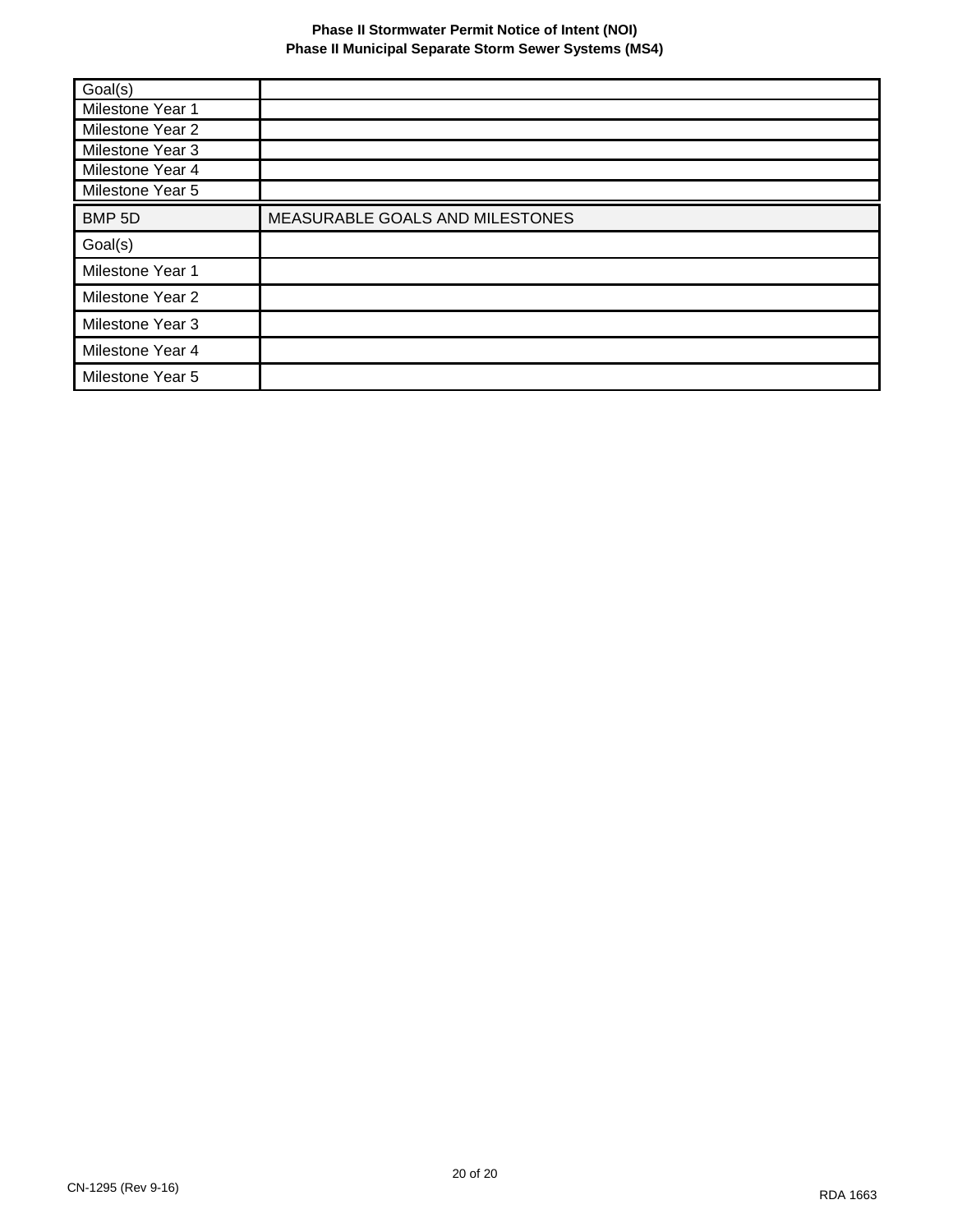# **9. APPENDIX B – ANNUAL REPORT**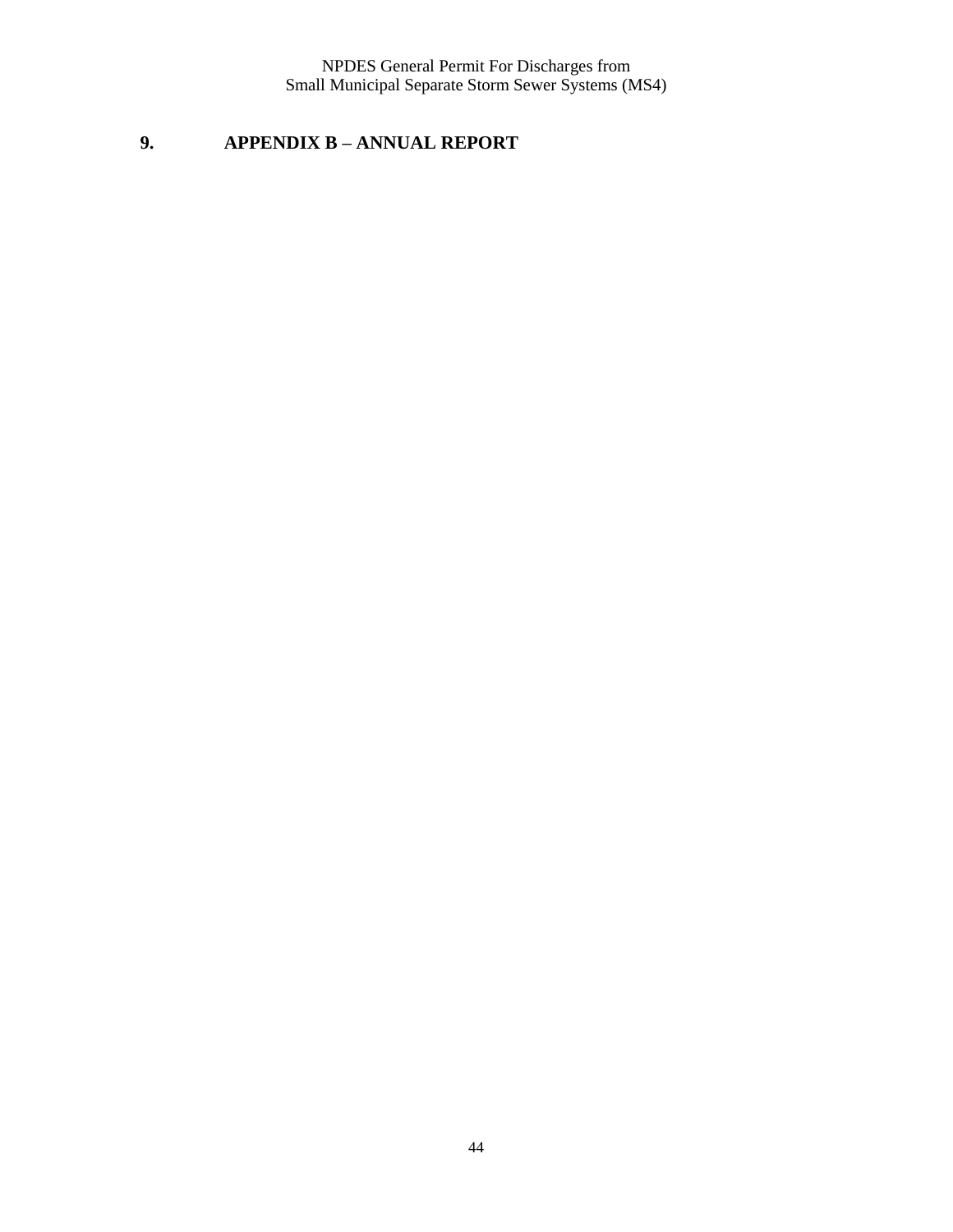

## Tennessee Department of Environment and Conservation Division of Water Resources William R. Snodgrass Tennessee Tower, 312 Rosa L. Parks Avenue, 11th Floor, Nashville, Tennessee 37243 1-888-891-8332 (TDEC)

## Phase II Small Municipal Separate Storm Sewer System (MS4) Annual Report

## 1. MS4 Information

|                        |                                                                                                                                                                                                                                                                                                                                                                                  | Name of MS4:                                                                                                                                                                                                     |                          | <b>MS4 Permit Number:</b> |           |            |              |
|------------------------|----------------------------------------------------------------------------------------------------------------------------------------------------------------------------------------------------------------------------------------------------------------------------------------------------------------------------------------------------------------------------------|------------------------------------------------------------------------------------------------------------------------------------------------------------------------------------------------------------------|--------------------------|---------------------------|-----------|------------|--------------|
| <b>Contact Person:</b> |                                                                                                                                                                                                                                                                                                                                                                                  |                                                                                                                                                                                                                  |                          | Email Address:            |           |            |              |
|                        | Telephone: (<br>$\lambda$                                                                                                                                                                                                                                                                                                                                                        |                                                                                                                                                                                                                  | MS4 Program Web Address: |                           |           |            |              |
|                        |                                                                                                                                                                                                                                                                                                                                                                                  | <b>Mailing Address:</b>                                                                                                                                                                                          |                          |                           |           |            |              |
|                        |                                                                                                                                                                                                                                                                                                                                                                                  | City:                                                                                                                                                                                                            | State:                   |                           | ZIP code: |            |              |
|                        |                                                                                                                                                                                                                                                                                                                                                                                  | What is the current population of your MS4?                                                                                                                                                                      |                          |                           |           |            |              |
|                        |                                                                                                                                                                                                                                                                                                                                                                                  | What is the reporting period for this annual report?                                                                                                                                                             |                          | July1 ______ to June 30   |           |            |              |
| 2.                     |                                                                                                                                                                                                                                                                                                                                                                                  | Discharges to Waterbodies with Unavailable Parameters or Exceptional Tennessee Waters (Section 3.1)                                                                                                              |                          |                           |           |            |              |
|                        | A. Does your MS4 discharge into waters with unavailable parameters (previously referred<br>to as impaired) for pathogens, nutrients, siltation or other parameters related to<br>stormwater runoff from urbanized areas as listed on TN's most current 303(d) list and/or<br>according to the on-line state GIS mapping tool (tdeconline.tn.gov/dwr/)? If yes, attach a<br>list. |                                                                                                                                                                                                                  |                          |                           |           | $\Box$ Yes | $\square$ No |
|                        | Are there established and approved TMDLs (http://www.tn.gov/environment/article/wr-<br>В.<br>ws-tennessees-total-maximum-daily-load-tmdl-program) with waste load allocations for<br>MS4 discharges in your jurisdiction? If yes, attach a list.                                                                                                                                 |                                                                                                                                                                                                                  |                          | $\Box$ Yes                | $\Box$ No |            |              |
|                        |                                                                                                                                                                                                                                                                                                                                                                                  | C. Does your MS4 discharge to any Exceptional TN Waters (ETWs - http://environment-<br>online.tn.gov:8080/pls/enf_reports/f?p=9034:34304:4880790061142)? If yes, attach a<br>list.                               |                          |                           |           | $\Box$ Yes | $\Box$ No    |
|                        |                                                                                                                                                                                                                                                                                                                                                                                  | D. Are you implementing specific Best Management Practices (BMPs) to control pollutant<br>discharges to waterbodies with unavailable parameters or ETWs? If yes, describe the<br>specific practices: ______      |                          |                           |           | $\Box$ Yes | $\square$ No |
| 3.                     |                                                                                                                                                                                                                                                                                                                                                                                  | Public Education/Outreach and Involvement/Participation (Sections 4.2.1 and 4.2.2)                                                                                                                               |                          |                           |           |            |              |
|                        |                                                                                                                                                                                                                                                                                                                                                                                  | A. Have you developed a Public Information and Education plan (PIE)?                                                                                                                                             |                          |                           |           | $\Box$ Yes | $\Box$ No    |
|                        |                                                                                                                                                                                                                                                                                                                                                                                  | B. Is your public education program targeting specific pollutants and sources, such as Hot<br>Spots? If yes, describe the specific pollutants and/or sources targeted by your public<br>education program: _____ |                          |                           |           | $\Box$ Yes | $\square$ No |
|                        |                                                                                                                                                                                                                                                                                                                                                                                  | C. Do you have a webpage dedicated to your stormwater program? If yes, provide a<br>link/URL:                                                                                                                    |                          |                           |           | $\Box$ Yes | $\square$ No |
|                        | D. Summarize how you advertise and publicize your public education, outreach, involvement and participation<br>opportunities:                                                                                                                                                                                                                                                    |                                                                                                                                                                                                                  |                          |                           |           |            |              |

E. Summarize the public education, outreach, involvement and participation activities you completed during this reporting period: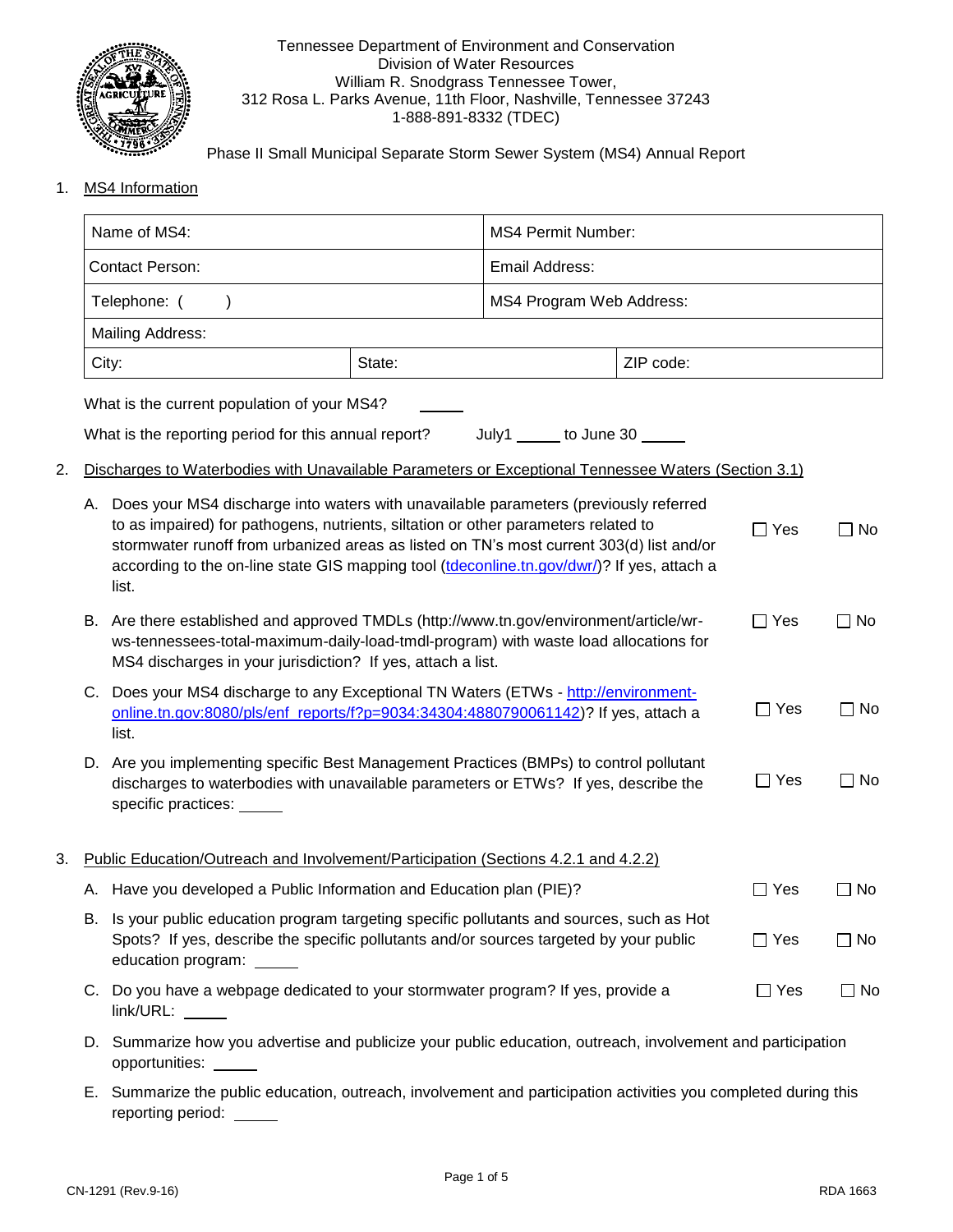F. Summarize any specific successful outcome(s) (e.g., citizen involvement, pollutant reduction, water quality improvement, etc.) fully or partially attributable to your public education and participation program during this reporting period:

## 4. Illicit Discharge Detection and Elimination (Section 4.2.3)

|    | Α. | Have you developed and do you continue to update a storm sewer system map that<br>shows the location of system outfalls where the municipal storm sewer system<br>discharges into waters of the state or conveyances owned or operated by another MS4? | $\Box$ Yes | $\square$ No |
|----|----|--------------------------------------------------------------------------------------------------------------------------------------------------------------------------------------------------------------------------------------------------------|------------|--------------|
|    | В. | If yes, does the map include inputs into the storm sewer collection system, such as the<br>inlets, catch basins, drop structures or other defined contributing points to the sewershed<br>of that outfall, and general direction of stormwater flow?   | $\Box$ Yes | $\Box$ No    |
|    | C. | How many outfalls have you identified in your storm sewer system?                                                                                                                                                                                      |            |              |
|    | D. | Do you have an ordinance, or other regulatory mechanism, that prohibits non-stormwater<br>discharges into your storm sewer system?                                                                                                                     | $\Box$ Yes | $\square$ No |
|    | Е. | Have you implemented a plan to detect, identify and eliminate non-stormwater<br>discharges, including illegal disposal, throughout the storm sewer system? If yes, provide<br>a summary: _____                                                         | $\Box$ Yes | $\Box$ No    |
|    | F. | How many illicit discharge related complaints were received this reporting period?                                                                                                                                                                     |            |              |
|    | G. | How many illicit discharge investigations were performed this reporting period? ____                                                                                                                                                                   |            |              |
|    | Η. | Of those investigations performed, how many resulted in valid illicit discharges that were addressed and/or<br>eliminated?                                                                                                                             |            |              |
| 5. |    | Construction Site Stormwater Runoff Pollutant Control (Section 4.2.4)                                                                                                                                                                                  |            |              |
|    | Α. | Do you have an ordinance or other regulatory mechanism requiring:                                                                                                                                                                                      |            |              |
|    |    | Construction site operators to implement appropriate erosion prevention and sediment<br>control BMPs consistent with those described in the TDEC EPSC Handbook?                                                                                        | $\Box$ Yes | $\square$ No |
|    |    | Construction site operators to control wastes such as discarded building materials,<br>concrete truck washout, chemicals, litter, and sanitary waste?                                                                                                  | $\Box$ Yes | $\square$ No |
|    |    | Design storm and special conditions for unavailable parameters waters or exceptional<br>Tennessee waters consistent with those of the current Tennessee Construction General<br>Permit (TNR100000)?                                                    | $\Box$ Yes | $\Box$ No    |
|    | В. | Do you have specific procedures for construction site plan (including erosion prevention<br>and sediment BMPs) review and approval?                                                                                                                    | $\Box$ Yes | $\square$ No |
|    | C. | Do you have sanctions to enforce compliance?                                                                                                                                                                                                           | $\Box$ Yes | $\Box$ No    |
|    | D. | Do you hold pre-construction meetings with operators of priority construction activities<br>and inspect priority construction sites at least monthly?                                                                                                  | $\Box$ Yes | $\Box$ No    |
|    | Е. | How many construction sites disturbing at least one acre or greater were active in your jurisdiction this reporting<br>period? _____                                                                                                                   |            |              |
|    |    |                                                                                                                                                                                                                                                        |            |              |

- F. How many active priority and non-priority construction sites were inspected this reporting period? \_\_\_\_\_
- G. How many construction related complaints were received this reporting period? \_\_\_\_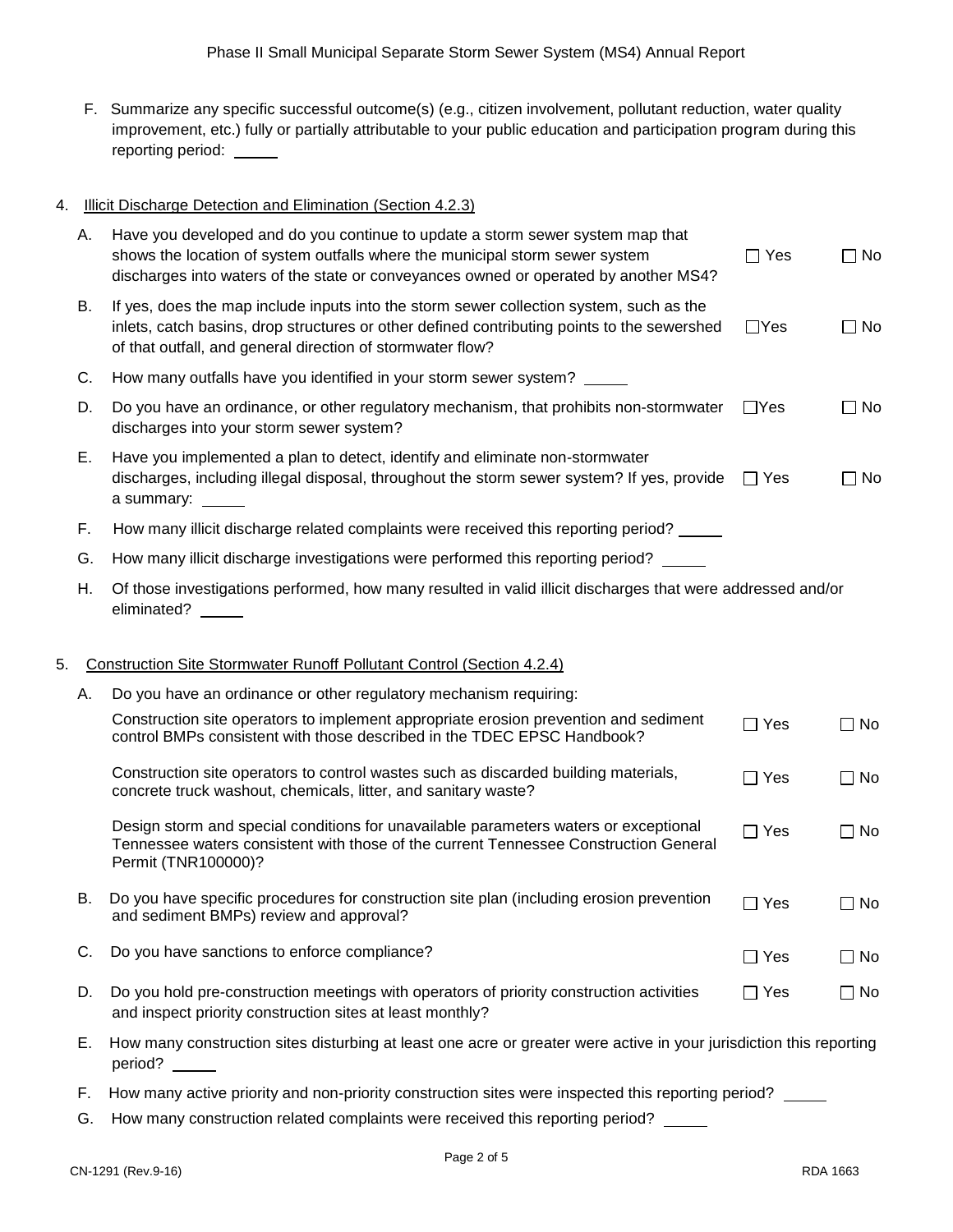## 6. Permanent Stormwater Management at New Development and Redevelopment Projects (Section 4.2.5)

| А.       | Do you have a regulatory mechanism (e.g. ordinance) requiring permanent stormwater<br>pollutant removal for development and redevelopment projects? If no, have you<br>submitted an Implementation Plan to the Division? | $\Box$ Yes<br>$\Box$ Yes        | $\Box$ No<br>$\square$ No |
|----------|--------------------------------------------------------------------------------------------------------------------------------------------------------------------------------------------------------------------------|---------------------------------|---------------------------|
| В.       | Do you have an ordinance or other regulatory mechanism requiring:                                                                                                                                                        |                                 |                           |
|          | Site plan review and approval of new and re-development projects?                                                                                                                                                        | $\Box$ Yes                      | $\Box$ No                 |
|          | A process to ensure stormwater control measures (SCMs) are properly installed and<br>maintained?                                                                                                                         | $\Box$ Yes                      | $\square$ No              |
|          | Permanent water quality riparian buffers? If yes, specify requirements: ______                                                                                                                                           | Yes<br>ΙI                       | $\Box$ No                 |
| C.       | What is the threshold for development and redevelopment project plans plan review (e.g., all projects, projects<br>disturbing greater than one acre, etc.)?                                                              |                                 |                           |
| D.       | How many development and redevelopment project plans were reviewed for this reporting period?                                                                                                                            |                                 |                           |
| Ε.       | How many development and redevelopment project plans were approved?                                                                                                                                                      |                                 |                           |
| F.<br>G. | How many permanent stormwater related complaints were received this reporting period? _____<br>How many enforcement actions were taken to address improper installation or maintenance?                                  |                                 |                           |
| Η.       | Do you have a system to inventory and track the status of all public and private SCMs<br>installed on development and redevelopment projects?                                                                            | $\Box$ Yes                      | $\Box$ No                 |
| L.       | Does your program include an off-site stormwater mitigation or payment into public<br>stormwater fund? If yes, specify. _____                                                                                            | Yes<br>$\overline{\phantom{a}}$ | П<br>No                   |

## 7. Stormwater Management for Municipal Operations (Section 4.2.6)

 A. As applicable, have stormwater related operation and maintenance plans that include information related to maintenance activities, schedules and the proper disposal of waste from structural and non-structural stormwater controls been developed and implemented at the following municipal operations:

| Streets, roads, highways?                                                                                                                                                                                                                    | $\Box$ Yes | $\Box$ No     |
|----------------------------------------------------------------------------------------------------------------------------------------------------------------------------------------------------------------------------------------------|------------|---------------|
| Municipal parking lots?                                                                                                                                                                                                                      | $\Box$ Yes | $\Box$ No     |
| Maintenance and storage yards?                                                                                                                                                                                                               | $\Box$ Yes | $\Box$ No     |
| Fleet or maintenance shops with outdoor storage areas?                                                                                                                                                                                       | $\Box$ Yes | $\Box$ No     |
| Salt and storage locations?                                                                                                                                                                                                                  | $\Box$ Yes | $\Box$ No     |
| Snow disposal areas?                                                                                                                                                                                                                         | $\Box$ Yes | $\square$ No  |
| Waste disposal, storage, and transfer stations?                                                                                                                                                                                              | $\Box$ Yes | $\Box$ No     |
| В.<br>Do you have a training program for employees responsible for municipal operations at<br>facilities within the jurisdiction that handle, generate and/or store materials which<br>constitute a potential pollutant of concern for MS4s? | $\Box$ Yes | $\Box$ No     |
| If yes, are new applicable employees trained within six months, and existing applicable<br>employees trained and/or retrained within the permit term?                                                                                        | Yes        | No.<br>$\Box$ |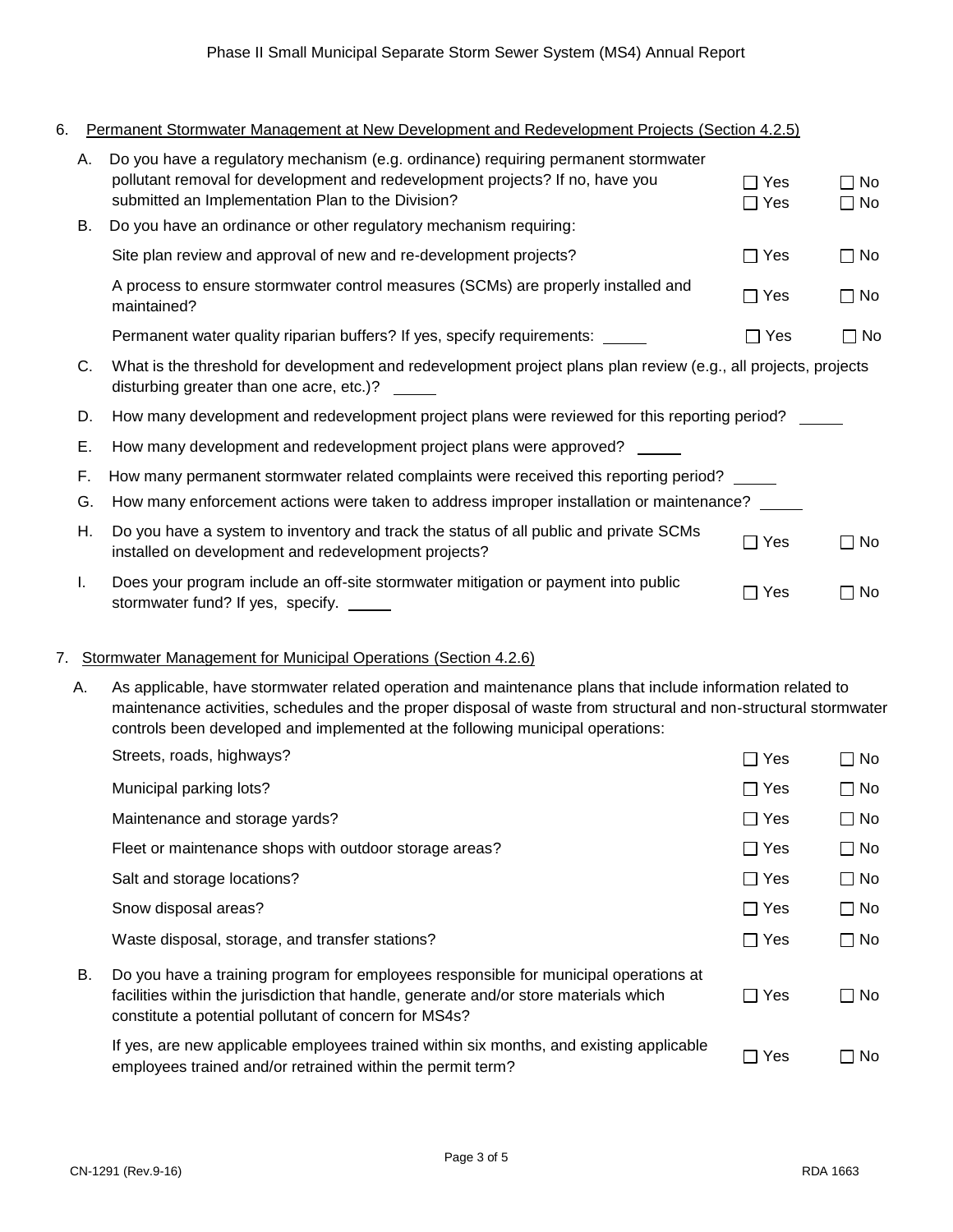## 8. Reviewing and Updating Stormwater Management Programs (Section 4.4)

A. Describe any revisions to your program implemented during this reporting period including but not limited to:

| Modifications or replacement of an ineffective activity/control measure.                                       |
|----------------------------------------------------------------------------------------------------------------|
| Changes to the program as required by the division to satisfy permit requirements.                             |
| Information (e.g. additional acreage, outfalls, BMPs) on newly annexed areas and any resulting updates to your |
| program. _____                                                                                                 |

 B. In preparation for this annual report, have you performed an overall assessment of your stormwater management program effectiveness? If yes, summarize the assessment results, and any modifications and improvements scheduled to be implemented in the next reporting period.

## 9. Enforcement Response Plan (Section 4.5)

- A. Have you implemented an enforcement response plan that includes progressive enforcement actions to address non-compliance, and allows the maximum penalties specified in TCA 68-221-1106? If no, explain.  $\Box$  Yes  $\Box$  No
- B. As applicable, identify which of the following types of enforcement actions (or their equivalent) were used during this reporting period; indicate the number of actions, the minimum measure (e.g., construction, illicit discharge, permanent stormwater management), and note those for which you do not have authority:

| Action                                                      | Construction | Permanent<br>Stormwater | <b>Illicit</b><br>Discharge | In Your ERP?  |             |
|-------------------------------------------------------------|--------------|-------------------------|-----------------------------|---------------|-------------|
| Verbal warnings                                             | #            | #                       | #                           | Yes           | $\Box$ No   |
| Written notices                                             | #            | #                       | #                           | Yes           | $\Box$ No   |
| Citations with<br>administrative penalties                  | #            | #                       | #                           | Yes           | $\Box$ No   |
| Stop work orders                                            | #            | #                       | #                           | Yes<br>$\Box$ | $\sqcap$ No |
| Withholding of plan<br>approvals or other<br>authorizations | #            | #                       | #                           | Yes           | ∩ No        |
| <b>Additional Measures</b>                                  | #            | #                       | #                           | Describe:     |             |

C. Do you track instances of non-compliance and related enforcement documentation?  $\square$  Yes  $\square$  No

D. What were the most common types of non-compliance instances documented during this reporting period?

## 10. Monitoring, Recordkeeping and reporting (Section 5)

- A. Summarize any analytical monitoring activities (e.g., planning, collection, evaluation of results) performed during this reporting period.
- B. Summarize any non-analytical monitoring activities (e.g., planning, collection, evaluation of results) performed during this reporting period.
- C. If applicable, are monitoring records for activities performed during this reporting period submitted with this report.  $\Box$  Yes  $\Box$  No

 $\Box$  Yes  $\Box$  No